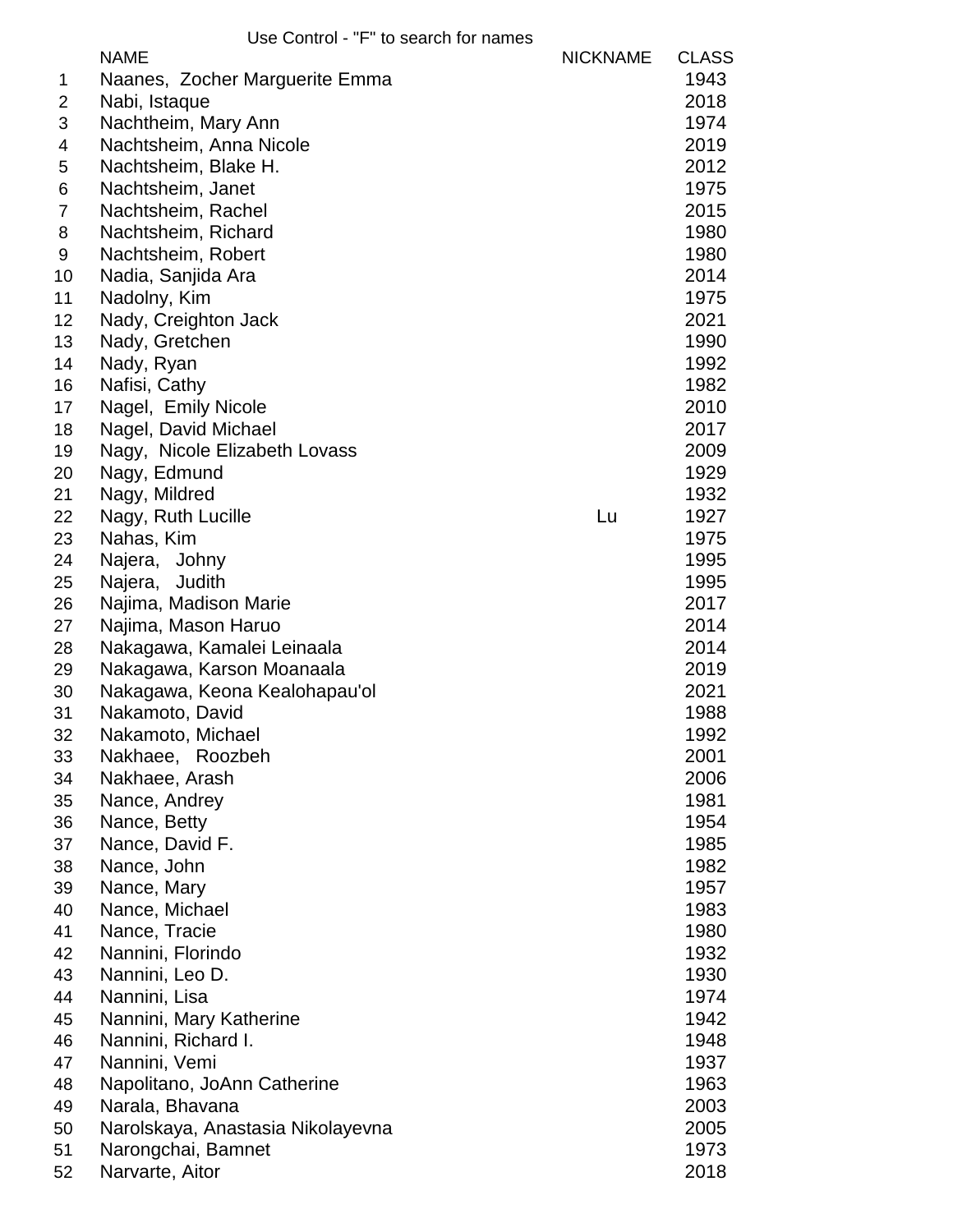| 53  | Nash,<br>Amanda Halley           |        | 2004 |
|-----|----------------------------------|--------|------|
| 54  | <b>Charles Brewster</b><br>Nash, |        | 2004 |
| 55  | Michelle<br>Nash,                |        | 1998 |
| 56  | Nash,<br>Norman                  |        | 1998 |
| 57  | Nash,<br>Ryan                    |        | 1995 |
| 58  | Nash, Bradford Francis           |        | 2007 |
| 59  | Nash, Deborah                    |        | 1987 |
| 60  | Nash, Dorothy                    |        | 1968 |
| 61  | Nash, Logan                      |        | 2009 |
| 62  | Nash, Margaret                   |        | 1937 |
| 63  | Nash, Monica                     |        | 1992 |
| 64  | Nash, Precious P.                | Sparky | 1926 |
| 65  | Nash, Richard                    |        | 1920 |
| 66  | Nash, Robert                     |        | 1920 |
| 67  | Nash, Robert                     |        | 1988 |
| 68  | Nash, Robert Louis               |        | 1963 |
| 69  | Nash, Russell                    |        | 1922 |
| 70  | Nash, Russell Steele "Rusty"     |        | 1959 |
| 71  | Nash, Sara                       |        | 1929 |
| 72  | Nash, Toni                       |        | 1967 |
| 73  | Nasis. James                     |        | 1981 |
| 74  | Nason, Anna Sierra               |        | 2013 |
| 75  | Nason, Candice R.                |        | 1965 |
| 76  | Nason, Cole                      |        | 2015 |
| 77  | Nass, Nathalie                   |        | 1993 |
| 78  | Natenstadt, Robert               |        | 1970 |
| 79  | Nathan, Fred August              |        | 1900 |
| 80  | Nation, Coral                    |        | 1980 |
| 81  | Natividad, Karen Angeli          |        | 2005 |
| 82  | Nau, Danielle P.                 |        | 2005 |
| 83  | Nau, Mathew                      |        | 2008 |
| 84  | Naughton,<br><b>Bradley</b>      |        | 2002 |
| 85  | Naughton, Ashley S.              |        | 2005 |
| 86  | Naumann, John                    |        | 1977 |
| 87  | Naumann, Steve                   |        | 1971 |
| 88  | Nava Garcia, Brenda              |        | 2018 |
| 89  | Nava, Aspen Charlize             |        | 2020 |
| 90  | Navai, Iradj Mark                |        | 1994 |
| 91  | Navarrete, Carolina              |        | 2009 |
| 92  | Navarrete, Genesis               |        | 2006 |
| 93  | Navarro, Vesenia                 |        | 2002 |
| 94  | Navarro, Paloma                  |        | 1989 |
| 95  | Navarroza, Gene                  |        | 1991 |
| 96  | Naviatch, Gail                   |        | 1973 |
| 97  | Nay, Breeze Nicole               |        | 2020 |
| 98  | Nay, Mary                        |        | 1930 |
| 99  | Nay, Orvis W.                    |        | 1934 |
| 100 | Nay, Ruby                        |        | 1936 |
| 101 | Neace, Liberty Hannah            |        | 2017 |
| 102 | Neal, Alan                       |        | 1953 |
| 103 | Neal, Arlen                      |        | 1949 |
| 104 | Nearpass, Ann                    |        | 1964 |
| 105 | Nearpass, Jason                  |        | 1987 |
|     |                                  |        |      |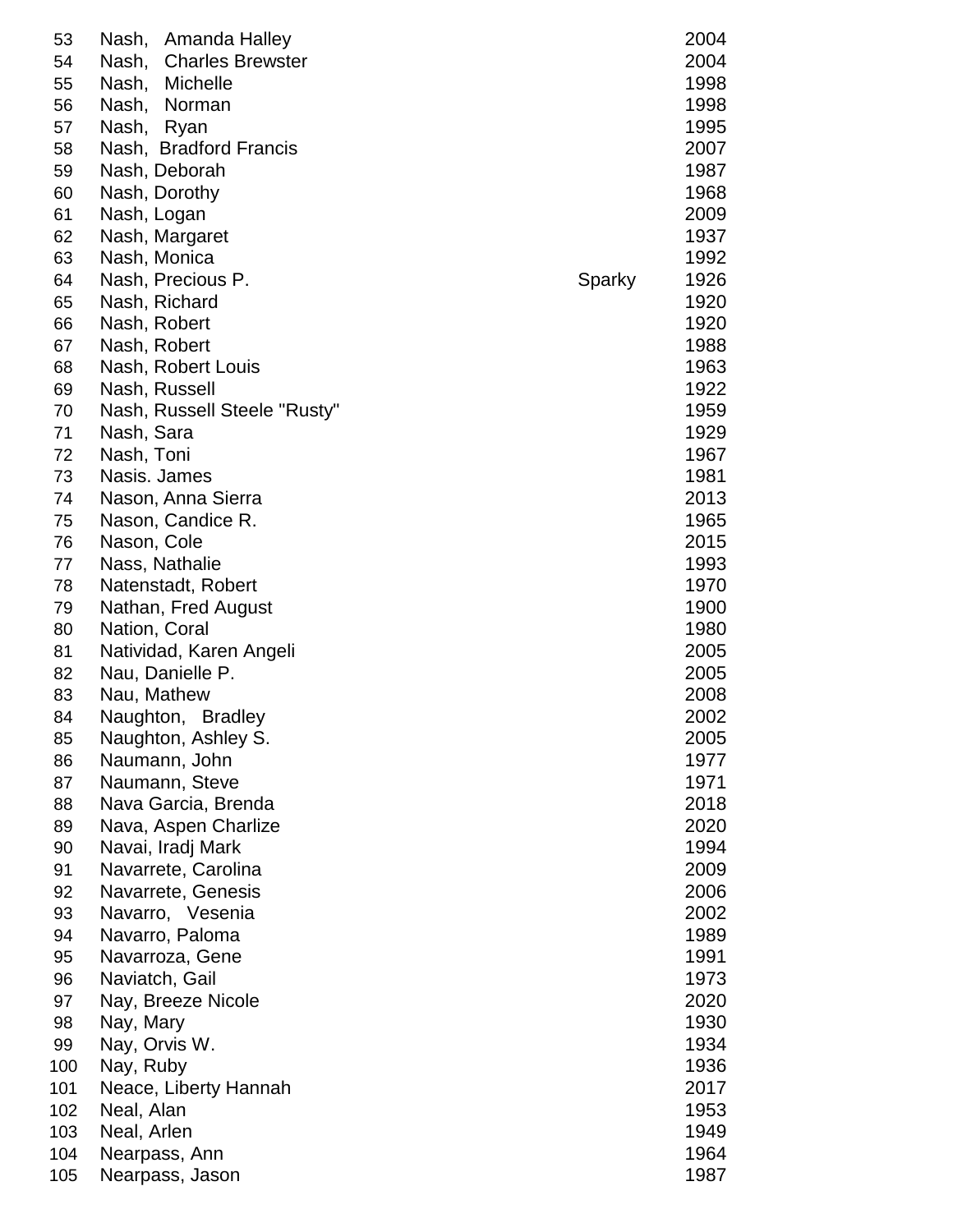| 106 | Neathammer, Shelby               |          | 2008 |
|-----|----------------------------------|----------|------|
| 107 | Nebeker, Kayla                   |          | 2001 |
| 108 | Nebeker, Erik Don                |          | 2003 |
| 109 | Nebeker, Russell G.              |          | 2005 |
| 110 | Nebes, Cynthia                   |          | 1976 |
| 111 | Nebes, Sue                       |          | 1972 |
| 112 | Nebes, Wayne                     |          | 1978 |
| 113 | Nebesky, Benjamin                |          | 2018 |
| 114 | Nebesky, Sophia Grace            |          | 2021 |
| 115 | Nechak, David C.                 |          | 1957 |
| 116 | Neef, Evelyn                     |          | 1968 |
| 117 | Neeham, Edith                    |          | 1936 |
| 118 | Neely, Patricia Ann              |          | 1963 |
| 119 | Neer Elizabeth Pauline           |          | 1923 |
| 120 | Neeser, Daniel                   |          | 1991 |
| 121 | Neeser, David J.                 |          | 1985 |
| 122 | Neeser, Lorie                    |          | 1982 |
| 123 | Neeser, Monica                   |          | 1988 |
| 124 | Neeser, Sean                     |          | 1992 |
| 125 | Neeser, Shellie                  |          | 1981 |
| 126 | Neff, Beverly Jean               |          | 1943 |
| 127 | Neff, Edna                       |          | 1916 |
| 128 | Neff, Katherine                  |          | 1986 |
| 129 | Neff, Laura J.                   |          | 1948 |
| 130 | Neff, Nick                       |          | 1989 |
|     |                                  |          | 2021 |
| 131 | Neff, Sydney Elizabeth           |          | 1979 |
| 132 | Neidert, David K.                |          |      |
| 133 | Neidert, Edward                  |          | 1974 |
| 134 | Neidert, Karl                    |          | 1975 |
| 135 | Neidert, Margaret "Meg"          |          | 1986 |
| 136 | Neidert, Wayne                   |          | 1982 |
| 137 | Neidhold, Maxwell Allan          |          | 2017 |
| 138 | Neighbors, Bob                   |          | 1955 |
| 139 | Neill, Roy Gilbert               |          | 1940 |
| 140 | Neilson, Tyler William           |          | 2013 |
| 141 | Neilson, Frances M.              |          | 1934 |
| 142 | Neilson, Grace                   |          | 1936 |
| 143 | Neilson, Richard                 |          | 1966 |
| 144 | Neilson, Ronald                  |          | 1967 |
| 145 | Neimann, Melissa                 |          | 1974 |
| 146 | Neiss, Michael                   |          | 2000 |
| 147 | Neiss, Laura                     |          | 1989 |
| 148 | Nelligan, Maurice "Mo"           |          | 1928 |
| 149 | Nelligan, Robert                 | Schwartz | 1931 |
| 150 | Nellor, Laurie                   |          | 1978 |
| 151 | Nellor, Rebecca Ann              |          | 1981 |
| 152 | Nelson, Gordon                   |          | 1961 |
| 153 | Nelson, Jane Ellen               |          | 1960 |
| 154 | Nelson, Joan Elizabeth           |          | 1960 |
| 155 | <b>Nelson Christian Henry</b>    |          | 1923 |
| 156 | Nelson Compton, Carolyn Margaret |          | 1956 |
| 157 | Nelson Jr., Vernon H.            |          | 1963 |
| 158 | Nelson Thomas, Linda Jean        |          | 1956 |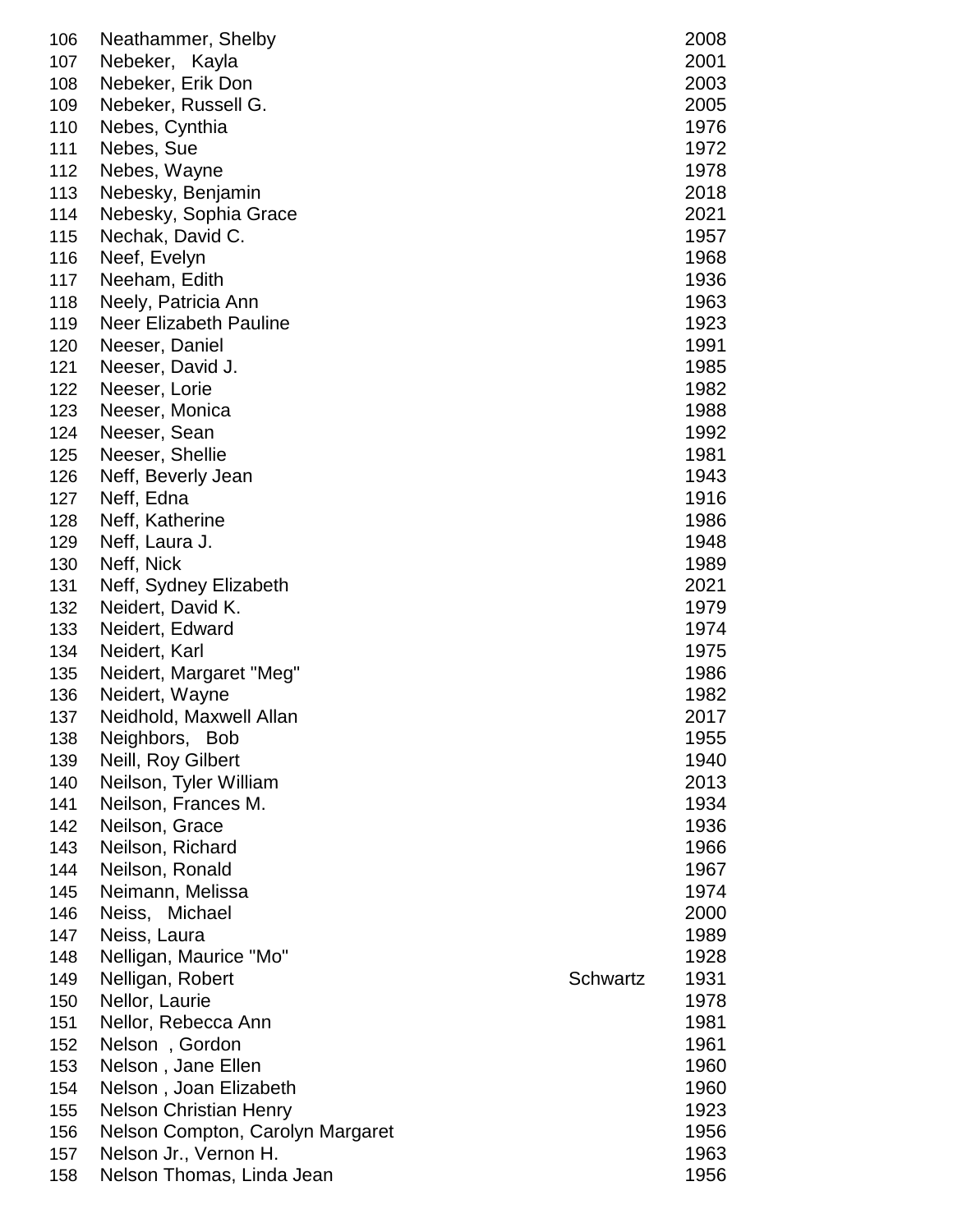| 159 | Nelson,        | <b>Brady</b>                |     | 1998 |
|-----|----------------|-----------------------------|-----|------|
| 160 | Nelson,        | Caroline Adela              |     | 2004 |
| 161 | Nelson,        | Cory Lynn                   |     | 2004 |
| 162 | Nelson,        | Dominique                   |     | 2000 |
| 163 | Nelson,        | George Robert               |     | 1943 |
| 164 | Nelson,        | Gordon                      |     | 1955 |
| 165 | Nelson,        | Matthew V.                  |     | 2004 |
| 166 | Nelson,        | <b>Nicholas</b>             |     | 2001 |
| 167 | Nelson,        | Taylor                      |     | 2000 |
| 168 |                | Nelson, Annelise Bradshaw   |     | 2007 |
| 169 |                | Nelson, Balsi Eleanor Marie |     | 1942 |
| 170 |                | Nelson, Hartung Valerie     |     | 1955 |
| 171 |                | Nelson, Piretto Marlene A.  |     | 1955 |
| 172 | Nelson, Anna   |                             |     | 1930 |
| 173 |                | Nelson, Arthur B.           |     | 1932 |
| 174 |                | Nelson, Barbara             |     | 1958 |
|     |                |                             |     | 1936 |
| 175 | Nelson, Betty  |                             |     | 1945 |
| 176 | Nelson, Betty  |                             |     |      |
| 177 |                | Nelson, Betty Jane          |     | 1939 |
| 178 |                | Nelson, Betty Jane          |     | 1940 |
| 179 | Nelson, Bobbie |                             |     | 1969 |
| 180 | Nelson, Brad   |                             |     | 1981 |
| 181 | Nelson, Brian  |                             |     | 1987 |
| 182 | Nelson, Bric   |                             |     | 1979 |
| 183 | Nelson, Bryan  |                             |     | 1969 |
| 184 | Nelson, Carla  |                             |     | 1967 |
| 185 |                | Nelson, Catherine           |     | 1940 |
| 186 |                | Nelson, Chanelle            |     | 1982 |
| 187 | Nelson, Chris  |                             |     | 1982 |
| 188 | Nelson, Daniel |                             |     | 1979 |
| 189 | Nelson, Daryl  |                             |     | 1968 |
| 190 |                | Nelson, Deanna              |     | 1957 |
| 191 | Nelson, Denver |                             |     | 1991 |
| 192 |                | Nelson, Donald B.           | Dud | 1926 |
| 193 | Nelson, Donna  |                             |     | 1952 |
| 194 | Nelson, Donna  |                             |     | 1957 |
| 195 |                | Nelson, Duane Louis         |     | 1930 |
| 196 |                | Nelson, Dwight A.           |     | 1928 |
| 197 | Nelson, Ella   |                             |     | 1966 |
| 198 |                | Nelson, Ellis Lee           |     | 1962 |
| 199 | Nelson, Eric   |                             |     | 1973 |
| 200 | Nelson, Eric   |                             |     | 2000 |
| 201 | Nelson, Evelyn |                             |     | 1922 |
| 202 |                | Nelson, Gary Lewis          |     | 1953 |
| 203 |                | Nelson, George Elmer        |     | 1927 |
| 204 | Nelson, Gerg   |                             |     | 1965 |
| 205 |                | Nelson, Greer John          |     | 1963 |
| 206 |                | Nelson, Heather             |     | 2015 |
| 207 |                | Nelson, Helen Rose          |     | 1942 |
| 208 | Nelson, Holly  |                             |     | 1976 |
| 209 |                | Nelson, Isabelle            |     | 1942 |
| 210 |                | Nelson, James R.            |     | 1985 |
| 211 |                | Nelson, Jared Louis         |     | 2017 |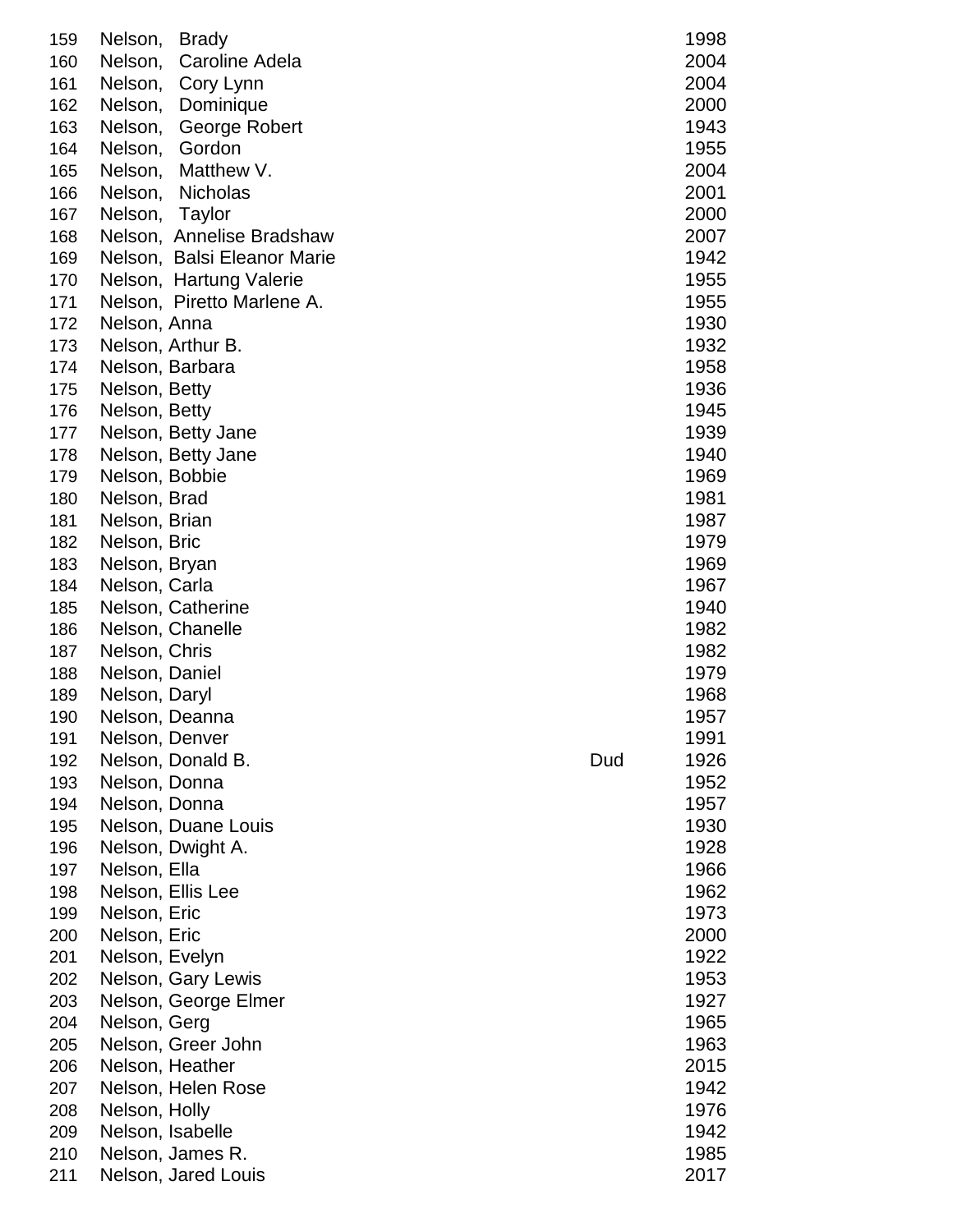| 212 | Nelson, Jerrie Sue      |        | 1963 |
|-----|-------------------------|--------|------|
| 213 | Nelson, Jim             |        | 1962 |
| 214 | Nelson, Joe             |        | 1973 |
| 215 | Nelson, Judith Ann      |        | 1957 |
| 216 | Nelson, Julie A.        |        | 1988 |
| 217 | Nelson, June            |        | 1964 |
| 218 | Nelson, Justin          |        | 1987 |
| 219 | Nelson, Kaija Payge     |        | 2019 |
| 220 | Nelson, Karen           |        | 1937 |
| 221 | Nelson, Kirk            |        | 1984 |
| 222 | Nelson, Kristen         |        | 1990 |
| 223 | Nelson, Kristine        |        | 1993 |
| 224 | Nelson, Laura E.        |        | 2006 |
| 225 | Nelson, Liz             |        | 1985 |
| 226 | Nelson, Lorrie          |        | 1973 |
| 227 | Nelson, Luke            |        | 2018 |
| 228 | Nelson, Lynn            |        | 1975 |
| 229 | Nelson, Mark            |        | 1974 |
| 230 | Nelson, Marles          |        | 1962 |
| 231 | Nelson, Martha          |        | 1935 |
| 232 | Nelson, Martha          |        | 1969 |
| 233 | Nelson, Maryon          |        | 1929 |
| 234 | Nelson, Matthew         |        | 1988 |
| 235 | Nelson, Michael S.      |        | 2006 |
| 236 | Nelson, Michelle        |        | 1982 |
| 237 | Nelson, Michelle        |        | 1988 |
| 238 | Nelson, Patrice         |        | 1980 |
| 239 | Nelson, Pete            |        | 1966 |
| 240 | Nelson, Reagan E.       |        | 2006 |
| 241 | Nelson, Roberta C.      |        | 1941 |
| 242 | Nelson, Ronald          |        | 1933 |
| 243 | Nelson, Roy             |        | 1991 |
| 244 | Nelson, Shane           |        | 1972 |
| 245 | Nelson, Sievert         |        | 1924 |
| 246 | Nelson, Sterling A.     |        | 1932 |
| 247 | Nelson, Valborg Karen   | Shrimp | 1927 |
| 248 | Nelson, Velvet          |        | 1989 |
| 249 | Nelson, Viola           |        | 1924 |
| 250 | Nelson, Virginia        | Vinnie | 1931 |
| 251 | Nelson-Kortland, Erik   |        | 1997 |
| 252 | Nelson-Kortland, Jon    |        | 1989 |
| 253 | Nemitz, Bill            |        | 1962 |
| 254 | Nemitz, Robert          |        | 1988 |
| 255 | Nemitz, Theodore Edward |        | 1963 |
| 256 | Nenzel F. Joseph        |        | 1923 |
| 257 | Nenzel, Chris           |        | 1984 |
| 258 | Nenzel, G.              |        | 1936 |
| 259 | Nenzel, Gwen            |        | 1982 |
| 260 | Nenzel, Hutchison A.    | Hutch  | 1927 |
| 261 | Nenzel, Mariellen       |        | 1940 |
| 262 | Nenzel, Megan           |        | 1987 |
| 263 | Nenzel, Pamela Ann      |        | 1963 |
| 264 | Nepomuceno,<br>Rachel   |        | 1999 |
|     |                         |        |      |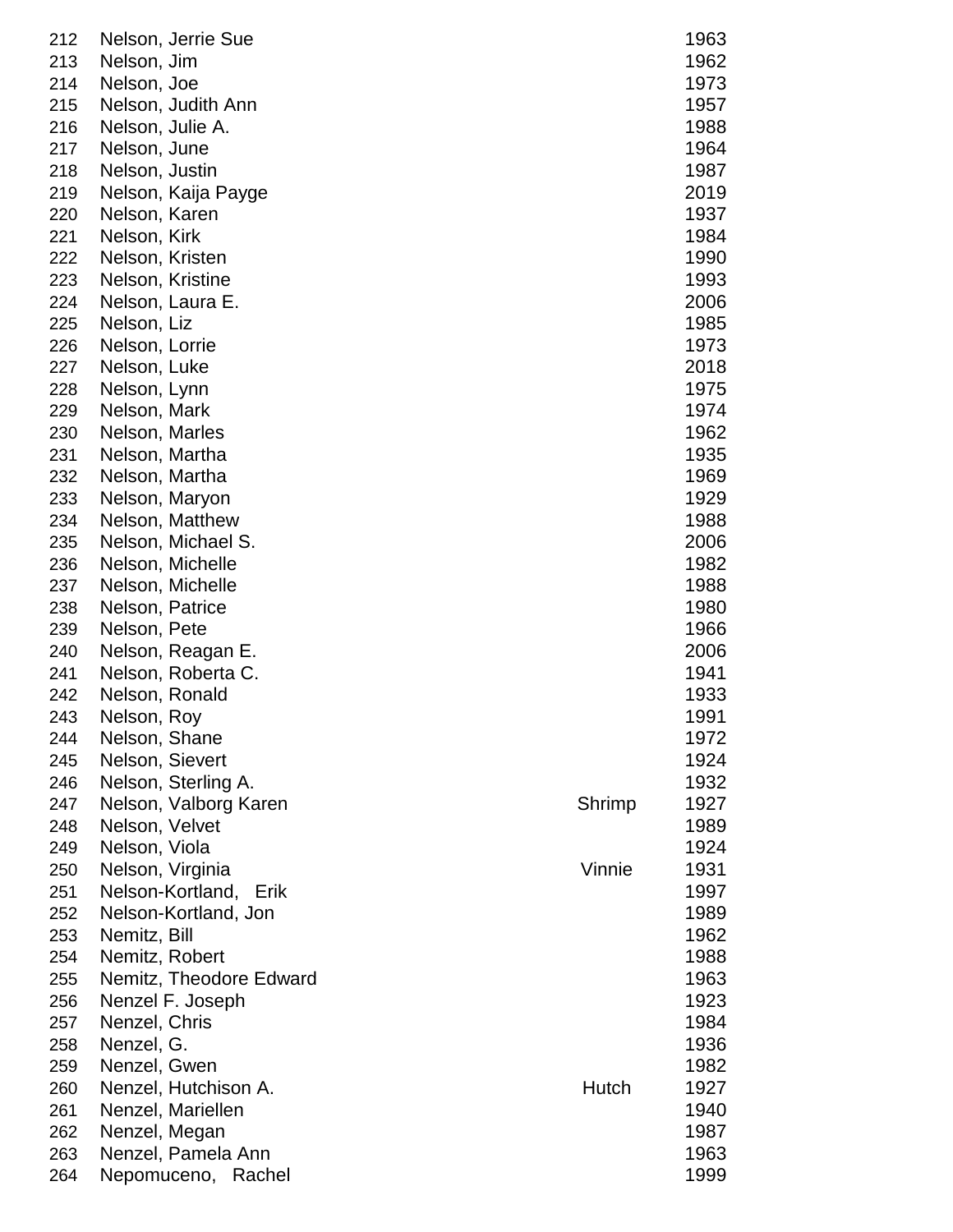| 265 | Nesbitt, Mark                |             | 1936 |
|-----|------------------------------|-------------|------|
| 266 | Nesbitt, Richard J.          |             | 1934 |
| 267 | Nesemeier, Cathy L.          |             | 1988 |
| 268 | Ness, Ronald                 |             | 2011 |
| 269 | Nestor, Shiloh               |             | 1998 |
| 270 | Netuschil, Amanda Catherine  |             | 2013 |
| 271 | Neuenswander, Alfred C.      |             | 1948 |
| 272 | Neuenswander, George Leroy   |             | 1949 |
|     | Neuenswander, Kelly          |             | 1977 |
| 273 |                              |             |      |
| 274 | Neuffer, Mike                |             | 1972 |
| 275 | Neuman, Jeff                 |             | 1980 |
| 276 | Neumann, Mark                |             | 1979 |
| 277 | Neusswander, Cindy           |             | 1975 |
| 278 | Neuweiler, Gray              |             | 1968 |
| 279 | Nevarez, Destiny Breanna Rae |             | 2013 |
| 280 | Neville Hart, Patty Ann      |             | 1960 |
| 281 | Neville, Marc                |             | 1980 |
| 282 | Nevin, Leonard               |             | 1961 |
| 283 | Nevin, Steve                 |             | 1961 |
| 284 | Nevin, Ryan                  |             | 1998 |
| 285 | Nevin, Jane                  |             | 1957 |
| 286 | Nevin, Laurie                |             | 1981 |
| 287 | Nevin, Tom                   |             | 1954 |
| 288 | Nevins, Sandra Jean "Sandy"  |             | 1959 |
| 289 | Newberry, Katherine Kristeen |             | 2020 |
| 290 | Newberry, Kevin              |             | 1989 |
| 291 | Newbold, David               |             | 1980 |
| 292 | Newbury, Jayton              |             | 2018 |
| 293 | Newbury, Khilee Shea         |             | 2020 |
| 294 | Newby, Deann                 |             | 1955 |
| 295 | Newcomb, Christina Pierson   |             | 2013 |
| 296 | Newcomb, Alexzander Ryan     |             | 2010 |
| 297 | Newcomb, Blake Randle        |             | 2007 |
| 298 | Newcomb, Morris Arthur       | <b>Bull</b> | 1926 |
| 299 | Newell, Dale                 |             | 1980 |
| 300 | Newell, Russell T.           |             | 2003 |
| 301 | Newell, Rylee Taylor         |             | 2012 |
| 302 | Newell, Shannon M.           |             | 1985 |
| 303 | Newlin, Dale Milton          |             | 1956 |
| 304 | Newlin, Cam                  |             | 1992 |
|     |                              |             |      |
| 305 | Newlin, Lance                |             | 1989 |
| 306 | Newlin, Roberta M.           |             | 1951 |
| 307 | Newmaker, Lillian Amelia     |             | 1901 |
| 308 | Newman, Aldean               |             | 1955 |
| 309 | Arlene<br>Newman,            |             | 1955 |
| 310 | Newman, William Harold       |             | 1950 |
| 311 | Newman, Alexander Michael    |             | 2019 |
| 312 | Newman, Bill                 |             | 1935 |
| 313 | Newman, Bill                 |             | 1976 |
| 314 | Newman, Brian                |             | 1992 |
| 315 | Newman, Charles              |             | 1957 |
| 316 | Newman, Charles N.           |             | 1957 |
| 317 | Newman, Courtney             |             | 1993 |
|     |                              |             |      |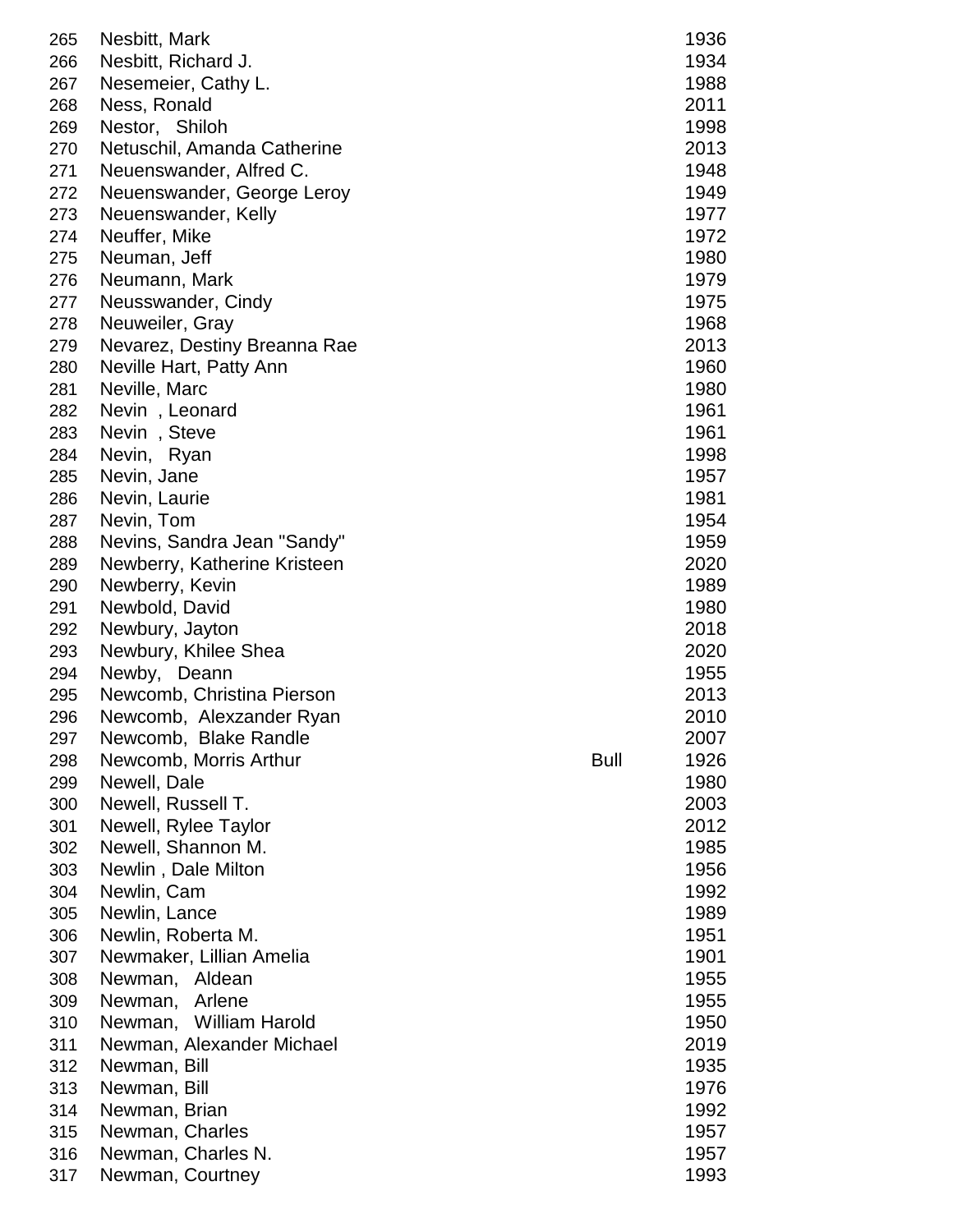| 318 | Newman, David              | 1984 |
|-----|----------------------------|------|
| 319 | Newman, Debbie             | 1977 |
| 320 | Newman, Derek              | 1988 |
| 321 | Newman, Diane              | 1986 |
| 322 | Newman, Ermine             | 1921 |
| 323 | Newman, Gary               | 1978 |
| 324 | Newman, Gregory            | 1990 |
| 325 | Newman, Jackson            | 2018 |
| 326 | Newman, Jessie             | 1922 |
| 327 | Newman, John               | 1977 |
| 328 | Newman, Kris               | 1970 |
| 329 | Newman, Linda              | 1968 |
| 330 | Newman, Linda              | 1973 |
| 331 | Newman, Michon             | 2010 |
| 332 | Newman, Muriel             | 1954 |
| 333 | Newmark, Jeremy            | 1995 |
| 334 | Newmark, Jason             | 1989 |
| 335 | Newmarker, Ryan            | 1998 |
| 336 | Newmarker, Aimee           | 1990 |
| 337 | Newmarker, Glenn           | 1965 |
| 338 | Newmarker, Glenn W.        | 1940 |
| 339 | Newmarker, Jac Lynn        | 1966 |
| 340 | Newmarker, Lillian         | 1937 |
| 341 | Newmarker, Mike            | 1965 |
| 342 | Newmarker, Nettie          | 1911 |
| 343 | Newton, Don                | 1961 |
| 344 | Newton, Richard Ronald     | 1960 |
| 345 | Newton, Julie              | 2000 |
| 346 | Newton, Lindsay            | 1995 |
| 347 | Newton, Bill               | 1981 |
| 348 | Newton, Bob                | 1983 |
| 349 | Newton, Cheri              | 1968 |
| 350 | Newton, Colleen            | 1982 |
| 351 | Newton, Don                | 1966 |
| 352 | Newton, Hal                | 1962 |
| 353 | Newton, Kristen            | 1990 |
| 354 | Newton, Lance              | 1977 |
| 355 | Newton, Molly              | 1976 |
| 356 | Newton, Nancy              | 1969 |
| 357 | Newton, Rich               | 1971 |
| 358 | Newton, Todd               | 1978 |
| 359 | Ney, Bertha                | 1939 |
| 360 | Ney, Robert                | 1941 |
| 361 | Ng, Henry Ly               | 2014 |
| 362 | Ngo, Tam D.                | 2003 |
| 363 | Ngo, Thoann Ngoc           | 2014 |
| 364 | Nguyan, Brandon            | 2007 |
| 365 | Nguyen-Holland, Isabelle R | 2013 |
| 366 | Nicholas Damron, Sharon    | 1961 |
| 367 | Nicholas, Albert           | 1983 |
| 368 | Nicholas, Alona Talucci    | 1945 |
| 369 | Nicholas, Anna             | 1919 |
| 370 | Nicholas, Chirs Leland     | 1965 |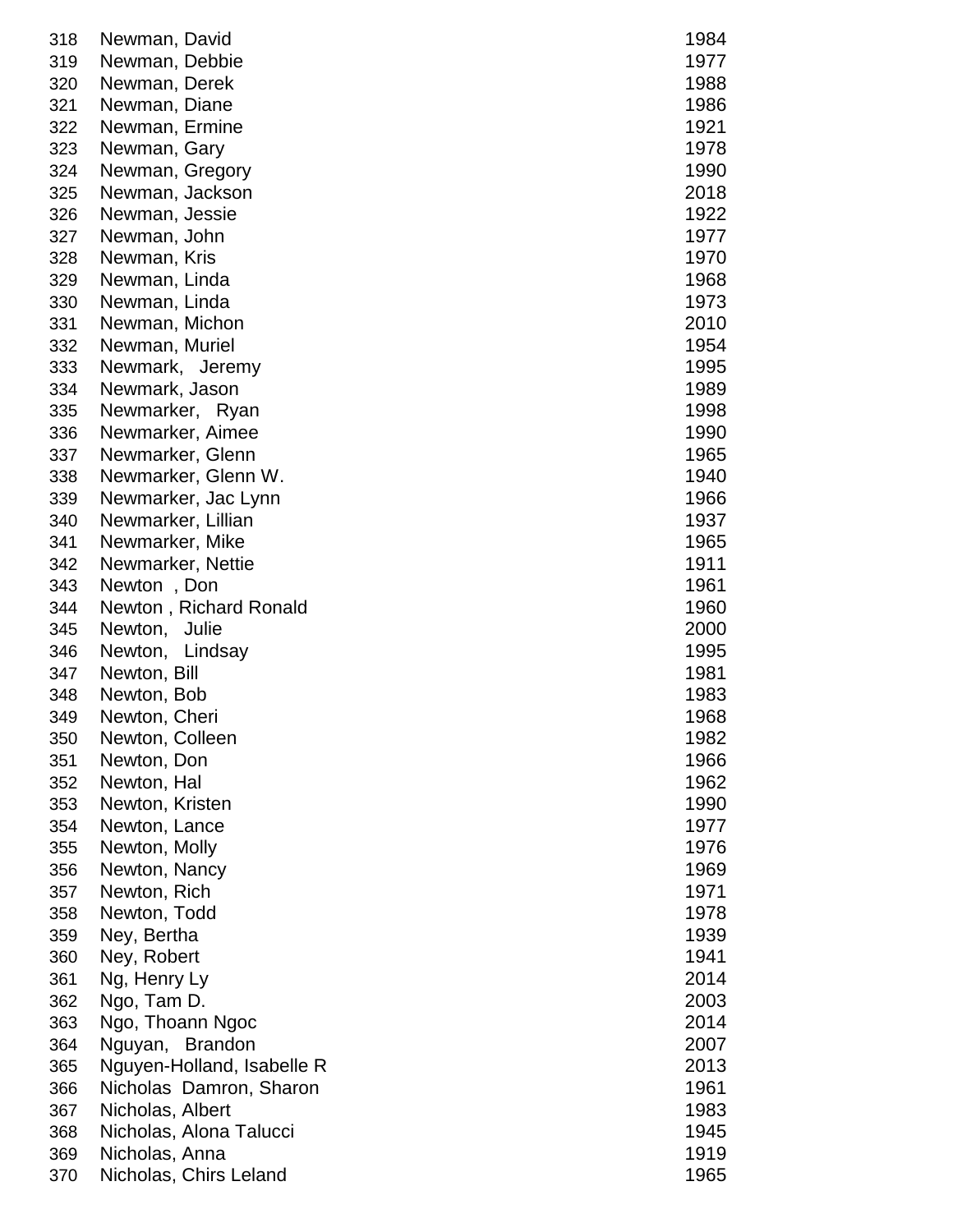| 371 | Nicholas, Craig                    |               | 1967 |
|-----|------------------------------------|---------------|------|
| 372 | Nicholas, Daesha                   |               | 2014 |
| 373 | Nicholas, Gordon                   |               | 1967 |
| 374 | Nicholas, Julie                    |               | 1976 |
| 375 | Nicholas, Justin James             |               | 1987 |
| 376 | Nicholas, Kirk                     |               | 1970 |
| 377 | Nicholas, Rich                     |               | 1973 |
| 378 | Nicholas, Robyn Jean               |               | 1963 |
| 379 | Nicholas, Sean W.                  |               | 1985 |
| 380 | Nichols Anderson, Georgia (Joanne) |               | 1956 |
| 381 | Nichols, Jerry                     |               | 1956 |
| 382 | Nichols Roberts, Gwynne            |               | 1960 |
| 383 | Nichols, Sara                      |               | 2000 |
| 384 | Nichols, Amy Katherine             |               | 2010 |
| 385 | Nichols, Albert                    |               | 1926 |
| 386 | Nichols, Charles Sideny Jr.        |               | 1929 |
| 387 | Nichols, Christopher               |               | 1988 |
| 388 | Nichols, Claude W.                 |               | 1948 |
| 389 | Nichols, Daniel Alexander          |               | 2017 |
| 390 | Nichols, Florence Mills            |               | 1928 |
| 391 | Nichols, Frances V.                |               | 1934 |
| 392 | Nichols, Jennifer                  |               | 1990 |
| 393 | Nichols, Jill                      |               | 1990 |
| 394 | Nichols, Karen                     |               | 1973 |
| 395 | Nichols, Kathryn A.                | <b>Nickie</b> | 1931 |
| 396 | Nichols, Kylie Rae                 |               | 2020 |
| 397 | Nichols, Laurel D.                 | Dot           | 1926 |
| 398 | Nichols, Marion Claire             |               | 1928 |
| 399 | Nichols, Mary C.                   |               | 1985 |
| 400 | Nichols, Michelle                  |               | 1988 |
| 401 | Nichols, Nathan C.                 |               | 2006 |
| 402 | Nichols, Niki                      |               | 1971 |
| 403 | Nichols, Norman                    |               | 1933 |
| 404 | Nichols, Paul                      |               | 1929 |
| 405 | Nichols, Ryan                      |               | 1989 |
| 406 | Nichols, Tim                       |               | 1975 |
| 407 | Nichols, Ward W.                   |               | 1940 |
| 408 | Nicholson, Joshua                  |               | 1990 |
| 409 | Nicholson, Randall                 |               | 1992 |
| 410 | Nichoson, Tresa                    |               | 1987 |
| 411 | Nickel, Gabrielle Kathleen         |               | 2017 |
| 412 | Nickel, Kellen                     |               | 2018 |
| 413 | Nickels, Robert                    |               | 1984 |
| 414 | Nickerson, Joseph Pavel            |               | 2013 |
| 415 | Nickerson, Brent                   |               | 1989 |
| 416 | Nickerson, Galen                   |               | 1992 |
| 417 | Nickovich, Cathy                   |               | 1971 |
| 418 | Nickovich, Tom                     |               | 1980 |
| 419 | Nickovick, Michele                 |               | 1962 |
| 420 | Nicks, Nathaniel                   |               | 1995 |
| 421 | Nicks, Michael                     |               | 1960 |
| 422 | Nicks, Noelle                      |               | 1984 |
| 423 | Nicolet, Nathan                    |               | 1995 |
|     |                                    |               |      |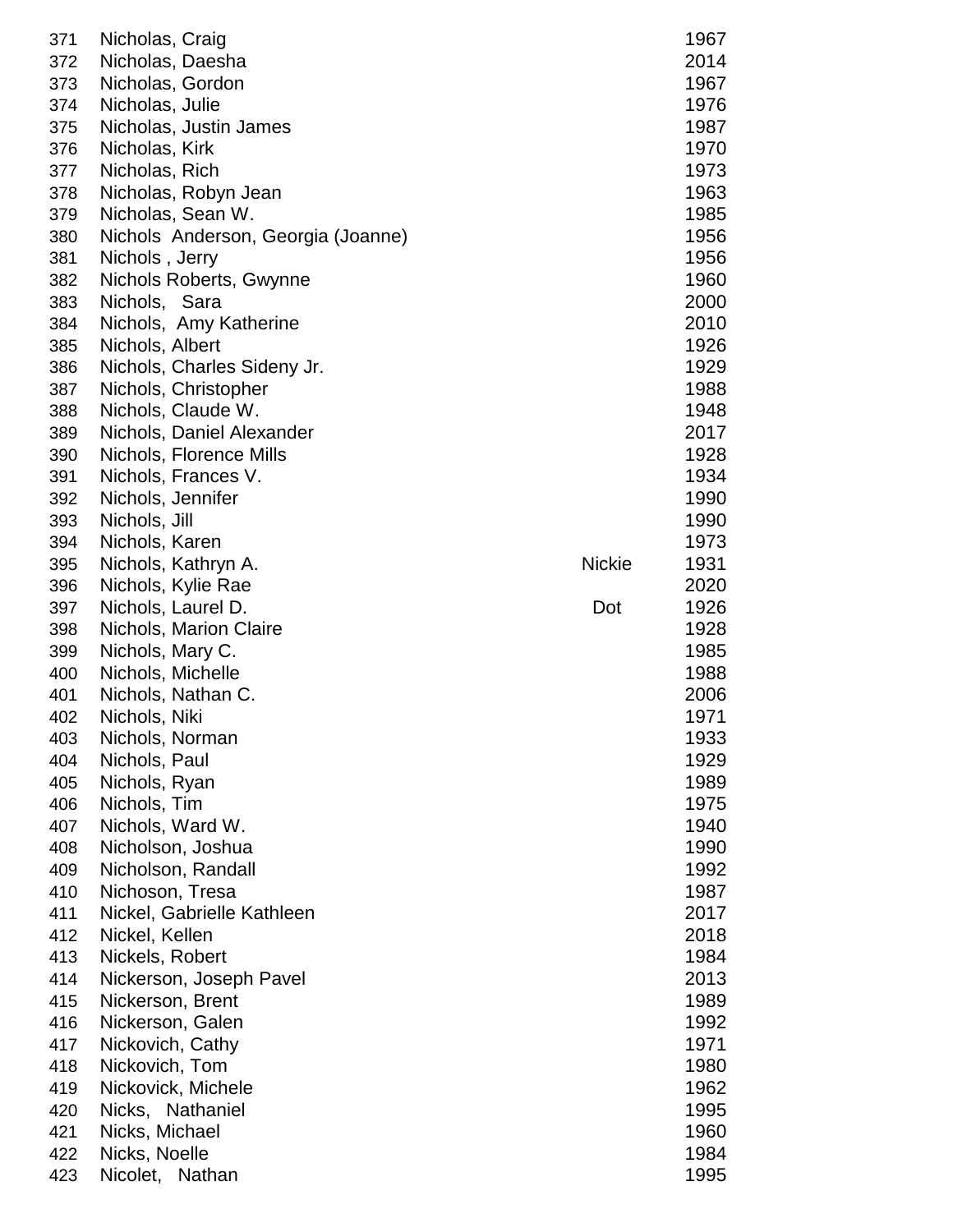| 424 | Nicolet, Tyson                 | 1998 |
|-----|--------------------------------|------|
| 425 | Nicora, Thomas "Tom" Clarence  | 1956 |
| 426 | Nicora, Emilee                 | 2011 |
| 427 | Nied, Brandon Paul             | 2009 |
| 428 | Niederberger, Randy            | 1972 |
| 429 | Niekamp, Briann N.             | 2011 |
| 430 | Nielsen, Howard E.             | 1956 |
|     |                                |      |
| 431 | Nielsen, Janet Kaye            | 1960 |
| 432 | Nielsen, Amanda                | 2000 |
| 433 | Nielsen, Conrad Austin         | 1950 |
| 434 | Nielsen,<br>Eric               | 1995 |
| 435 | Nielsen,<br>Kate L.            | 2004 |
| 436 | Nielsen, Christopher           | 1991 |
| 437 | Nielsen, David                 | 1976 |
| 438 | Nielsen, Joyce Winifred        | 1944 |
| 439 | Nielsen, Laura L.              | 2009 |
| 440 | Nielsen, Marion J.             | 1947 |
| 441 | Nielsen, Max                   | 2009 |
| 442 | Nielsen, Niels P.              | 1972 |
| 443 | Nielsen, Sigrid                | 1957 |
| 444 | Nielsen, Walter                | 1941 |
| 445 | Nielsen, Zachary               | 2018 |
| 446 | Nielson, Diane                 | 1968 |
| 447 | Nielson, Eric                  | 1968 |
| 448 | Nielson, Gloria                | 1977 |
| 449 | Nielson, Jeannette             | 1970 |
| 450 | Nielson, Karen                 | 1973 |
| 451 | Nielson, Katrina               | 1992 |
| 452 | Nielson, Linda                 | 1970 |
| 453 | Nielson, Lynn                  | 1973 |
| 454 | Nielson, Steve                 | 1954 |
| 455 | Nies, Linda                    | 1964 |
| 456 | Niethold, Sheehan              | 1987 |
| 457 | Nieto, Anthony                 | 2018 |
| 458 | Niewohner, Andreas             | 1986 |
| 459 | Nightingale, Richard William   | 1960 |
| 460 | Nightingale, Robert B.         | 1950 |
| 461 | Nightingale, Jim               | 1953 |
| 462 | Nightingale, McKenna Elizabeth | 2016 |
| 463 | Nightingale, Steve             | 1969 |
| 464 | Nightingale, Zachary Stewart   | 2020 |
| 465 | Nigri, Cory                    | 1979 |
| 466 | Nigri, Jamy                    | 1983 |
| 467 | Nigro, Bruce                   | 1971 |
| 468 | Nigro, Gary                    | 1968 |
| 469 | Nigro, Kathy                   | 1973 |
| 470 | Nigro, Roger                   | 1976 |
| 471 | Niimi, Eileen                  | 1995 |
| 472 | Nikolaisen, Kris               | 1986 |
| 473 | Nikolaisen, Stephanie          | 1985 |
| 474 | Nikoley, Ingo                  | 1961 |
| 475 | Nikoley, Wolfgang Eberheart    | 1960 |
| 476 | Nikoley Barnes, Brigitte H.    | 1956 |
|     |                                |      |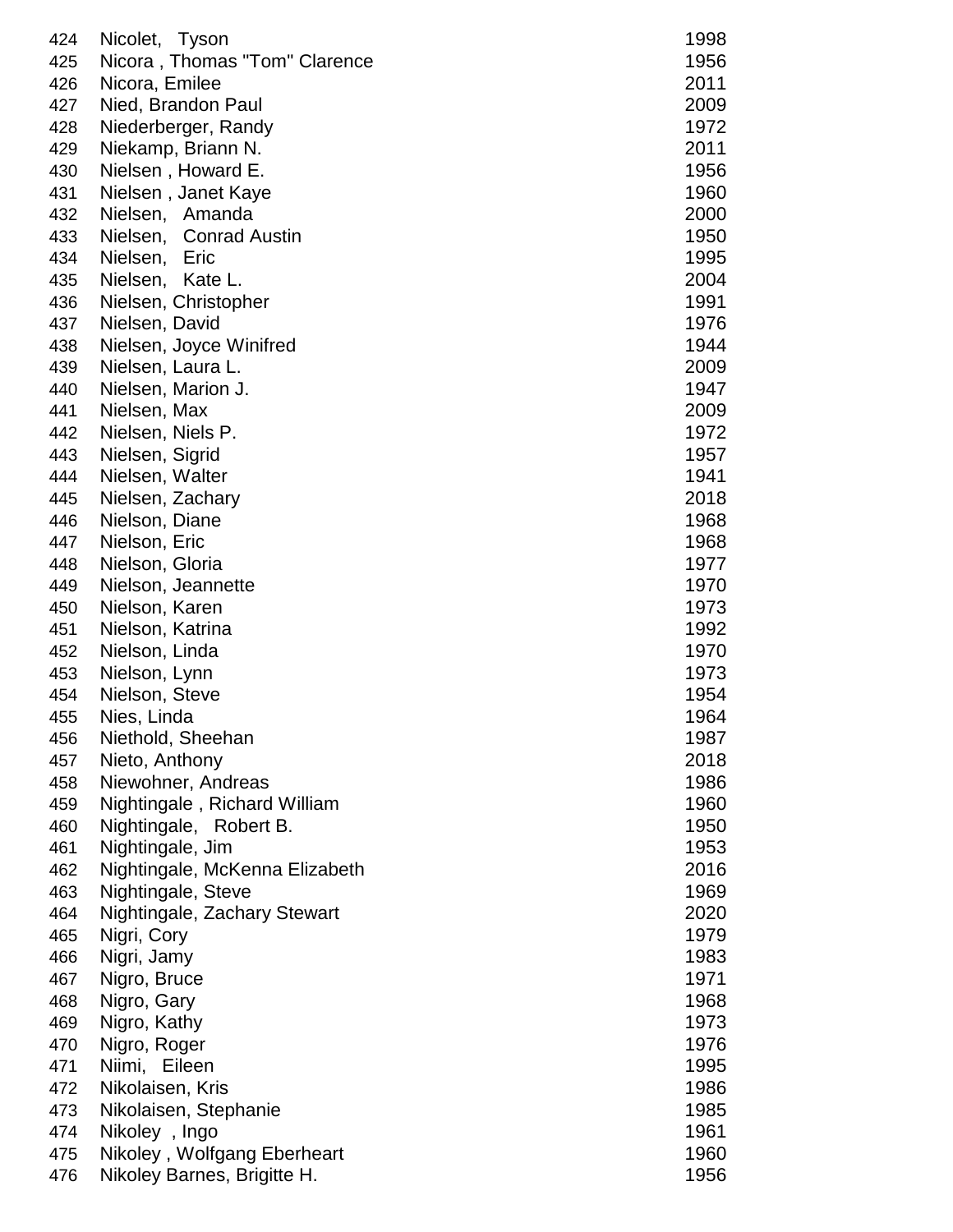| 477 | Nikoley, Hans              | 1958 |
|-----|----------------------------|------|
| 478 | Nikoley, Manfred Lothar    | 1953 |
| 479 | Nilson Varnum, Samara Jade | 2009 |
| 480 | Nilsson, Hakan             | 1989 |
| 481 | Nilsson, Nilsine           | 1957 |
| 482 | Nims, Amanda Carol         | 2006 |
| 483 | Nims, Cory William         | 2011 |
| 484 | Ninnis, Bob                | 1945 |
| 485 | Ninnis, Thelma             | 1922 |
| 486 | Nishiguchi, Elaine Davis   | 1953 |
| 487 | Nishiguschi, Joy           | 1945 |
| 488 | Nistler, Patsy             | 1968 |
| 489 | Nitschke, Craig            | 1977 |
| 490 | Nitschke, Duke             | 1975 |
| 491 | Nitschke, Lance            | 1978 |
| 492 | Nittler, Roberta           | 1982 |
| 493 | Nitz, Cindy                | 1977 |
| 494 | Nix, Rocky L.              | 1985 |
| 495 | Nixon, Heather             | 1983 |
| 496 | Nixon, Hollie E.           | 1985 |
| 497 | Noah, Bill                 | 1966 |
| 498 | Noah, Valorie Jean Hopkins | 1959 |
| 499 | Noble, Andrew              | 2001 |
| 500 | Noble,<br>Jennifer         | 1995 |
| 501 | Noble, Sandra              | 1999 |
| 502 | Noble, Alexander T.        | 2006 |
| 503 | Noble, Andrea              | 1991 |
| 504 | Noble, Andrea E.           | 1990 |
| 505 | Noble, Peter               | 1986 |
| 506 | Noble, Ruth Mary           | 1940 |
| 507 | Noblett, Candice Cheree    | 2003 |
| 508 | Noe, Pat                   | 1961 |
| 509 | Noehren, Beckey            | 1973 |
| 510 | Noehren, Shelly            | 1976 |
| 511 | Nohava, Don                | 1970 |
| 512 | Nolan, Carol               | 1979 |
| 513 | Nolan, Joanne              | 1978 |
| 514 | Nolan, Karen               | 1981 |
| 515 | Nolan, Michele             | 1983 |
| 516 | Nolasco, Carina            | 2002 |
| 517 | Nolasco, Emerson           | 2002 |
| 518 | Nolder, Patricia           | 1947 |
| 519 | Nolte, Amanda              | 2005 |
| 520 | Nomura, Amy                | 2000 |
| 521 | Nomura, Kevin Kaz          | 2010 |
| 522 | Noonan, Doug               | 1991 |
| 523 | Noonches, Howard           | 1952 |
| 524 | Norbeck, Wallie            | 1961 |
| 525 | Norbeck, Lucille           | 1952 |
| 526 | Norcross, Alice            | 1921 |
| 527 | Norcross, Karen            | 1973 |
| 528 | Norcross. Terry            | 1970 |
| 529 | Nordman, Tyler John        | 2016 |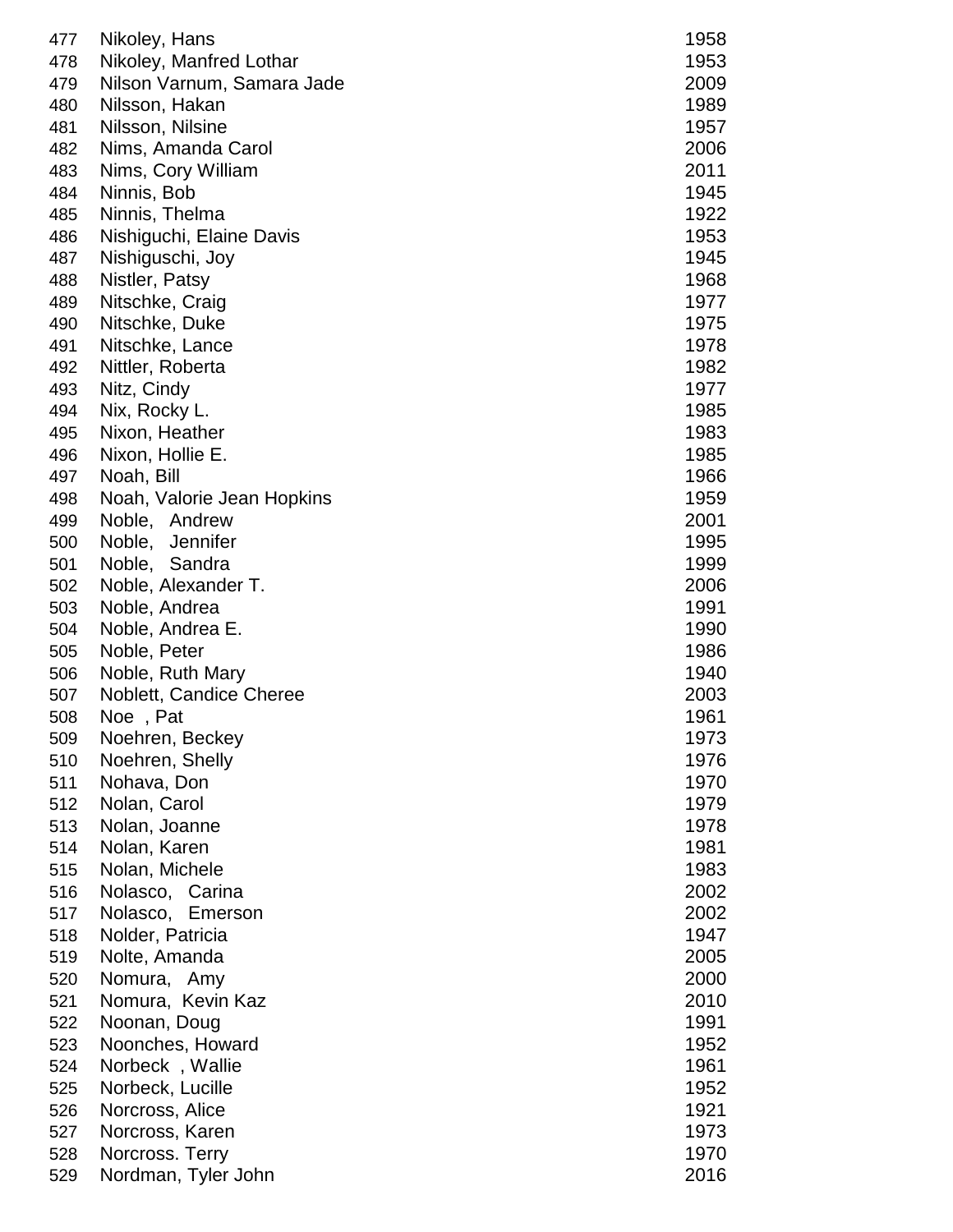| 530 | Nordmark, Nina                       |        | 1990 |
|-----|--------------------------------------|--------|------|
| 531 | Norfleet, Jan                        |        | 1964 |
| 532 | Noriega Martin, Constanza            |        | 2015 |
| 533 | Nork, Avery Robert                   |        | 2016 |
| 534 | Nork, Riley E                        |        | 2014 |
| 535 | Norlen Laidlaw, Joyce                |        | 1960 |
| 536 | Norlen, Jerry                        |        | 1958 |
| 537 | Norlen, Thomas Michael "Tom"         |        | 1959 |
| 538 | Norlen, Tom                          |        | 1958 |
|     |                                      |        |      |
| 539 | Norman, Monte Ray                    |        | 1956 |
| 540 | Norman, Brad                         |        | 1975 |
| 541 | Norman, Doug                         |        | 1977 |
| 542 | Norman, Sandi                        |        | 1962 |
| 543 | Norregaard, Beverly                  |        | 1965 |
| 544 | Norregaard, Rigmor                   | Riggie | 1931 |
| 545 | Norris, Beatrice Elizabeth           |        | 1934 |
| 546 | Norris, Catherine                    |        | 1937 |
| 547 | Norris, Corey Paul                   |        | 2005 |
| 548 | Norris, Earline                      |        | 1941 |
| 549 | Norris, Jenny                        |        | 1977 |
| 550 | Norris, Michael                      |        | 1986 |
| 551 |                                      |        | 1966 |
|     | Norris, Mile                         |        |      |
| 552 | Norris, Rex                          |        | 1937 |
| 553 | Norris, Rex                          |        | 1938 |
| 554 | Norris, Richard                      |        | 1971 |
| 555 | Norris, Ryan W.                      |        | 2009 |
| 556 | Norris, Tim                          |        | 1975 |
| 557 | Norris, Tom Hayward                  |        | 1960 |
| 558 | Norris, Wilma Reve                   |        | 1940 |
| 559 | Norstrom, Glen                       |        | 1954 |
| 560 | North Rozis, Sharon                  |        | 1961 |
| 561 | North, Harlow                        |        | 1920 |
| 562 | North, John                          |        | 1954 |
| 563 | North, Nevel                         |        | 1922 |
| 564 | North, Virginia Angelina             |        | 1901 |
| 565 | Northcutt, Michael Anthony Singleton |        | 1959 |
| 566 | Northey, Doris                       |        | 1997 |
| 567 | Northrop, Flora                      |        | 1880 |
| 568 | Norton lii, John                     |        | 2015 |
| 569 | Norton, Carly Jade                   |        | 2013 |
| 570 | Norton, Nedra                        |        | 1955 |
| 571 | Norton, Brad                         |        | 1968 |
|     |                                      |        |      |
| 572 | Norton, Devin Taylor                 |        | 2011 |
| 573 | Norton, Jack Nicholas                |        | 2020 |
| 574 | Norton, Kyle Frederick               |        | 2009 |
| 575 | Norton, Leah                         |        | 2015 |
| 576 | Norton, Nicholas D.                  |        | 2012 |
| 577 | Norton, Rick                         |        | 1983 |
| 578 | Norton, Starm                        |        | 2018 |
| 579 | Norton, William J.                   |        | 1925 |
| 580 | Norvell, Belva                       |        | 1969 |
| 581 | Norvell, Wanda                       |        | 1973 |
| 582 | NorVelle Leckbee, Roberta L.         |        | 1956 |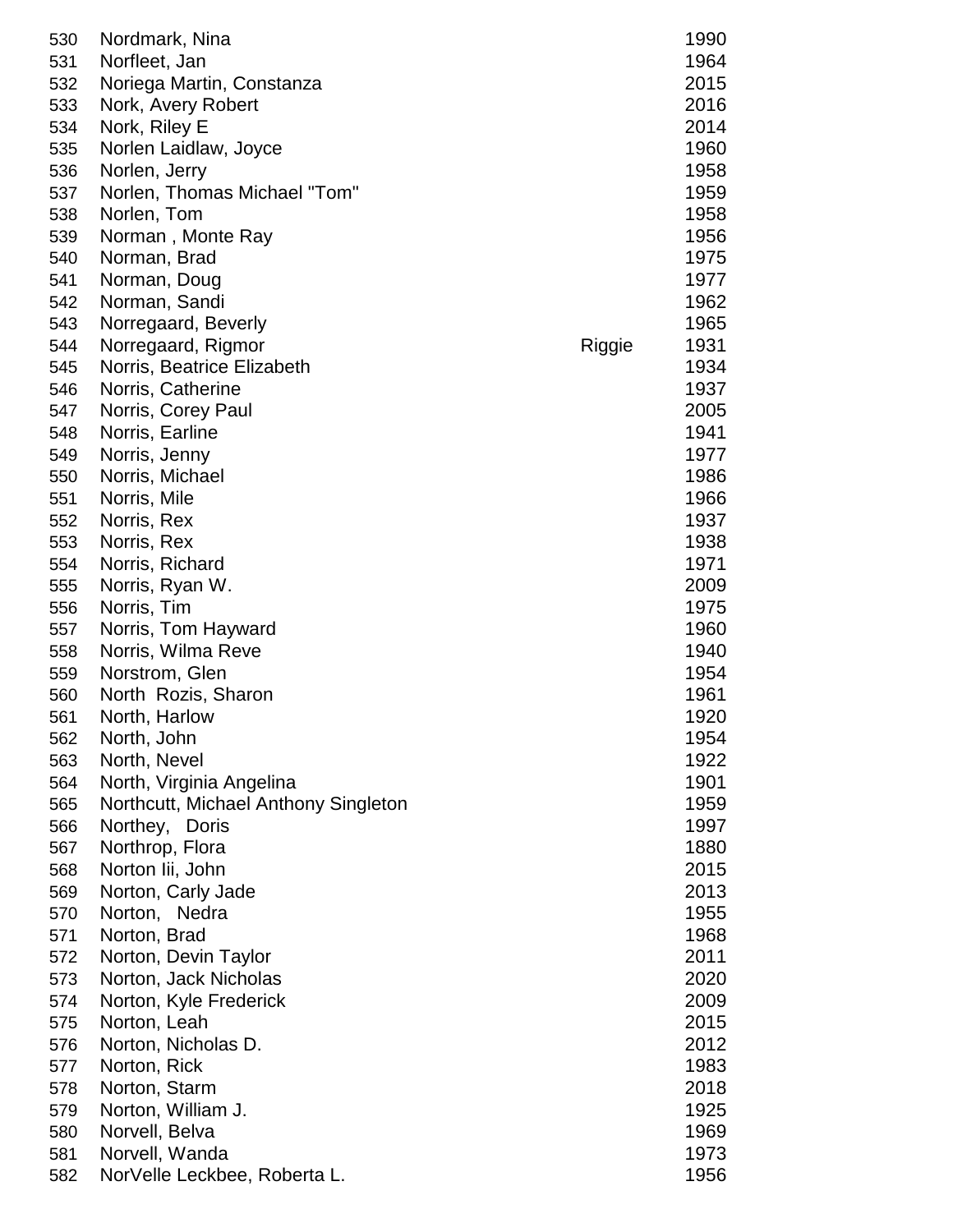| 583 | Norvelle, Robert                  | 1958 |
|-----|-----------------------------------|------|
| 584 | Norwood McComas, "Marcy" Marcella | 1960 |
| 585 | Nostrosa, Harold                  | 1940 |
| 586 | Nott, Haley                       | 1997 |
| 587 | Nourse, Patti                     | 1970 |
| 588 | Novacek, Jacob Andrew             | 2020 |
| 589 | Novacek, Mark                     | 1989 |
| 590 | Novacek, Raimy                    | 2008 |
| 591 | Novakovich, Nada                  | 1942 |
| 592 | Novakovich, Persida               | 1944 |
| 593 | Novakovich, Vera                  | 1941 |
| 594 | Novelly, Irene                    | 1952 |
| 595 | Nowack, Kevin                     | 1996 |
| 596 | Nowak, Rex H.                     | 2012 |
| 597 | Nowattney, Bertha E.              | 1890 |
| 598 | Nowattney, Mary E.                | 1889 |
| 599 | Nowland, Caroline                 | 1988 |
| 600 | Nowotny, Debbie                   | 1971 |
| 601 | Nowotny, Jeff                     | 1974 |
| 602 | Nowotny, Nadia Colette            | 2020 |
| 603 | Noyes, Allana Cheyenne            | 2009 |
| 604 | Noyes, John                       | 1932 |
| 605 | Noyes, Shari                      | 1973 |
| 606 | Nozu, Eunice                      | 1944 |
| 607 | Nozu, Lily                        | 1937 |
| 608 | Nozu, Paul                        | 1935 |
| 609 | Nuccio, Charles Parnell           | 2013 |
| 610 | Nuccio, Cara I.                   | 2011 |
| 611 | Nuernberg, Lois Kaye              | 1963 |
|     |                                   |      |
| 612 | Nuesch, Caroline                  | 1992 |
| 613 | Nugent, Cheryll                   | 1971 |
| 614 | Nugent, Denise                    | 1980 |
| 615 | Nugent, Jared                     | 1990 |
| 616 | Nugent, Jordan                    | 1993 |
| 617 | Nugent, Randy                     | 1968 |
| 618 | Numan, Vernon                     | 1945 |
| 619 | Nummela, John                     | 1966 |
| 620 | Nummela, Tom                      | 1969 |
| 621 | Nummella, Eric Carl               | 1959 |
| 622 | Nummer, Doug                      | 1959 |
| 623 | Nunag, Alyssa                     | 2015 |
| 624 | Nunag, Ian Nestor                 | 2006 |
| 625 | Nunez, Cynthia Stephanie          | 2010 |
| 626 | Nunez, Abraham                    | 2019 |
| 627 | Nunez, Carolina                   | 1982 |
| 628 | Nunez, Christian                  | 2008 |
| 629 | Nunez, Stefanie                   | 1988 |
| 630 | Nunn, Megan                       | 2001 |
| 631 | Nunn, John W.                     | 2005 |
| 632 | Nunn, Lindsey                     | 1999 |
| 633 | Nurre, Michael David              | 2021 |
| 634 | Nuss, Bryan Frederick             | 1963 |
| 635 | Nussbaum,<br><b>Nicholas</b>      | 1998 |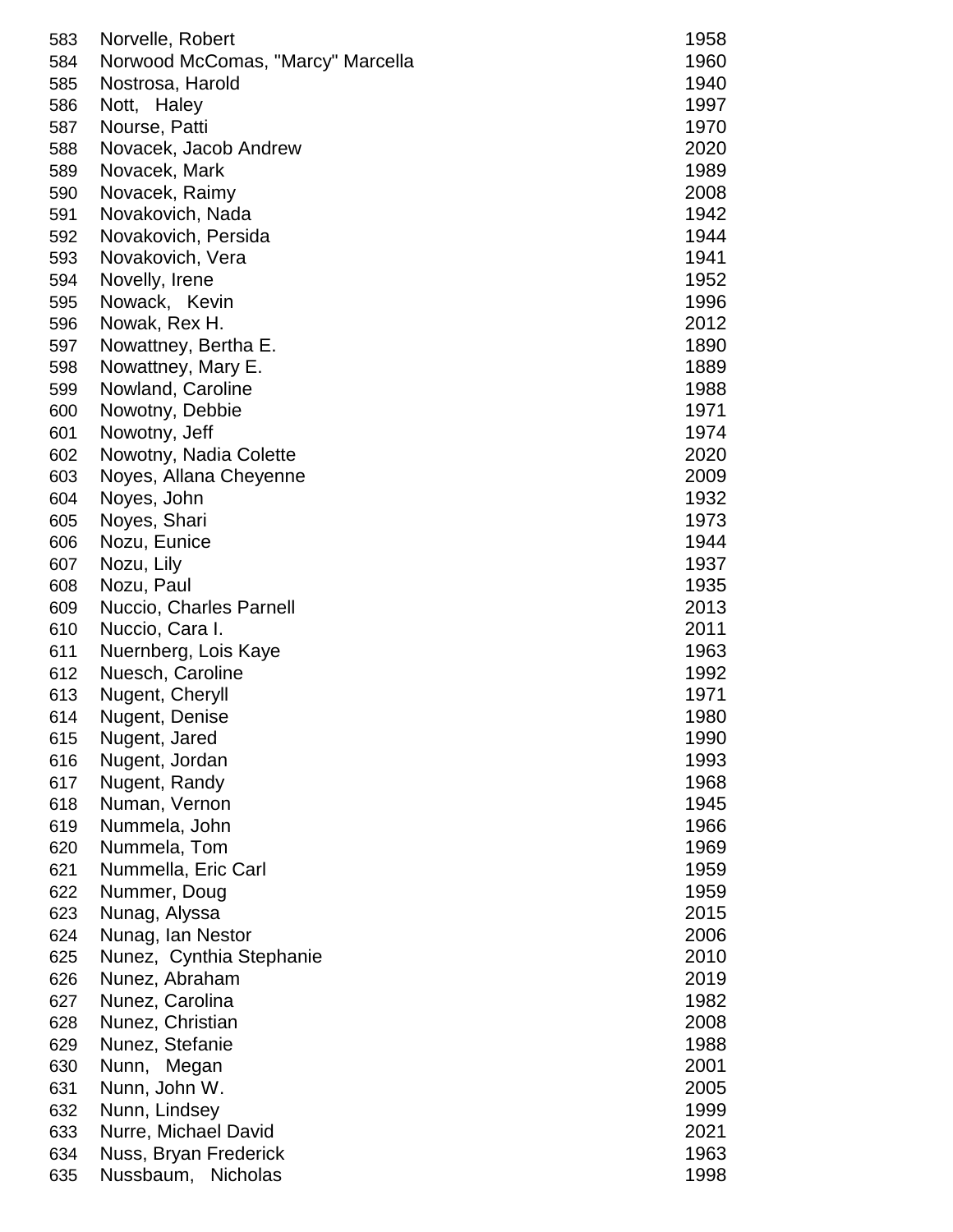| 636 | Nussbaum, Rebecca             | 2001 |
|-----|-------------------------------|------|
| 637 | Nuttall Tankersley, Diane A.  | 1956 |
| 638 | Nuttall, Dino                 | 1975 |
| 639 | Nuttall, Mark                 | 1975 |
| 640 | Nuttall, Warren L.            | 1951 |
| 641 | Nutter, Dacus Joy             | 1955 |
| 642 | Nutter, Emily Jean            | 2021 |
| 643 | Nyberg, Dan                   | 1984 |
| 644 | Nyberg, John                  | 1975 |
| 645 | Nyberg, John                  | 1983 |
| 646 | Nyberg, Marlene J.            | 1948 |
| 647 | Nyblom, Robert                | 1972 |
| 648 | Nye, Barbara                  | 1969 |
| 649 | Nye, Cathy                    | 1967 |
| 650 | Nye, Peggy                    | 1968 |
| 651 | Nyhammer, Lydia Agnes         | 1945 |
| 652 | Nyman, Austin                 | 2008 |
| 653 | Nyman, Zachary V.             | 2011 |
| 654 | O'Briant, Wayne               | 1960 |
| 655 | O'Brien, Timothy T.           | 2003 |
| 656 | O'Connell, Samantha Christine | 2011 |
| 657 | O'Halloran, Mike              | 1955 |
| 658 | O'Neill, Liane Elise          | 2011 |
| 659 | O'Neill, Rachel Lauren        | 2011 |
| 660 | Oachs, Margaret               | 1973 |
| 661 | Oakes, Ashley                 | 2002 |
| 662 | Oakes, Jason                  | 1993 |
| 663 | Oakes, John                   | 1969 |
| 664 | Oakes, Karen                  | 1983 |
| 665 | Oakes, Wendy                  | 1997 |
| 666 | Oakey, Doug                   | 1969 |
| 667 | Oakey, Jim                    | 1967 |
| 668 | Oakie, Brenton                | 2007 |
| 669 | Oakley, John                  | 1961 |
| 670 | Oakley,<br>Marc               | 1995 |
| 671 | Oakley,<br>Ross               | 1998 |
| 672 | Oakley, Jeanne                | 1980 |
| 673 | Oaks Oppio, Marcia            | 1961 |
| 674 | Oaks, Jay                     | 1969 |
| 675 | Oaks, Marilyn                 | 1962 |
| 676 | Oaks, Scott                   | 1972 |
| 677 | Oar, Don                      | 1975 |
| 678 | Oar, Jean                     | 1980 |
| 679 | Oar, Richard                  | 1978 |
| 680 | Oar, Tammie                   | 1977 |
| 681 | Obacka, Jay                   | 1972 |
| 682 | Obacka, Susanne               | 1969 |
| 683 | Obenauf, Dayna Glen           | 2013 |
| 684 | Obenauf, Raymond David        | 2011 |
| 685 | Oberman, Mark                 | 1964 |
| 686 | Obester, Jon                  | 1972 |
| 687 | Obester, Mitchell             | 1962 |
| 688 | Obester, Paul Anthony         | 1959 |
|     |                               |      |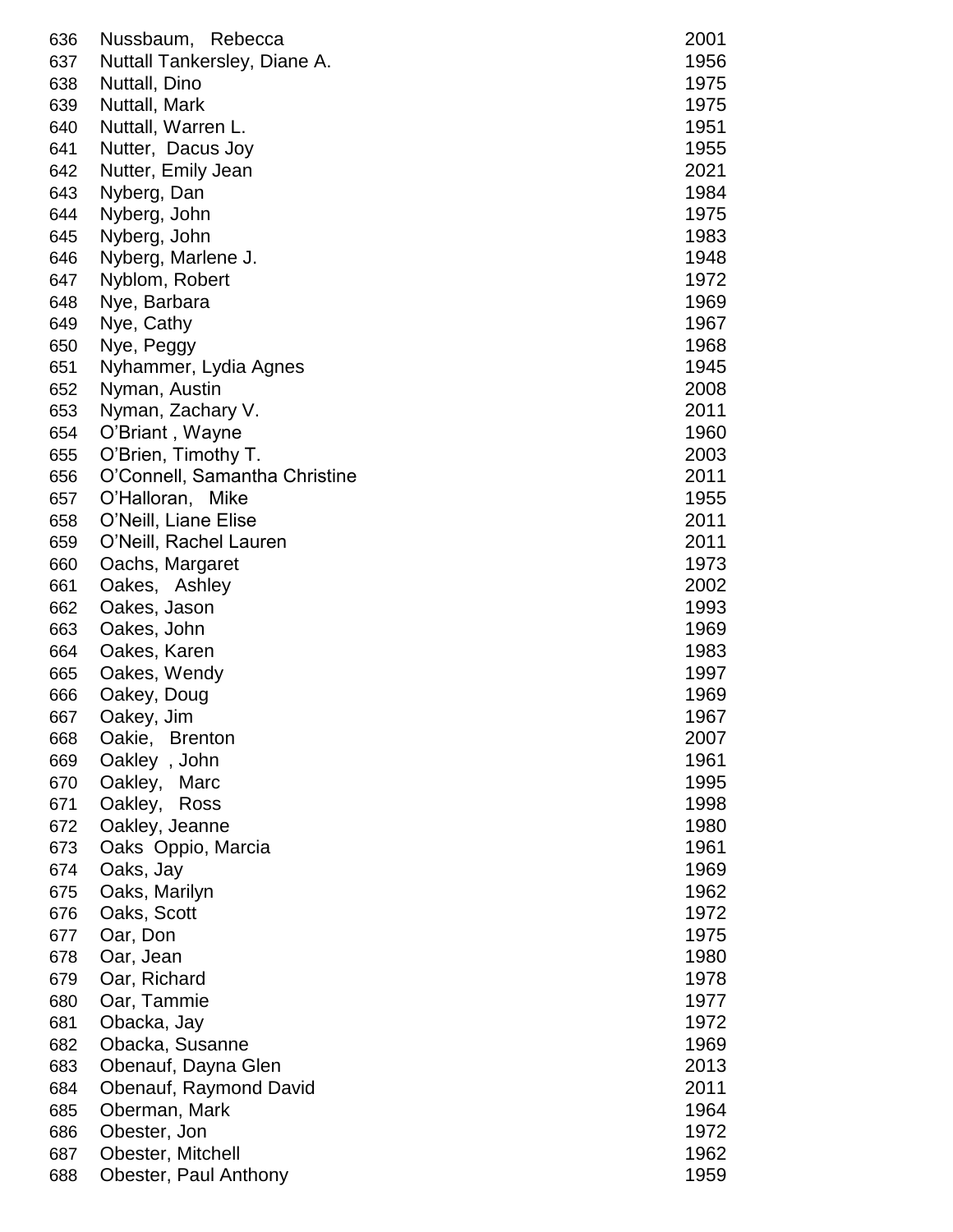| 689 | O'Boyle, Frank             |                  | 1969 |
|-----|----------------------------|------------------|------|
| 690 | O'Brian, Jana M.           |                  | 1985 |
| 691 | O'Briant, Ray              |                  | 1957 |
| 692 | O'Briant, Robert Gene      |                  | 1951 |
| 693 | O'Brien, Ryan Charles      |                  | 2013 |
| 694 | O'Brien,<br>Michael        |                  | 2001 |
| 695 | O'Brien, Tara              |                  | 1997 |
| 696 | O'Brien, Andrei Norman A   |                  | 2016 |
| 697 | O'Brien, Bruce             |                  | 1984 |
| 698 | O'Brien, Dinah             |                  | 1972 |
| 699 | O'Brien, Edward F.         |                  | 1939 |
| 700 | O'Brien, Evelyn            |                  | 1972 |
| 701 | O'Brien, Gordon            |                  | 1982 |
| 702 | O'Brien, Hillary           |                  | 1977 |
| 703 | O'Brien, Jenni             |                  | 1980 |
| 704 | O'Brien, John              |                  | 1988 |
| 705 | O'Brien, Margaret Veronica |                  | 1898 |
| 706 | O'Brien, Michael           |                  | 1992 |
| 707 | O'Brien, Mike              |                  | 1967 |
| 708 | O'Brien, Patricia          |                  | 1948 |
| 709 | Obrien, Rory J.            |                  | 2005 |
| 710 | O'Brien, Sean              |                  | 1981 |
| 711 | O'Brien, Tim               |                  | 1979 |
| 712 | O'Brien, Wayne             |                  | 1983 |
| 713 | O'Brien, William           |                  | 1971 |
| 714 | O'Bryan, Casey R.          |                  | 2009 |
| 715 | O'Bryan, Colin             |                  | 1983 |
| 716 | O'Bryan, Dalen M.          |                  | 2011 |
| 717 | O'Bryan, Patrick           |                  | 1978 |
| 718 | O'Bryan, Shannon           |                  | 1980 |
| 719 | Obuyu, Irene Otwoma        |                  | 2009 |
| 720 | Ocana, Blanca              |                  | 2008 |
| 721 | O'Carroll, Thomas J.       |                  | 2006 |
| 722 | Ocean,<br>Jaime            |                  | 1995 |
| 723 | Justin<br>Ocean,           |                  | 1999 |
| 724 | Kaity<br>Ocean,            |                  | 1996 |
| 725 | Ocean, Michael             |                  | 1988 |
| 726 | Ocharuk, Mary              |                  | 1976 |
| 727 | Ocheltree, Arthur Lackey   |                  | 1925 |
| 728 | Ocheltree, John            |                  | 1921 |
| 729 | Ochoa, Herania             |                  | 2000 |
| 730 | Ochoa, Cruz                |                  | 2010 |
| 731 | Ochoa, Cruz                |                  | 2011 |
| 732 | Ochs, Alyssa               |                  | 1996 |
| 733 | Ochs, Heather              |                  | 2002 |
| 734 | Ochs, Erik                 |                  | 1992 |
| 735 | <b>O'Connell Elbert</b>    | <b>Ekleberry</b> | 1931 |
| 736 | O'Connell, Erin Claire     |                  | 2007 |
| 737 | O'Connell, Carey           |                  | 1986 |
| 738 | O'Connell, Donald          |                  | 1928 |
| 739 | O'Connell, Inez            |                  | 1918 |
| 740 | O'Connell, Kelly J.        |                  | 2009 |
| 741 | O'Connor, Ava              |                  | 2018 |
|     |                            |                  |      |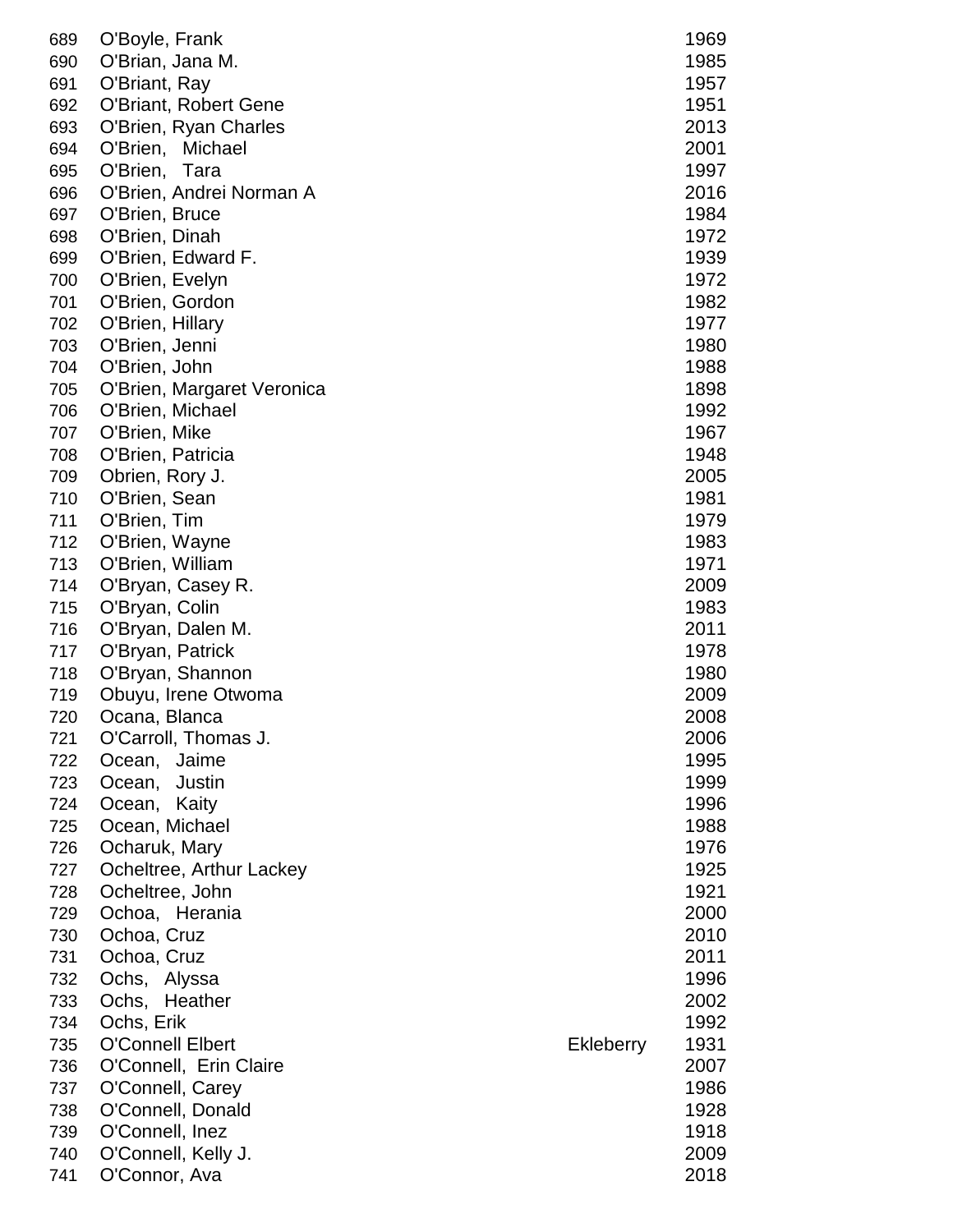|                                               | 1978                                                                                                                                                                                                                                                                                                                                                                                                                                                                                                                                                                                                                                                                                                                                                                                                                                       |
|-----------------------------------------------|--------------------------------------------------------------------------------------------------------------------------------------------------------------------------------------------------------------------------------------------------------------------------------------------------------------------------------------------------------------------------------------------------------------------------------------------------------------------------------------------------------------------------------------------------------------------------------------------------------------------------------------------------------------------------------------------------------------------------------------------------------------------------------------------------------------------------------------------|
|                                               |                                                                                                                                                                                                                                                                                                                                                                                                                                                                                                                                                                                                                                                                                                                                                                                                                                            |
|                                               | 1969                                                                                                                                                                                                                                                                                                                                                                                                                                                                                                                                                                                                                                                                                                                                                                                                                                       |
| 744                                           | 1981                                                                                                                                                                                                                                                                                                                                                                                                                                                                                                                                                                                                                                                                                                                                                                                                                                       |
| 745                                           | 2016                                                                                                                                                                                                                                                                                                                                                                                                                                                                                                                                                                                                                                                                                                                                                                                                                                       |
| 746                                           | 1991                                                                                                                                                                                                                                                                                                                                                                                                                                                                                                                                                                                                                                                                                                                                                                                                                                       |
| O'Day, Nancy<br>747                           | 1963                                                                                                                                                                                                                                                                                                                                                                                                                                                                                                                                                                                                                                                                                                                                                                                                                                       |
| Odell, Dukes Judi<br>748                      | 1955                                                                                                                                                                                                                                                                                                                                                                                                                                                                                                                                                                                                                                                                                                                                                                                                                                       |
| 749<br>Odell, Ede Nancy                       | 1955                                                                                                                                                                                                                                                                                                                                                                                                                                                                                                                                                                                                                                                                                                                                                                                                                                       |
| 750                                           | 1987                                                                                                                                                                                                                                                                                                                                                                                                                                                                                                                                                                                                                                                                                                                                                                                                                                       |
|                                               | 1969                                                                                                                                                                                                                                                                                                                                                                                                                                                                                                                                                                                                                                                                                                                                                                                                                                       |
| 752                                           | 1953                                                                                                                                                                                                                                                                                                                                                                                                                                                                                                                                                                                                                                                                                                                                                                                                                                       |
| 753                                           | 1936                                                                                                                                                                                                                                                                                                                                                                                                                                                                                                                                                                                                                                                                                                                                                                                                                                       |
| 754                                           | 1925                                                                                                                                                                                                                                                                                                                                                                                                                                                                                                                                                                                                                                                                                                                                                                                                                                       |
|                                               | 1964                                                                                                                                                                                                                                                                                                                                                                                                                                                                                                                                                                                                                                                                                                                                                                                                                                       |
|                                               | 1950                                                                                                                                                                                                                                                                                                                                                                                                                                                                                                                                                                                                                                                                                                                                                                                                                                       |
|                                               | 1955                                                                                                                                                                                                                                                                                                                                                                                                                                                                                                                                                                                                                                                                                                                                                                                                                                       |
|                                               |                                                                                                                                                                                                                                                                                                                                                                                                                                                                                                                                                                                                                                                                                                                                                                                                                                            |
|                                               | 2009                                                                                                                                                                                                                                                                                                                                                                                                                                                                                                                                                                                                                                                                                                                                                                                                                                       |
|                                               | 1949                                                                                                                                                                                                                                                                                                                                                                                                                                                                                                                                                                                                                                                                                                                                                                                                                                       |
| 760                                           | 1992                                                                                                                                                                                                                                                                                                                                                                                                                                                                                                                                                                                                                                                                                                                                                                                                                                       |
|                                               | 1929                                                                                                                                                                                                                                                                                                                                                                                                                                                                                                                                                                                                                                                                                                                                                                                                                                       |
| 762                                           | 2002                                                                                                                                                                                                                                                                                                                                                                                                                                                                                                                                                                                                                                                                                                                                                                                                                                       |
| 763                                           | 1999                                                                                                                                                                                                                                                                                                                                                                                                                                                                                                                                                                                                                                                                                                                                                                                                                                       |
| 764                                           | 1981                                                                                                                                                                                                                                                                                                                                                                                                                                                                                                                                                                                                                                                                                                                                                                                                                                       |
| Oetken, Maurice<br>765                        | 1973                                                                                                                                                                                                                                                                                                                                                                                                                                                                                                                                                                                                                                                                                                                                                                                                                                       |
| 766<br>Oexle, Bill                            | 1973                                                                                                                                                                                                                                                                                                                                                                                                                                                                                                                                                                                                                                                                                                                                                                                                                                       |
| 767<br>Oexle, Heidi                           | 1984                                                                                                                                                                                                                                                                                                                                                                                                                                                                                                                                                                                                                                                                                                                                                                                                                                       |
| O'Flaherty, Christopher R.<br>768             | 2004                                                                                                                                                                                                                                                                                                                                                                                                                                                                                                                                                                                                                                                                                                                                                                                                                                       |
| 769                                           | 1985                                                                                                                                                                                                                                                                                                                                                                                                                                                                                                                                                                                                                                                                                                                                                                                                                                       |
| 770                                           | 1984                                                                                                                                                                                                                                                                                                                                                                                                                                                                                                                                                                                                                                                                                                                                                                                                                                       |
| 771                                           | 1983                                                                                                                                                                                                                                                                                                                                                                                                                                                                                                                                                                                                                                                                                                                                                                                                                                       |
| 772                                           | 1971                                                                                                                                                                                                                                                                                                                                                                                                                                                                                                                                                                                                                                                                                                                                                                                                                                       |
| 773                                           | 1950                                                                                                                                                                                                                                                                                                                                                                                                                                                                                                                                                                                                                                                                                                                                                                                                                                       |
| 774                                           | 1951                                                                                                                                                                                                                                                                                                                                                                                                                                                                                                                                                                                                                                                                                                                                                                                                                                       |
| 775                                           | 1953                                                                                                                                                                                                                                                                                                                                                                                                                                                                                                                                                                                                                                                                                                                                                                                                                                       |
|                                               | 1995                                                                                                                                                                                                                                                                                                                                                                                                                                                                                                                                                                                                                                                                                                                                                                                                                                       |
|                                               | 1998                                                                                                                                                                                                                                                                                                                                                                                                                                                                                                                                                                                                                                                                                                                                                                                                                                       |
|                                               |                                                                                                                                                                                                                                                                                                                                                                                                                                                                                                                                                                                                                                                                                                                                                                                                                                            |
|                                               | 2020                                                                                                                                                                                                                                                                                                                                                                                                                                                                                                                                                                                                                                                                                                                                                                                                                                       |
| 779                                           | 2019                                                                                                                                                                                                                                                                                                                                                                                                                                                                                                                                                                                                                                                                                                                                                                                                                                       |
| 780                                           | 1964                                                                                                                                                                                                                                                                                                                                                                                                                                                                                                                                                                                                                                                                                                                                                                                                                                       |
| 781                                           | 2017                                                                                                                                                                                                                                                                                                                                                                                                                                                                                                                                                                                                                                                                                                                                                                                                                                       |
| 782                                           | 1981                                                                                                                                                                                                                                                                                                                                                                                                                                                                                                                                                                                                                                                                                                                                                                                                                                       |
| 783                                           | 1979                                                                                                                                                                                                                                                                                                                                                                                                                                                                                                                                                                                                                                                                                                                                                                                                                                       |
| 784                                           | 2013                                                                                                                                                                                                                                                                                                                                                                                                                                                                                                                                                                                                                                                                                                                                                                                                                                       |
| 785                                           | 1995                                                                                                                                                                                                                                                                                                                                                                                                                                                                                                                                                                                                                                                                                                                                                                                                                                       |
| 786<br>O'Hara, Katherine Dawne                | 2010                                                                                                                                                                                                                                                                                                                                                                                                                                                                                                                                                                                                                                                                                                                                                                                                                                       |
| 787<br>O'Hara, John                           | 1967                                                                                                                                                                                                                                                                                                                                                                                                                                                                                                                                                                                                                                                                                                                                                                                                                                       |
| O'Hara, Kierann<br>788                        | 2015                                                                                                                                                                                                                                                                                                                                                                                                                                                                                                                                                                                                                                                                                                                                                                                                                                       |
| Ohl, Dorothy<br>789                           | 1938                                                                                                                                                                                                                                                                                                                                                                                                                                                                                                                                                                                                                                                                                                                                                                                                                                       |
| Ohlin, Blake N.<br>790                        | 2011                                                                                                                                                                                                                                                                                                                                                                                                                                                                                                                                                                                                                                                                                                                                                                                                                                       |
| 791                                           | 1996                                                                                                                                                                                                                                                                                                                                                                                                                                                                                                                                                                                                                                                                                                                                                                                                                                       |
| 792                                           | 1978                                                                                                                                                                                                                                                                                                                                                                                                                                                                                                                                                                                                                                                                                                                                                                                                                                       |
| 793<br>Ohlson, Carol Ann                      | 1963                                                                                                                                                                                                                                                                                                                                                                                                                                                                                                                                                                                                                                                                                                                                                                                                                                       |
|                                               |                                                                                                                                                                                                                                                                                                                                                                                                                                                                                                                                                                                                                                                                                                                                                                                                                                            |
| 751<br>755<br>756<br>758<br>759<br>761<br>777 | 742<br>O'Connor, Dan<br>743<br>O'Connor, Daniel<br>O'Connor, Katherine<br>O'Connor, Max C<br>O'Connor, Travis<br>O'Dell, Adrianne<br>O'Dell, Laura<br>Oden, Laura Dunn<br>Oden, Nola<br>Odermatt, Ernest<br>Odlum, Carole<br>O'Doan, Cullen Margaret M.<br>757<br>Odom, Charles<br>Odonohue, Katherine K.<br>Oehler, Charles F.<br>Oehlert, Michael<br>Oestmann, Margareta Martini<br>Oetjen,<br>Michelle<br>Oetjen,<br>Nicole<br>Oetjen, Cherie<br>O'Flaherty, Patrick J.<br>O'Flaherty, Robert<br>O'Gara, Glenn<br>Ogden, Robert<br>Ogg,<br>Fred<br>Ogg, Kenny<br>Ogg, Tom<br>Ogundimu, Tara<br>776<br>Oh, Joohoon<br>Oh, Isabella Lauren<br>778<br>O'Hair, Malcolm Xavier<br>O'Halloran, Alana<br>O'Halloran, Alexander Lee<br>O'Halloran, Kelly<br>O'Halloran, Lee<br>O'Hara, Sian<br>O'Hara, Erin<br>Ohlinger, Kathrin<br>Ohlson, Bob |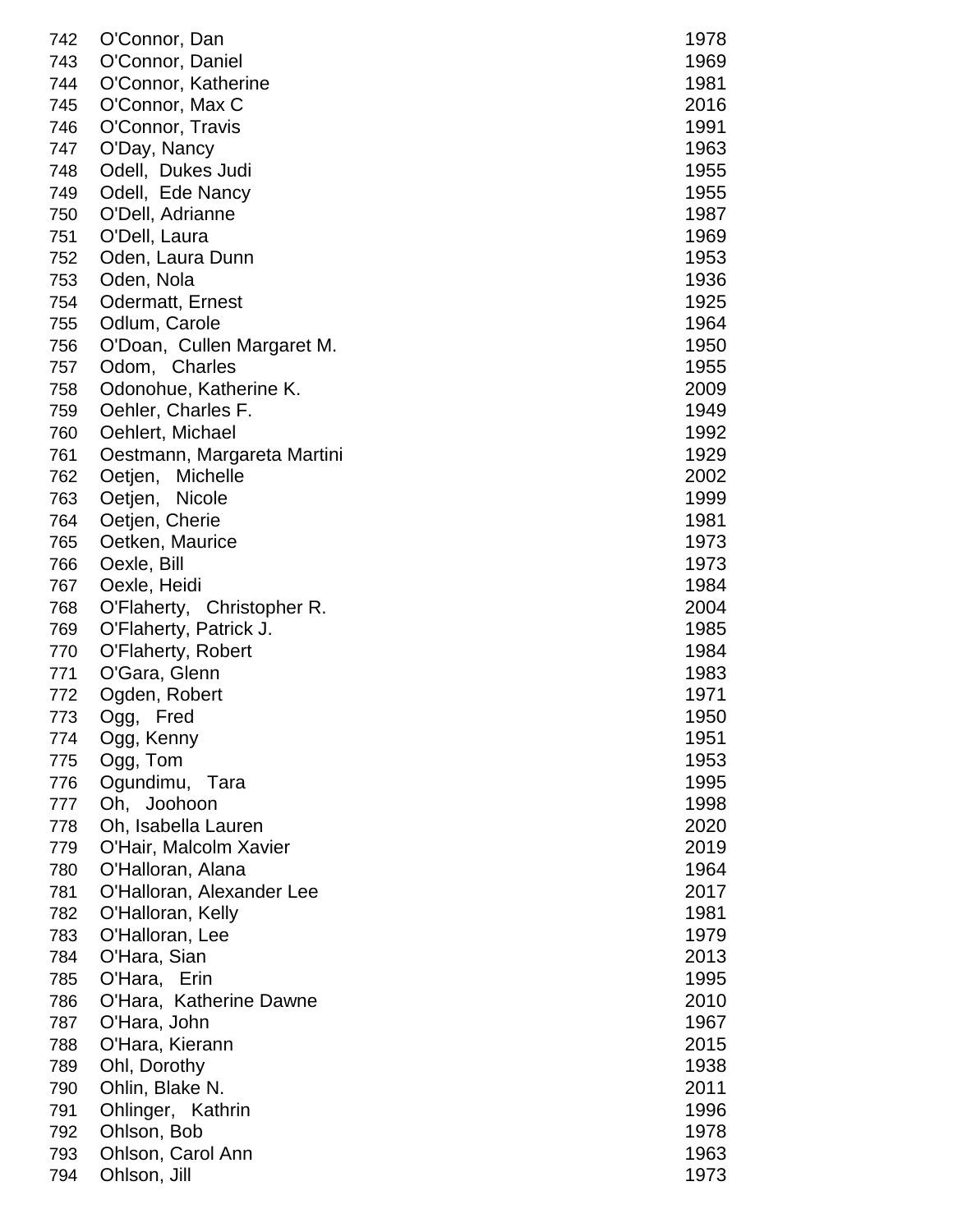| 795 | Ohlson, John                  | 1964         |
|-----|-------------------------------|--------------|
| 796 | Ohlson, Lisa                  | 1981         |
| 797 | Ohlson, Sarah                 | 1992         |
| 798 | Ohman, Marjorie               | 1921         |
| 799 | <b>Hazel Mary</b><br>Ohmert,  | 1908         |
| 800 | Ohnstad, Don E.               | 1956         |
| 801 | Ohnstad Brautigan, Penny      | 1960         |
|     |                               |              |
| 802 | Oian, Li                      | 2001<br>1981 |
| 803 | Oien, Denise                  |              |
| 804 | Oien, Diane                   | 1979         |
| 805 | Oierce, Lila Jeanne           | 1942         |
| 806 | Ojeda, Alejandro              | 2009         |
| 807 | Ojeda, Alexis Serratos        | 2020         |
| 808 | Ojeda, Brian                  | 2015         |
| 809 | Okada, Spencer M.             | 2004         |
| 810 | Okawa, Kinuko Ameriya         | 1940         |
| 811 | O'Keeffe, Llake Virgil Alonzo | 2020         |
| 812 | Oki, Brianna                  | 2015         |
| 813 | Oki, John                     | 1986         |
| 814 | Oki, Kaitlin Akemi            | 2012         |
| 815 | Oki, Maurika                  | 1990         |
| 816 | Olack, James                  | 1995         |
| 817 | Olaegbe, Cecilia              | 2000         |
| 818 | Olander, Florence Eleanor     | 1941         |
| 819 | Olander, Irma                 | 1935         |
| 820 | Olander, Jamie                | 2008         |
| 821 | Olander, Margaret             | 2008         |
| 822 | <b>Olander, Peter Reese</b>   | 2005         |
| 823 | Olcese, Nicole Anne           | 2003         |
| 824 | Old, Henry                    | 2018         |
| 825 | Old, Malia Evonne             | 2020         |
| 826 | Old, Mike                     | 1966         |
| 827 | Oldham, Donna                 | 1966         |
| 828 | Oldham, Ken                   | 1966         |
| 829 | Oldham, Louis Ronald          | 1966         |
| 830 | Oldham, LuAnn                 | 1969         |
| 831 | <b>Olds Alice</b>             | 1923         |
| 832 | Olds, Brianna Rae             | 2007         |
| 833 | Olds, Albert                  | 1928         |
| 834 | Olds, Alice                   | 1922         |
| 835 | Olds, Jessie                  | 1921         |
| 836 | Olds, Leslie                  | 1925         |
| 837 | Olds, Ray                     | 1975         |
|     |                               | 2016         |
| 838 | Olea, Miguel Angel Marquez    |              |
| 839 | Olear, Casey                  | 2008         |
| 840 | Olesniewicz, Beata            | 1983         |
| 841 | Olguin, Alyxandria Anne       | 2019         |
| 842 | Olguin, Bruce                 | 1978         |
| 843 | Olguin, Linda                 | 1997         |
| 844 | Olguin, Steve                 | 1971         |
| 845 | Oliaee, Shima                 | 2001         |
| 846 | Oliaee, Milad A.              | 2006         |
| 847 | Olin, Justin Sloan Jr.        | 1944         |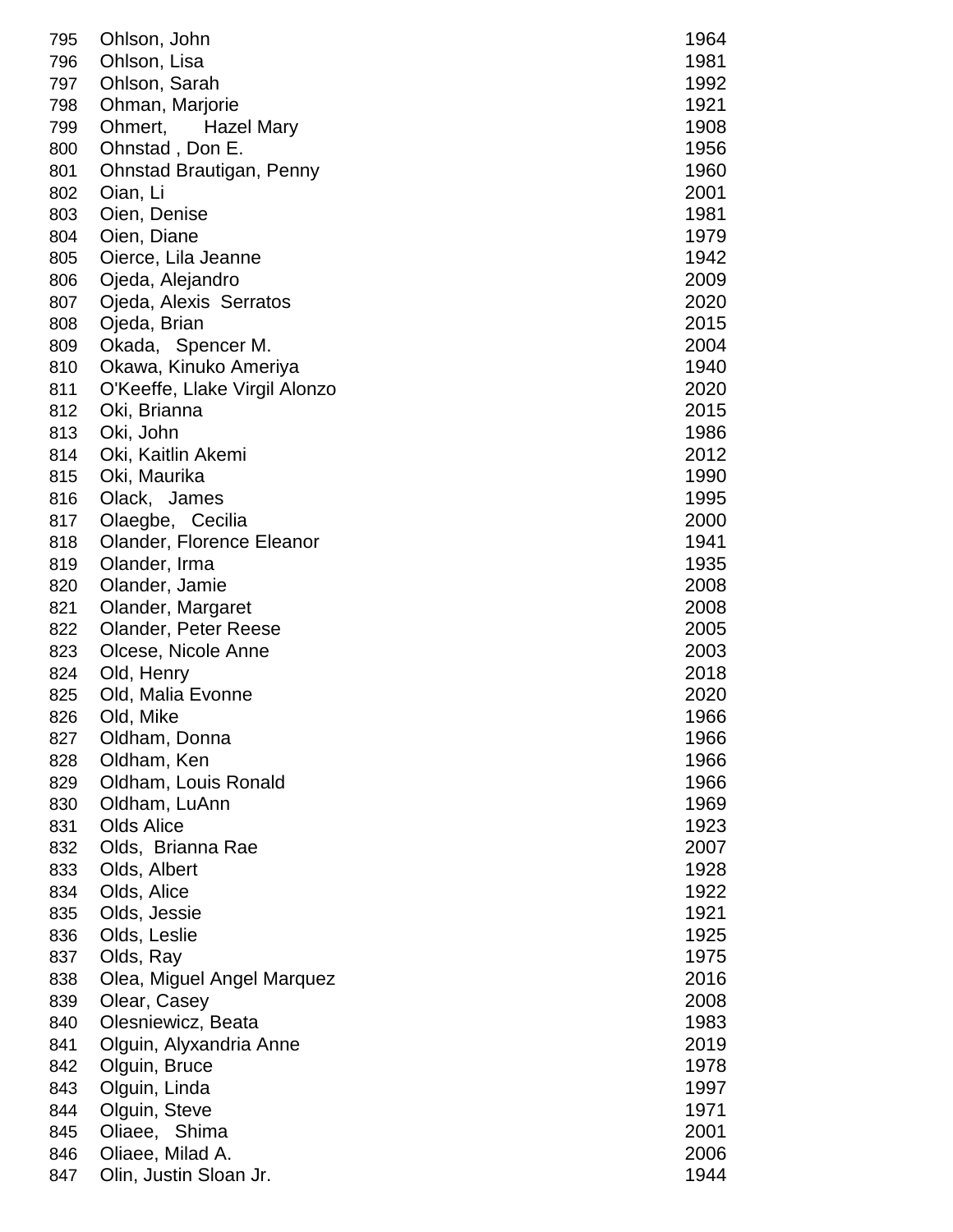| 848 | Olin, Mark                    | 1966 |
|-----|-------------------------------|------|
| 849 | Olin, Montana                 | 1935 |
| 850 | Olin, Scott                   | 1967 |
| 851 | Olin, Wendy                   | 1970 |
| 852 | Oliphant, Bob                 | 1957 |
| 853 | Oliphant, Lane Culver         | 2020 |
| 854 | Oliphant, Taylor              | 2018 |
| 855 | Oliva Rafetto, Grace          | 1949 |
| 856 | Oliva, Alice                  | 1957 |
| 857 | Oliva, Andrew David           | 2019 |
| 858 | Olivares, Alethea             | 2010 |
| 859 | Olivares, Jasella C.          | 2012 |
| 860 | Olivarez, John                | 1992 |
| 861 | <b>Olivas, Jeffrey Robert</b> | 1963 |
| 862 | Oliveira, Jeffrey             | 2002 |
| 863 | Oliveira, Ashley R.           | 2005 |
| 864 | Oliveira, Brent               | 1993 |
| 865 | Oliver, Eddie                 | 1961 |
| 866 | Oliver, Christiana            | 2001 |
| 867 | Oliver,<br>Denise             | 1997 |
| 868 | Oliver,<br>Lindsay            | 1999 |
| 869 | Oliver, Brown Evelyn M.       | 1942 |
| 870 | Oliver, Brown Evelyn Mena     | 1943 |
| 871 | Oliver, Earl T.               | 1949 |
| 872 | Oliver, Elysia A.             | 2005 |
| 873 | Oliver, Judy                  | 1968 |
| 874 | Oliver, Paige R.              | 1985 |
| 875 | Oliver, Shelly                | 1979 |
| 876 | Oliver, Tamara                | 1962 |
| 877 | Olivieri, Arthur M.           | 1946 |
| 878 | Olivieri, Marion              | 1954 |
| 879 | Olmstead, Antony              | 1986 |
| 880 | Olofson, Denise               | 1989 |
| 881 | Olofson, Melanie              | 1994 |
| 882 | Olsem, Kimberly               | 1995 |
| 883 | Olsen, Alan                   | 1973 |
| 884 | Olsen, Charlyne N.            | 1951 |
| 885 | Olsen, Christie               | 1988 |
| 886 | Olsen, Dan                    | 1918 |
| 887 | Olsen, Daniel R.              | 1985 |
| 888 | Olsen, Darby                  | 2015 |
| 889 | Olsen, David                  | 1996 |
| 890 | Olsen, Denise                 | 1975 |
| 891 | Olsen, Jon                    | 1987 |
| 892 | Olsen, Kelly                  | 1998 |
| 893 | Olsen, Linda                  | 1967 |
| 894 | Olsen, Ron                    | 1966 |
| 895 | Olsen, Ron                    | 1970 |
| 896 | Olsen, Tom                    | 1969 |
| 897 | Olson, Alexis Rose            | 2017 |
| 898 | Olson, Andrew                 | 2015 |
| 899 | Olson, Anna                   | 1967 |
| 900 | Olson, Christie               | 1989 |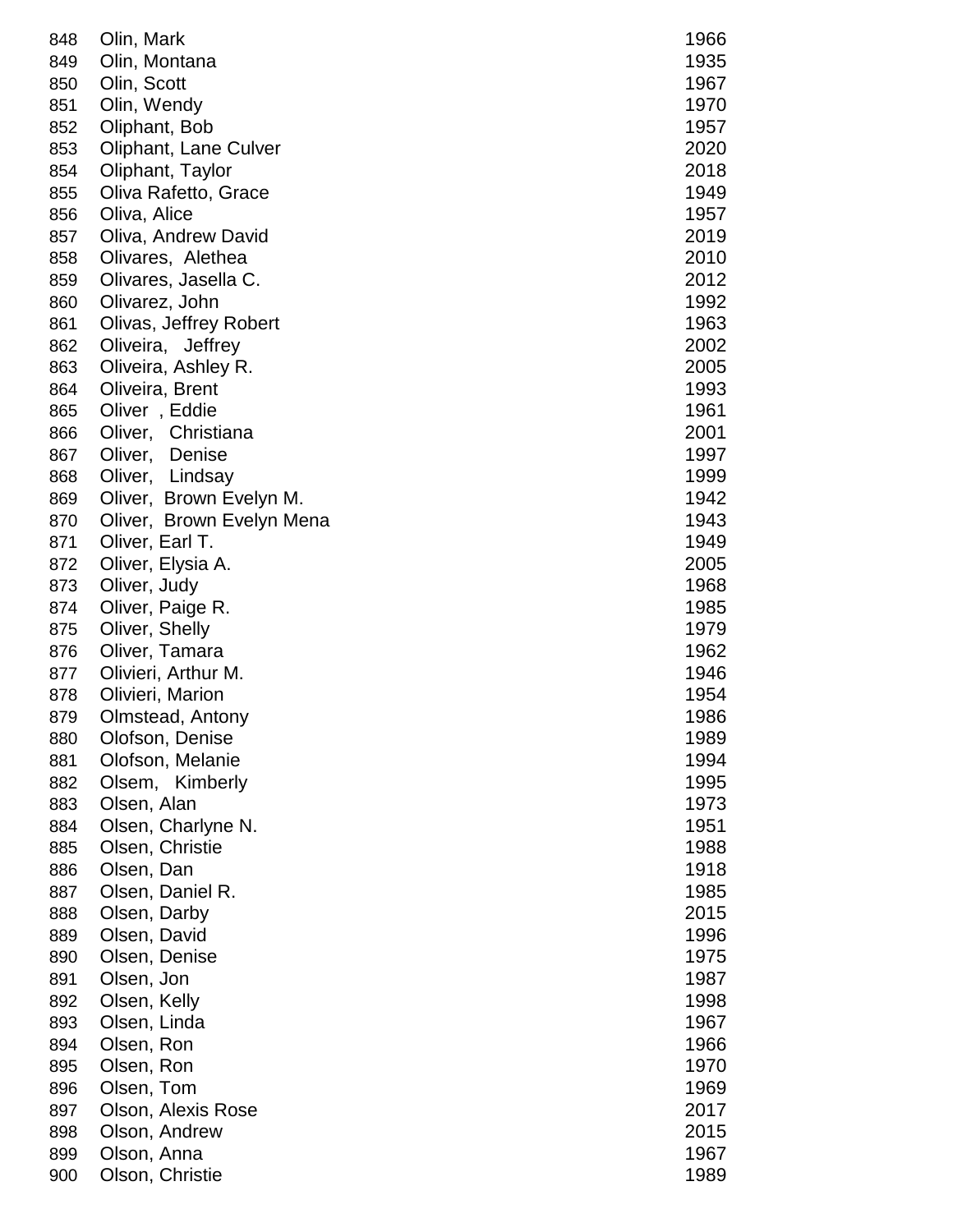| 901        | Olson, Cindy                                         |       | 1964 |
|------------|------------------------------------------------------|-------|------|
| 902        | Olson, Dick                                          |       | 1965 |
| 903        | Olson, Don                                           |       | 1968 |
| 904        | Olson, Edgar T.                                      |       | 1930 |
| 905        | Olson, Elisa                                         |       | 1982 |
| 906        | Olson, Ellen M.                                      |       | 1927 |
| 907        | Olson, Gary Lee                                      |       | 1963 |
| 908        | Olson, Helen                                         |       | 1971 |
| 909        | Olson, James Hunter                                  |       | 2020 |
| 910        | Olson, Jenna M.                                      |       | 2005 |
| 911        | Olson, Jessica Ann                                   |       | 2012 |
| 912        | Olson, John A.                                       |       | 1953 |
| 913        | Olson, Karen Josephine Pettengill                    |       | 1959 |
| 914        | Olson, Kristina                                      |       | 1989 |
| 915        | Olson, Linda                                         |       | 1968 |
| 916        | Olson, Lindsay                                       |       | 2008 |
| 917        | Olson, Lynn                                          |       | 1924 |
| 918        | Olson, Margaret Evangeline                           | Swede | 1927 |
| 919        | Olson, Mildred Florence                              |       | 1936 |
| 920        | Olson, Sonja                                         |       | 1957 |
| 921        | Olson, Vern                                          |       | 1964 |
| 922        | Olsson-Lok, Crystal                                  |       | 2002 |
| 923        | Olsson-Lokken, Christian S.                          |       | 2003 |
| 924        | Olthoff, Becky                                       |       | 1975 |
| 925        | Olthoff, Debbie                                      |       | 1970 |
| 926        | Olyphant, Donald Guy                                 |       | 1963 |
| 927        | Omaye, Casey Masu                                    |       | 2013 |
| 928        | Omaye, Stanley T.                                    |       | 2007 |
| 929        | Omaye, Anthony Tei                                   |       | 2012 |
| 930        | O'Nan, Harry Edward                                  |       | 1963 |
| 931        | Ondrusova, Barbara                                   |       | 2007 |
| 932        | O'Neal, Briana Marie                                 |       | 2006 |
| 933        | O'Neal, Jherrea Suemae Dominique                     |       | 2021 |
| 934        | O'Neil, Ben                                          |       | 1993 |
| 935        | O'Neil, Clara                                        |       | 1911 |
| 936        | O'Neil, Harry                                        |       | 1966 |
| 937        | O'Neil, Jim                                          |       | 1964 |
| 938        | O'Neill Wallace, Barbara Joan                        |       | 1960 |
| 939        | O'Neill, John Michael                                |       | 2013 |
| 940        | O'Neill, Faine                                       |       | 2001 |
| 941        | Oneill, Brooke Ashton                                |       | 2014 |
| 942        | O'Neill, Daniel                                      |       | 1986 |
| 943        | O'Neill, Frank                                       |       | 1962 |
| 944        | O'Neill, June                                        |       | 1938 |
| 945        | O'Neill, Kate                                        |       | 1904 |
| 946        | O'Neill, Mary                                        |       | 1904 |
| 947        |                                                      |       | 1937 |
|            | O'Neill, Ruth                                        |       | 1953 |
| 948<br>949 | O'Neill, Sue Kaye Atchison<br>O'Neill, William James |       | 1900 |
|            | O'Niell, Lela Mae                                    |       | 1942 |
| 950<br>951 | Onofre Jimenez, Elder                                |       | 2017 |
| 952        | Onofre Jimenez, Litzy                                |       | 2021 |
| 953        | Onofre, Jimenez Nadir                                |       | 2019 |
|            |                                                      |       |      |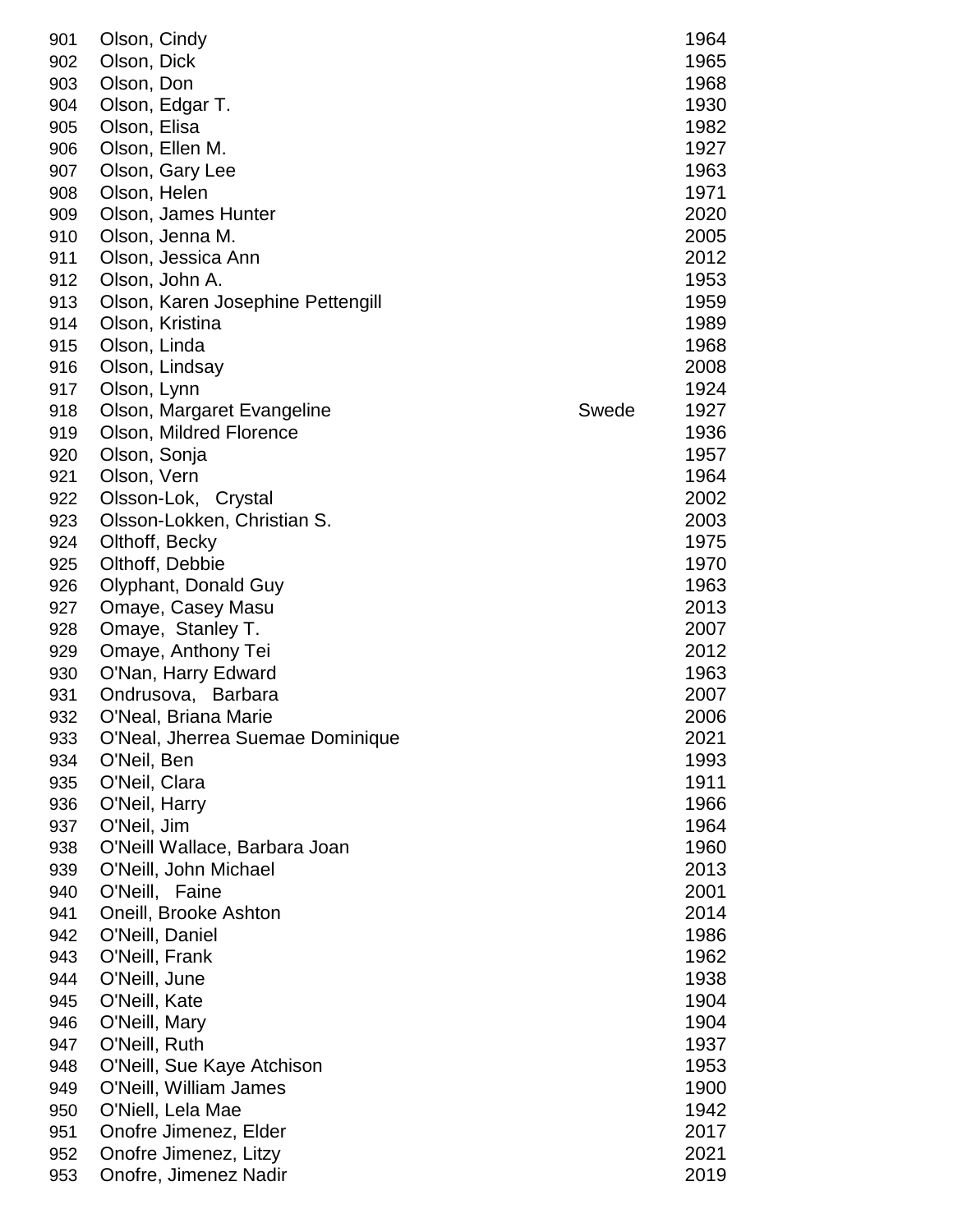| 954  | Onofre, Mayelly Milleth Ramirez  |       | 2020 |
|------|----------------------------------|-------|------|
| 955  | Onufrock, Duane                  |       | 1960 |
| 956  | Opfer, Jeffrey                   |       | 1994 |
| 957  | Opferman, Alexis Elise Clancy    |       | 2013 |
| 958  | Opferman, Tessyn Laurenne Clancy |       | 2012 |
| 959  | Oppenheimer, Stacy               |       | 1986 |
| 960  | Opperman, Curtis                 |       | 2000 |
|      |                                  |       |      |
| 961  | Eric<br>Opperman,                |       | 2000 |
| 962  | Opperman, Lindsey                |       | 1995 |
| 963  | Opperman, Paul                   |       | 1996 |
| 964  | Opperman, Ryan                   |       | 1997 |
| 965  | Oppio, Leslie                    |       | 1971 |
| 966  | Oppio, Mark                      |       | 1969 |
| 967  | Opton, Lisa                      |       | 1980 |
| 968  | Opton, Mike                      |       | 1972 |
| 969  | Oram, Mindi                      |       | 1989 |
| 970  | Orberg, Christopher James        |       | 2020 |
|      |                                  |       |      |
| 971  | Orbita, Mike                     |       | 1998 |
| 972  | Orchard, Derek                   |       | 1999 |
| 973  | Orchard, Dallas                  |       | 1994 |
| 974  | Orchard, Jayna                   |       | 1967 |
| 975  | Orchard, Mark                    |       | 1977 |
| 976  | Orchard, Scot                    |       | 1979 |
| 977  | Orchowski, Joe John              |       | 1944 |
| 978  | Orcitt, Mike                     |       | 1968 |
| 979  | Orcullo, Lorelyn                 |       | 2001 |
|      |                                  |       | 1978 |
| 980  | Orcutt, Caroline                 |       |      |
| 981  | Orcutt, Chris                    |       | 1969 |
| 982  | Orcutt, Chris                    |       | 1970 |
| 983  | Orcutt, Debbie                   |       | 1973 |
| 984  | Orcutt, Larry                    |       | 1980 |
| 985  | Ordaz, Arthur                    |       | 1996 |
| 986  | Ordonez, Jessica                 |       | 1983 |
| 987  | Orduna, Adriano Emmanuel         |       | 2019 |
| 988  | Orduna, Angel Adriano            |       | 2017 |
| 989  | Ordway, Lillie                   |       | 1883 |
|      | O'Reilly, Maurin                 |       | 2001 |
| 990  |                                  |       | 2013 |
| 991  | Orellana Quezada, Kevin Antonio  |       |      |
| 992  | Orellana, Augusto                |       | 1998 |
| 993  | Orellana, Orlando                |       | 1997 |
| 994  | Orellana, Roberto                |       | 1995 |
| 995  | Organ, Hallie                    | Piano | 1917 |
| 996  | Orgill, Gregory                  |       | 1996 |
| 997  | Orgill, Paul                     |       | 1998 |
| 998  | Orgill, Rebecca                  |       | 2004 |
| 999  | Orgill, Sara                     |       | 1999 |
| 1000 | Orgill, Susan                    |       | 2002 |
|      |                                  |       |      |
| 1001 | Orgill, Stephanie                |       | 2010 |
| 1002 | Orgill, Kathryn                  |       | 2005 |
| 1003 | Orgill, Mary Kay                 |       | 1991 |
| 1004 | Orgill, Matthew                  |       | 2008 |
| 1005 | Oriel, Katrina                   |       | 1991 |
| 1006 | Oriel, Nikki                     |       | 1987 |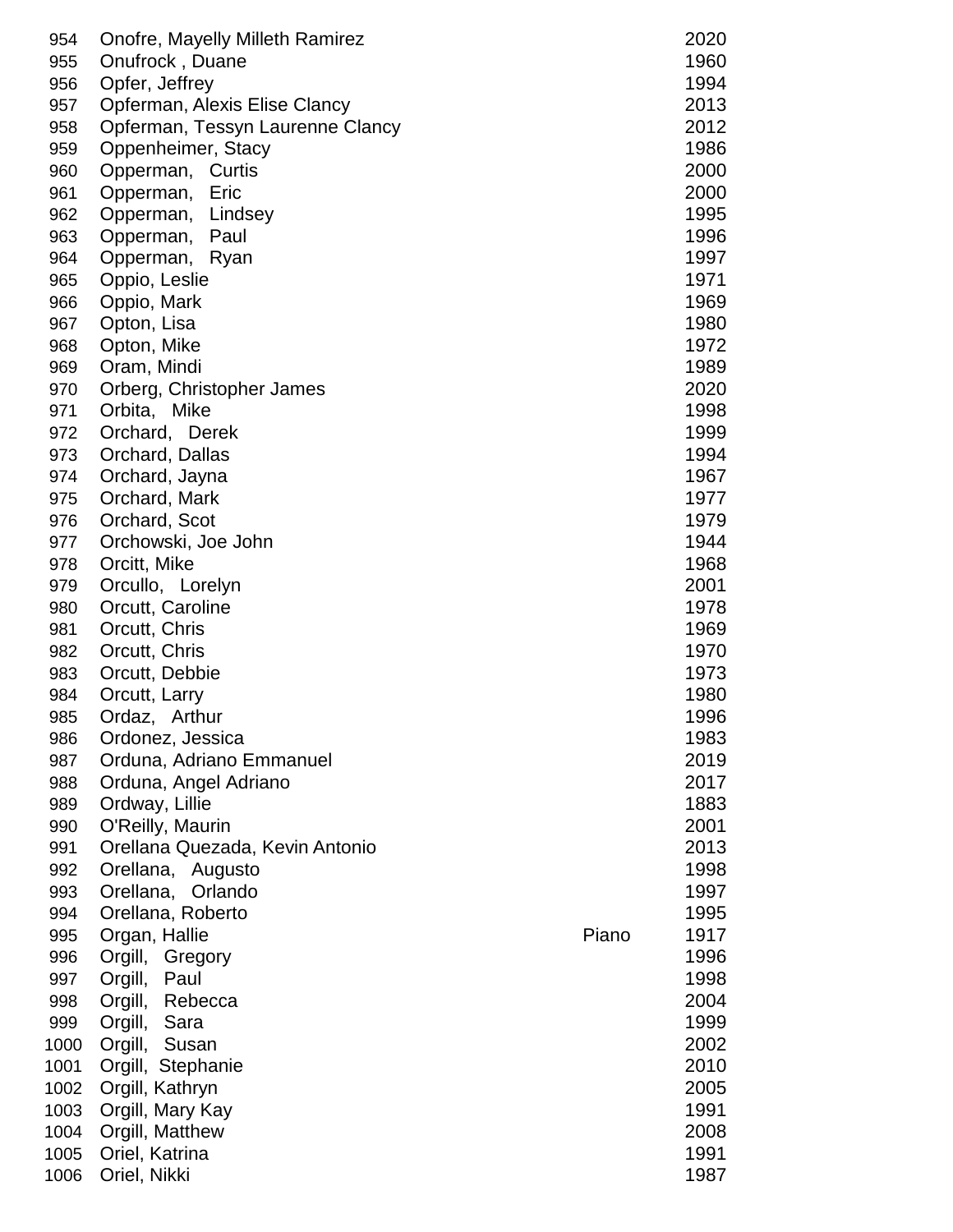| 1007 | Orlich, Dana                |       | 1984 |
|------|-----------------------------|-------|------|
| 1008 | Orlich, Dori                |       | 1983 |
| 1009 | Orlich, Mike                |       | 1973 |
| 1010 | Orlich, Simo                |       | 1986 |
| 1011 | Ormsby, Catherine           |       | 1973 |
| 1012 | Ormsby, Holly-Anne          |       | 1988 |
| 1013 | Ormsby, Patrick             |       | 1994 |
| 1014 | Orndorf Bennett, Janett Rae |       | 1960 |
| 1015 | Orozco, Susan               |       | 1970 |
| 1016 | Orpiada, Alvin D.           |       | 2004 |
| 1017 | Orr Ruth Emma               |       | 1923 |
| 1018 | Hethoe<br>Orr,              |       | 1999 |
| 1019 | Orr, Kevin                  |       | 1998 |
| 1020 | Orr, Laura Beatty           |       | 1898 |
| 1021 | Orr, Marshall               | Judge | 1917 |
| 1022 | Orr, Sandra                 |       | 1968 |
| 1023 | Orr, Steve                  |       | 1958 |
| 1024 | Orriaga, Irene              |       | 1940 |
| 1025 | Orriaga, Lucille            |       | 1942 |
| 1026 | Orrick, Eddie               |       | 1957 |
| 1027 | Orrin, Janice Ann           |       | 1965 |
| 1028 | Ortega, Kyle Freeman        |       | 2010 |
| 1029 | Ortega, Mikel V.            |       | 2003 |
| 1030 | Orth, Dana V.               |       | 1951 |
| 1031 | Orth, Jami                  |       | 1992 |
| 1032 | Ortiz, Diane                |       | 1961 |
| 1033 | Ortiz Lopez, Nestor         |       | 2015 |
| 1034 | Ortiz, Pedro                |       | 2002 |
| 1035 | Ortiz,<br>Ralph Joe         |       | 1955 |
| 1036 | Ortiz, Carlos               |       | 2015 |
| 1037 | Ortiz, Daniel A.            |       | 2006 |
| 1038 | Ortiz, Diana                |       | 1980 |
| 1039 | Ortiz, Evangelina           |       | 1989 |
| 1040 | Ortiz, Franky               |       | 1988 |
| 1041 | Ortiz, Joanne Petre         |       | 1953 |
| 1042 | Ortiz, Joel Marquez         |       | 2016 |
| 1043 | Ortiz, Joseph Nathiel       |       | 2019 |
| 1044 | Ortiz-Cloninger, Analysa    |       | 2018 |
| 1045 | Ortiz-Rendon, Daniel        |       | 2018 |
| 1046 | Ortiz-Romo, Pedro Ivan      |       | 2004 |
| 1047 | Orton, Monica               |       | 1997 |
| 1048 | Orton, David                |       | 1993 |
| 1049 | Orton, Jason                |       | 1990 |
| 1050 | Orton, Kevin                |       | 1991 |
| 1051 | Osako, Christine            |       | 1967 |
| 1052 | Osako, Joann K.             |       | 1963 |
| 1053 | Osborn, Bayard              |       | 1995 |
| 1054 | Osborn, Jim                 |       | 1983 |
| 1055 | Osborn, Madison Etain       |       | 2016 |
| 1056 | Osborn, Morgon Kierran      |       | 2019 |
| 1057 | Osborne, David Griffith     |       | 1956 |
| 1058 | Osborne, Steven             |       | 1996 |
| 1059 | Osborne, Alexander Brian    |       | 2017 |
|      |                             |       |      |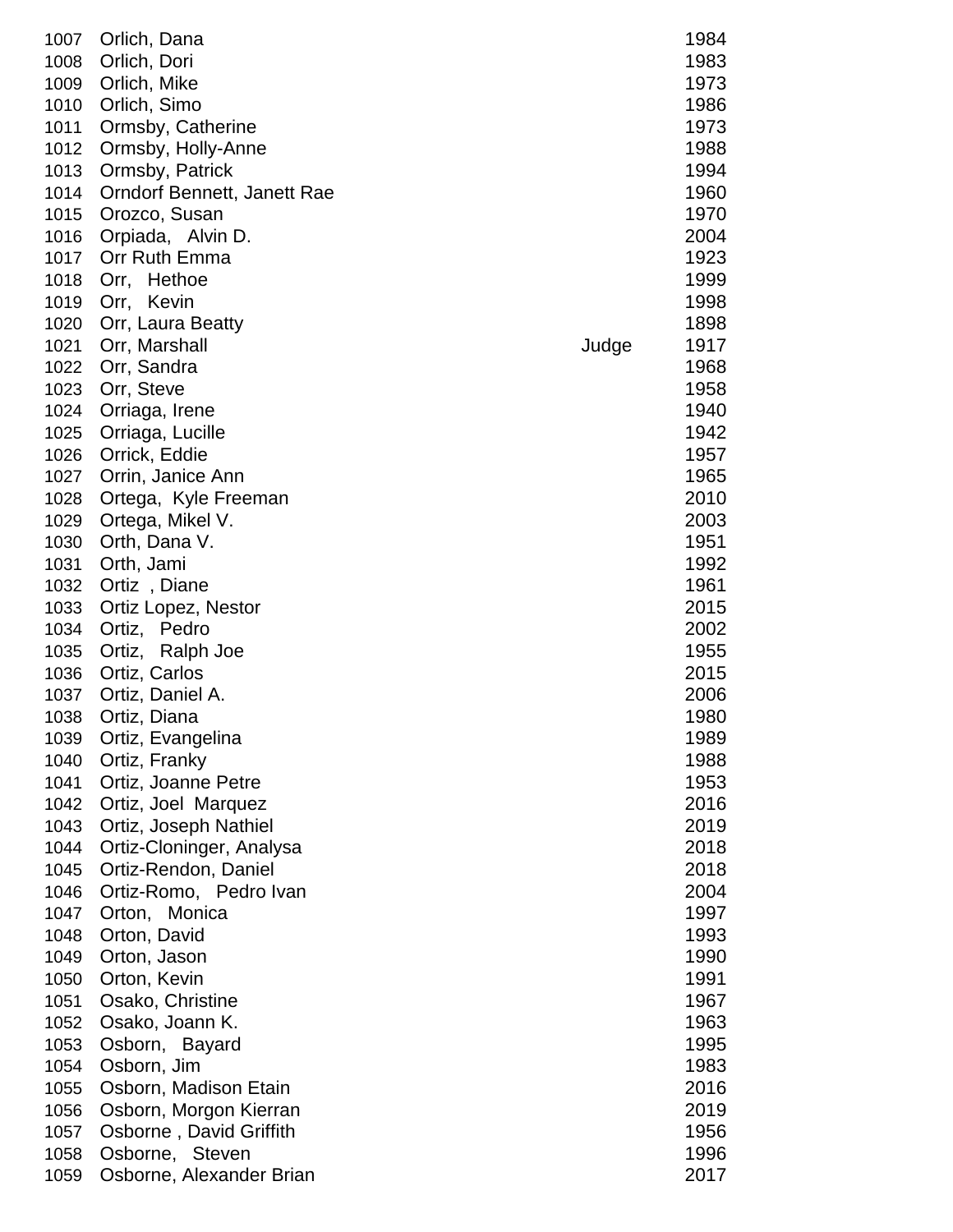| 1060 | Osborne, Dan J.                         |      | 1979 |
|------|-----------------------------------------|------|------|
| 1061 | Osborne, Dave                           |      | 1945 |
| 1062 | Osborne, Doug                           |      | 1980 |
| 1063 | Osborne, Emma Adelle                    |      | 1901 |
| 1064 | Osborne, Leah                           | Ozzy | 1931 |
| 1065 | Osborne, Nancy                          |      | 1987 |
| 1066 | Osborne, Robert                         |      | 1976 |
| 1067 | Osborne, Robert L.                      |      | 1925 |
| 1068 | Osborne, Steve                          |      | 1973 |
| 1069 | Osborne, Steve                          |      | 1983 |
| 1070 | Osen, Belinda                           |      | 1979 |
| 1071 | Osgard, Jessica Dana                    |      | 2019 |
| 1072 | Osgard, Scott Gary                      |      | 2021 |
| 1073 | Osgood, Mason Tyler                     |      | 2013 |
| 1074 | Osgood, Christopher Whitney             |      | 2014 |
| 1075 | Osgood, Eric                            |      | 1981 |
| 1076 | Osgood, James                           |      | 2015 |
| 1077 | Osgood, Karyn                           |      | 1975 |
| 1078 | Osgood, Katie                           |      | 1978 |
| 1079 | Osgood, Lori                            |      | 1978 |
| 1080 | Osgood, Lynda                           |      | 1979 |
| 1081 | Osgood, Patrick                         |      | 1982 |
| 1082 | Osgood, Randy                           |      | 1981 |
| 1083 | Osgood, Robyn                           |      | 1962 |
| 1084 | Osgood, Ted                             |      | 1954 |
| 1085 | O'Shaughnessy, Wikstrom Julia Elizabeth |      | 1942 |
| 1086 | O'Shaughnessy, Maureen                  |      | 1964 |
| 1087 | O'Shaughnessy, Mike                     |      | 1964 |
| 1088 | Oshima, George                          |      | 1937 |
| 1089 | Oshiro, Nicole                          |      | 1996 |
| 1090 | Osier, Jess Benjamin                    |      | 2017 |
| 1091 | Oster, Beau Antonio                     |      | 2019 |
| 1092 | Oster, Ray                              |      | 1962 |
| 1093 | Ostermayer, Terry                       |      | 1968 |
| 1094 | Ostermeyer, Warren                      |      | 1955 |
| 1095 | Ostermeyer, Mike                        |      | 1971 |
| 1096 | Ostermeyer, Terry                       |      | 1970 |
| 1097 | Osterwald, Michael                      |      | 2001 |
| 1098 | Ostgulen, Becky                         |      | 1970 |
| 1099 | Ostgulen, Chris                         |      | 1967 |
| 1100 | Ostlund, Scott                          |      | 1984 |
| 1101 | Ostomel, Caitlin                        |      | 2000 |
| 1102 | Ostomel, Jocelyn A.                     |      | 2007 |
| 1103 | Ostovany, Khodayar                      |      | 1980 |
| 1104 | Ostrom Dumke, Sharon M.                 |      | 1956 |
| 1105 | Ostrom, Jason                           |      | 1995 |
| 1106 | Ostrom, Erin                            |      | 1991 |
| 1107 | Ostrovsky, David                        |      | 1988 |
| 1108 | Ostrovsky, Mark                         |      | 1990 |
| 1109 | Ostyn, Piet                             |      | 1986 |
| 1110 | O'Sullivan, Dennis                      |      | 1962 |
| 1111 | O'Sullivan, Tim                         |      | 1964 |
| 1112 | Osuna, Andy                             |      | 1996 |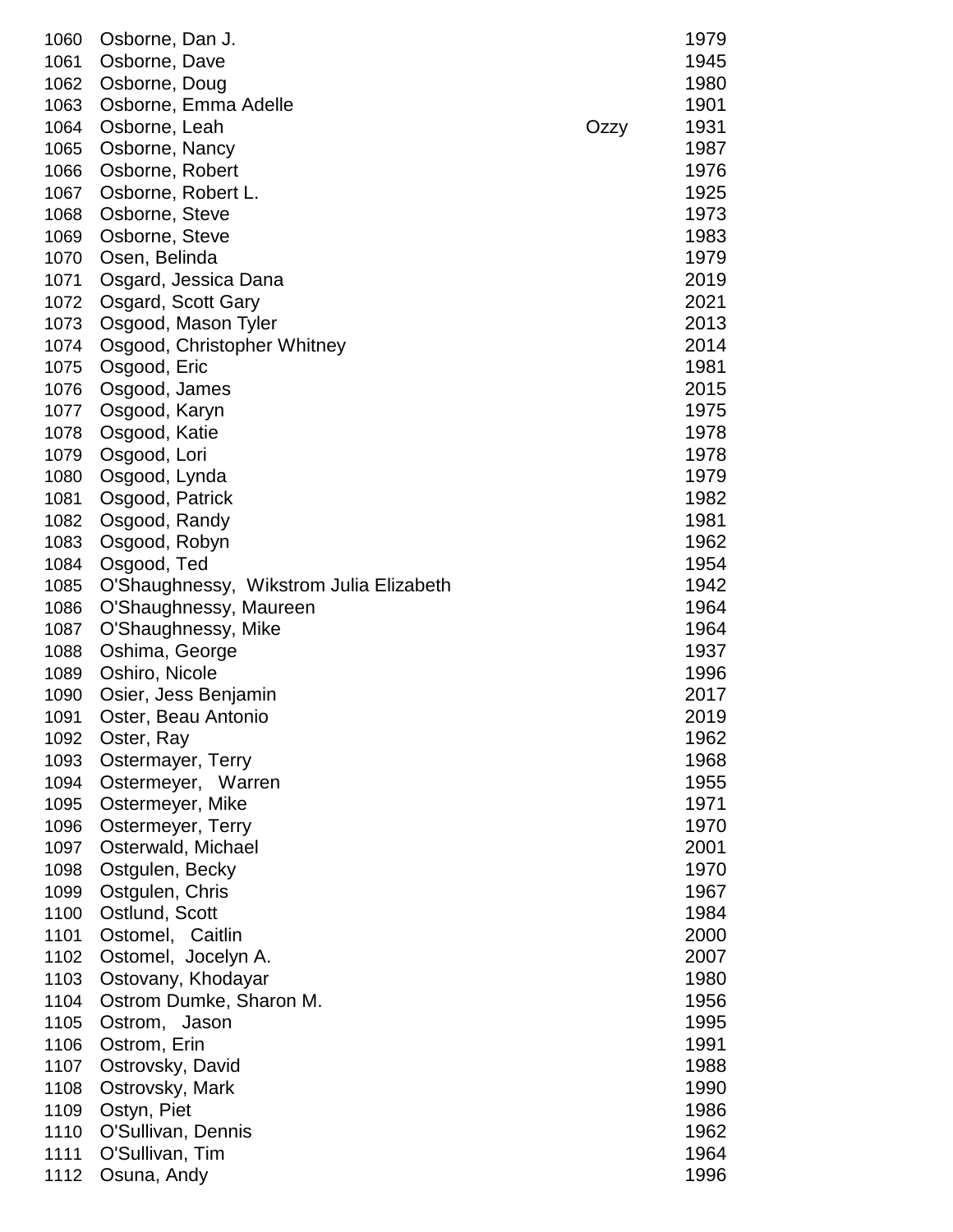| 1113 | Osuna, Arash Nakhaee Genesis Pamela Navarrete | 2006 |
|------|-----------------------------------------------|------|
| 1114 | Osuna, Carolina Navarrete                     | 2009 |
| 1115 | Osuna, Yvette                                 | 2001 |
| 1116 | Ott, Lynn                                     | 1967 |
| 1117 | Otte, Ryan L.                                 | 2004 |
| 1118 | Otte, Pieratt Leonora                         | 1950 |
| 1119 | Otte, Keith                                   | 1984 |
| 1120 | Otte, Nancy                                   | 1972 |
| 1121 | Otte, Susan                                   | 1976 |
| 1122 | Ottenheimer, Eric                             | 1986 |
| 1123 | Otteraaen, Earl L.                            | 1949 |
| 1124 | Otteraaen, Earlene June Lund                  | 1945 |
| 1125 | Otteraaen, Odd                                | 1928 |
| 1126 | Oueilhe, Josh C.                              | 2010 |
| 1127 | <b>Ouellette, Nicholas Loren</b>              | 2013 |
| 1128 | Ouellette, Brian                              | 1981 |
| 1129 | <b>Ouellette, Charles</b>                     | 1979 |
| 1130 | Ouellette, Jillian                            | 2008 |
| 1131 | <b>Ouellette, Laurie</b>                      | 1978 |
| 1132 | Outland, Orland                               | 1980 |
| 1133 | Ovalle, Raul Araujo                           | 2016 |
| 1134 | Overbay, Debbie                               | 1973 |
| 1135 | Overbay, Linda                                | 1971 |
| 1136 | Overlock, Dennis                              | 1971 |
| 1137 | Overmyer, Christopher Ryan                    | 2011 |
| 1138 | Overmyer, Kirsten                             | 2015 |
| 1139 | Overpeck, Jan John                            | 1960 |
| 1140 | Overstreet, Bill                              | 1970 |
| 1141 | Overton, Jeannie                              | 1961 |
| 1142 | Overton, Doris Birdeen                        | 1939 |
| 1143 | Overton, Fred                                 | 1953 |
| 1144 | Overton, Jack E                               | 1947 |
| 1145 | Overton, Jan                                  | 1958 |
| 1146 | Ovitt, Jonnathan Daniel                       | 2012 |
| 1147 | Owen, Ann L.                                  | 1951 |
| 1148 | Owen, Brian                                   | 1992 |
| 1149 | Owen, Denise                                  | 1971 |
| 1150 | Owen, Don                                     | 1969 |
| 1151 | Owen, Jack                                    | 1950 |
| 1152 | Owen, Lenore                                  | 1962 |
| 1153 | Owen, Margie Jean                             | 1944 |
| 1154 | Owen, Orville                                 | 1948 |
| 1155 | Owen, Ruby                                    | 1947 |
| 1156 | Owen, Sandra                                  | 1961 |
| 1157 | Owen, Scott                                   | 1990 |
| 1158 | Owen, Sharon                                  | 1993 |
| 1159 | Owen, Tim                                     | 1972 |
| 1160 | Owens, Brenda                                 | 1968 |
| 1161 | Owens, Glenda                                 | 1962 |
| 1162 | Owens, John                                   | 1979 |
| 1163 | Owens, Mary Kay                               | 1984 |
| 1164 | Owens, Michael                                | 2001 |
| 1165 | Owens, Patrick                                | 2000 |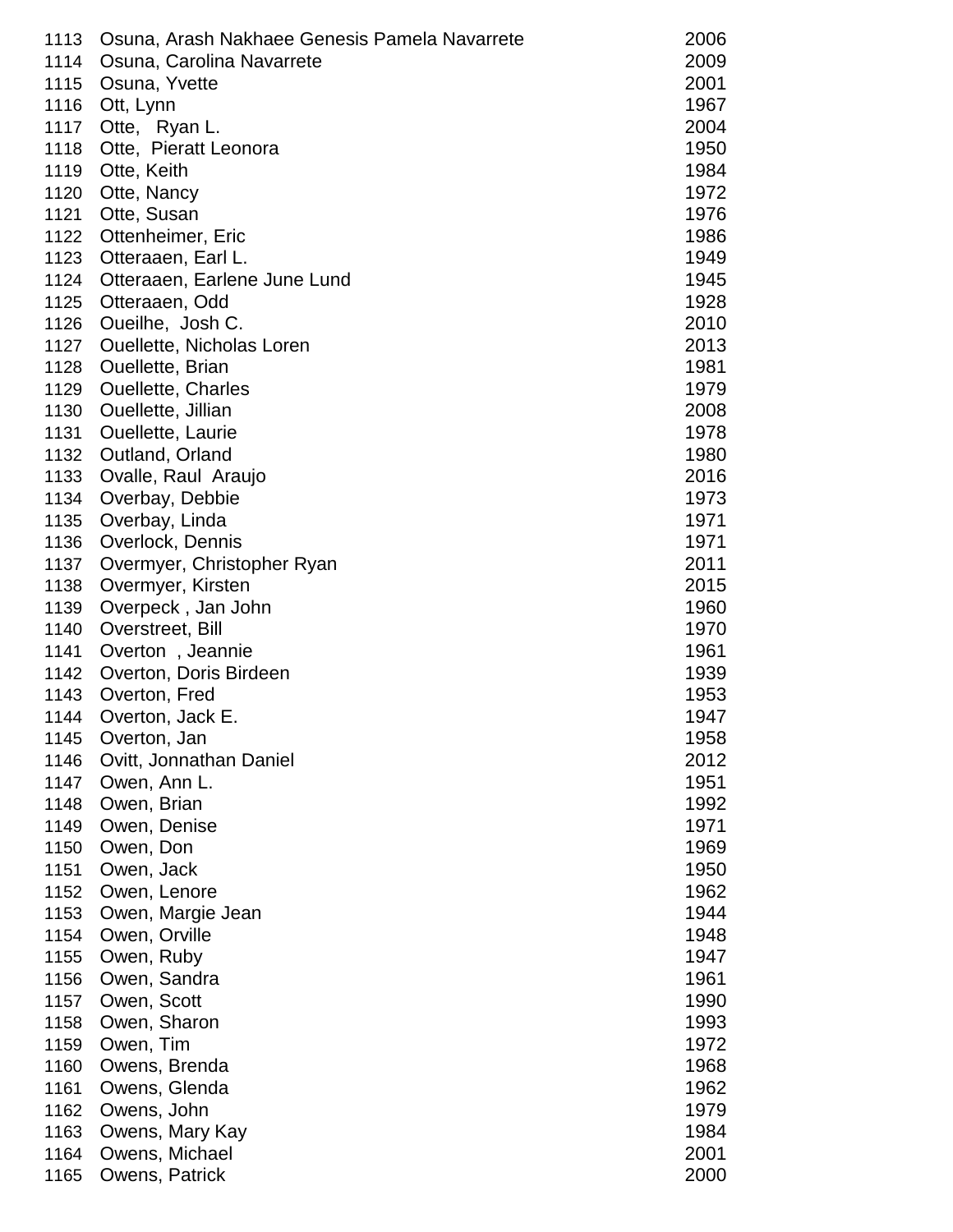| 1166 | Owens, Richard                     |    | 1964 |
|------|------------------------------------|----|------|
| 1167 | Owens, Steven P.                   |    | 2007 |
| 1168 | Owens, Zachary Don                 |    | 2019 |
| 1169 | Owsley, Keith                      |    | 1971 |
| 1170 | Oxborrow Davis, Jan                |    | 1961 |
| 1171 | Oxborrow, Edward                   |    | 1969 |
|      |                                    |    |      |
| 1172 | Oxborrow, Tony                     |    | 1962 |
| 1173 | Oxendine, Howard L.                |    | 1950 |
| 1174 | Oxnam, Sandra                      |    | 1958 |
| 1175 | Oyhamburu, Terry                   |    | 1979 |
| 1176 | Ozmen, Eda                         |    | 2008 |
| 1177 | Ozmen, Kerem H.                    |    | 2011 |
| 1178 | Pablo, Brian R                     |    | 2016 |
| 1179 | Pabst, Elsie                       | Cy | 1931 |
| 1180 | Pace, Lawrence Bruce               |    | 1960 |
| 1181 | Pace Eddington, Beverly P.         |    | 1956 |
| 1182 | Pace, Loran Alexander              |    | 2010 |
| 1183 | Pace, Jennifer                     |    | 1985 |
|      |                                    |    |      |
| 1184 | Pace, Jim                          |    | 1981 |
| 1185 | Pace, Ron                          |    | 1970 |
| 1186 | Pace, Shelli                       |    | 1986 |
| 1187 | Pace, Steven                       |    | 1971 |
| 1188 | Pacheco, Jesus                     |    | 2000 |
| 1189 | Pacheco, Brea Ann Marie            |    | 2019 |
| 1190 | Pacheco, Johnathan Michael Anthony |    | 2019 |
| 1191 | Pacini, Alfed                      |    | 1935 |
| 1192 | Pacini, Thelma                     |    | 1937 |
| 1193 | Pacini, Wanda Barbara Mizzell      |    | 1959 |
| 1194 | Paciukonyte, Kotryna               |    | 2015 |
| 1195 | Pack, Christian Michael            |    | 2016 |
| 1196 | Packard, Darel                     |    | 1950 |
| 1197 | Packard, Dave                      |    | 1966 |
| 1198 | Packard, Jack                      |    | 1935 |
| 1199 | Padar Jr, Stephen Harry Andrew     |    | 2017 |
|      |                                    |    |      |
| 1200 | Padar, Bony Beverly Nora           |    | 1943 |
| 1201 | Padar, Steve                       |    | 1982 |
| 1202 | Padar, Taylor                      |    | 2006 |
| 1203 | Paddock, Jim                       |    | 1957 |
| 1204 | Paddy, Donovan P.                  |    | 1956 |
| 1205 | Paddy, Joanne                      |    | 1958 |
| 1206 | Padgett, Melissa                   |    | 2000 |
| 1207 | Padgett, David C.                  |    | 2003 |
| 1208 | Padgett, Mark                      |    | 2015 |
| 1209 | Padgett, Walter                    |    | 1963 |
| 1210 | Padilla, Ryan Umadhay              |    | 2007 |
| 1211 | Padilla, Derek B.                  |    | 2009 |
| 1212 | Padilla-Glace, Ciera Michelle      |    | 2020 |
| 1213 | Padilla-Glace, Trinity Nikol       |    | 2020 |
| 1214 | Paganetti, Alicia                  |    | 1997 |
| 1215 | Paganetti, Candace                 |    | 1993 |
| 1216 | Paganetti, Summer                  |    | 1994 |
| 1217 | Page,<br>David                     |    | 1950 |
|      |                                    |    |      |
| 1218 | Page, Jennifer                     |    | 1997 |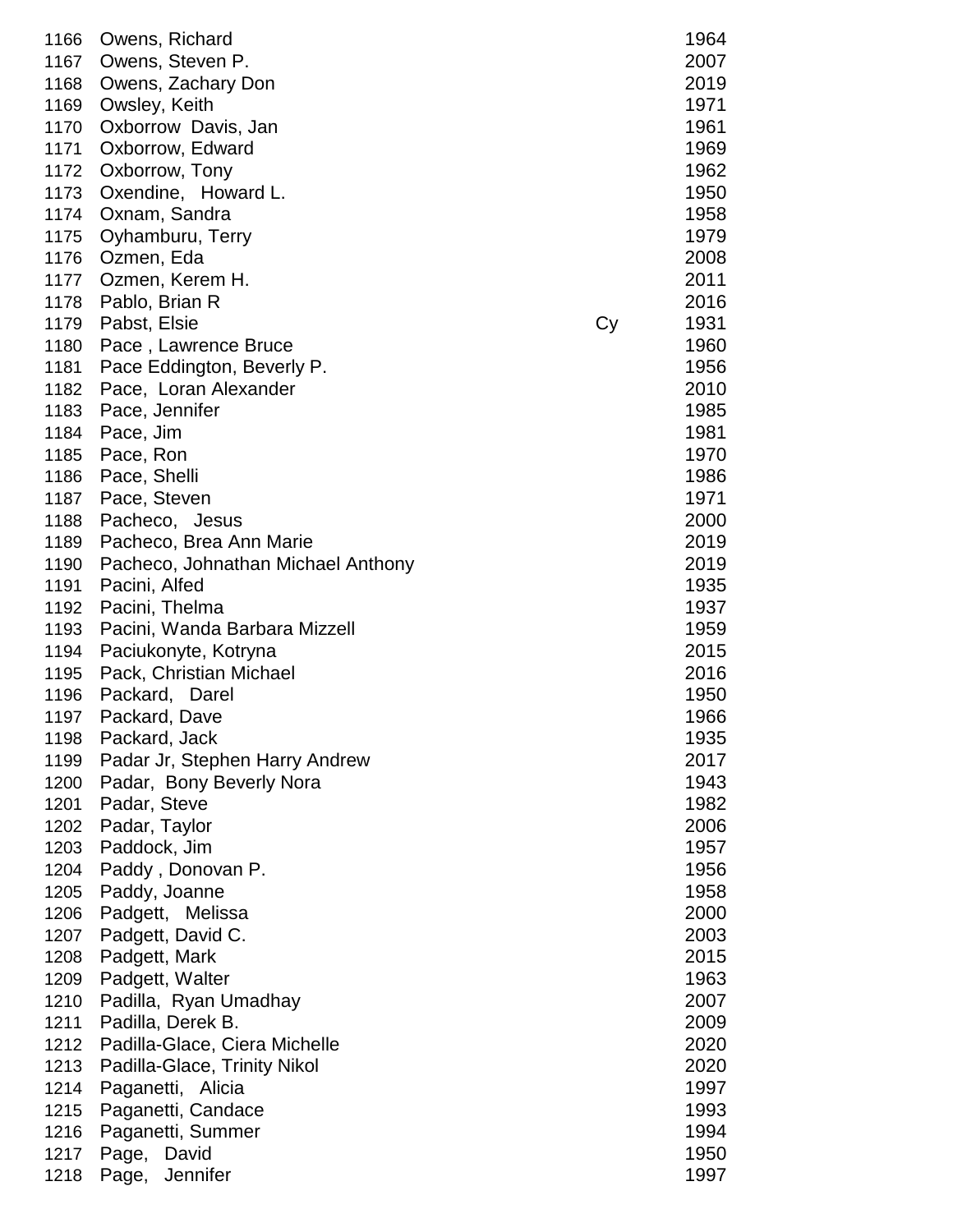| 1219         | Page, Karen                                   | 1996         |
|--------------|-----------------------------------------------|--------------|
| 1220         | Page, Nelson Lorene                           | 1950         |
| 1221         | Page, Deanne                                  | 1969         |
| 1222         | Page, Heather                                 | 1994         |
| 1223         | Page, Jordan Ashlee                           | 2014         |
| 1224         | Page, Lindsay                                 | 1970         |
| 1225         | Page, Teri                                    | 1972         |
| 1226         | Pagels, Phillip                               | 2001         |
| 1227         | Pagels, Stephanie D.                          | 2003         |
| 1228         | Pagni, Albert                                 | 1952         |
| 1229         | Pagni, Albert Alfred                          | 1942         |
| 1230         | Pagni, Elio                                   | 1936<br>2018 |
| 1231<br>1232 | Pagni, Lauren<br>Pagni, Nicolas Michael David | 2020         |
| 1233         | Pagni, Ron                                    | 1968         |
| 1234         | Pagni, Urelio                                 | 1938         |
| 1235         | Paguio, Emmanuel                              | 2006         |
| 1236         | Pahler, Jennifer                              | 1993         |
| 1237         | Pahler, Michael                               | 1994         |
| 1238         | Paille, Harry Dennis                          | 1939         |
| 1239         | Paille, Carol                                 | 1968         |
| 1240         | Paille', Muriel                               | 1965         |
| 1241         | Paille, Robert                                | 1935         |
| 1242         | Pair, Cheryl                                  | 1977         |
| 1243         | Pair, Larry                                   | 1981         |
| 1244         | Pair, Mike                                    | 1978         |
| 1245         | Pair, Toni                                    | 1971         |
| 1246         | Paiva, Dave                                   | 1977         |
| 1247         | Pajinam, Ida                                  | 1957         |
| 1248         | Pajinam, Ida                                  | 1958         |
| 1249         | Pak, Audrey Eunsoo                            | 2005         |
| 1250         | Pak, Joy                                      | 2021         |
|              | 1251 Pakele, Lucas                            | 2008         |
|              | 1252 Palacios, Eddie Fabian                   | 2017         |
| 1253         | Palacol, Valerie                              | 1991         |
| 1254         | Palaroan, Cheryl                              | 1995         |
| 1255         | Palazzolo Irons, Sharon                       | 1960         |
| 1256         | Palencia Marroquin, Graciela Alejandra        | 2017         |
| 1257         | Paletti, Bonnie Jean                          | 1944         |
| 1258         | Paletz, Daniel                                | 1997         |
| 1259         | Paletz, Jennifer                              | 1998         |
| 1260         | Paletz, Rachel                                | 2001         |
| 1261         | Paletz, Sarah                                 | 2002         |
| 1262         | Paley, Jeanette                               | 1954         |
| 1263         | Palladino, Dominique                          | 2002         |
| 1264         | Palladino, Nicole Katherine                   | 2004         |
| 1265         | Pallanck, Niki                                | 2008         |
| 1266         | Pallavicini, Keith A.                         | 1979         |
| 1267         | Pallavicni, Lisa                              | 1983         |
| 1268         | Pallesen, Gillian Mary                        | 2010         |
| 1269         | Pallesen, Christian                           | 1988         |
| 1270         | Pallesen, Jeffrey Raymond                     | 2005         |
| 1271         | Pallesen, Mary                                | 1969         |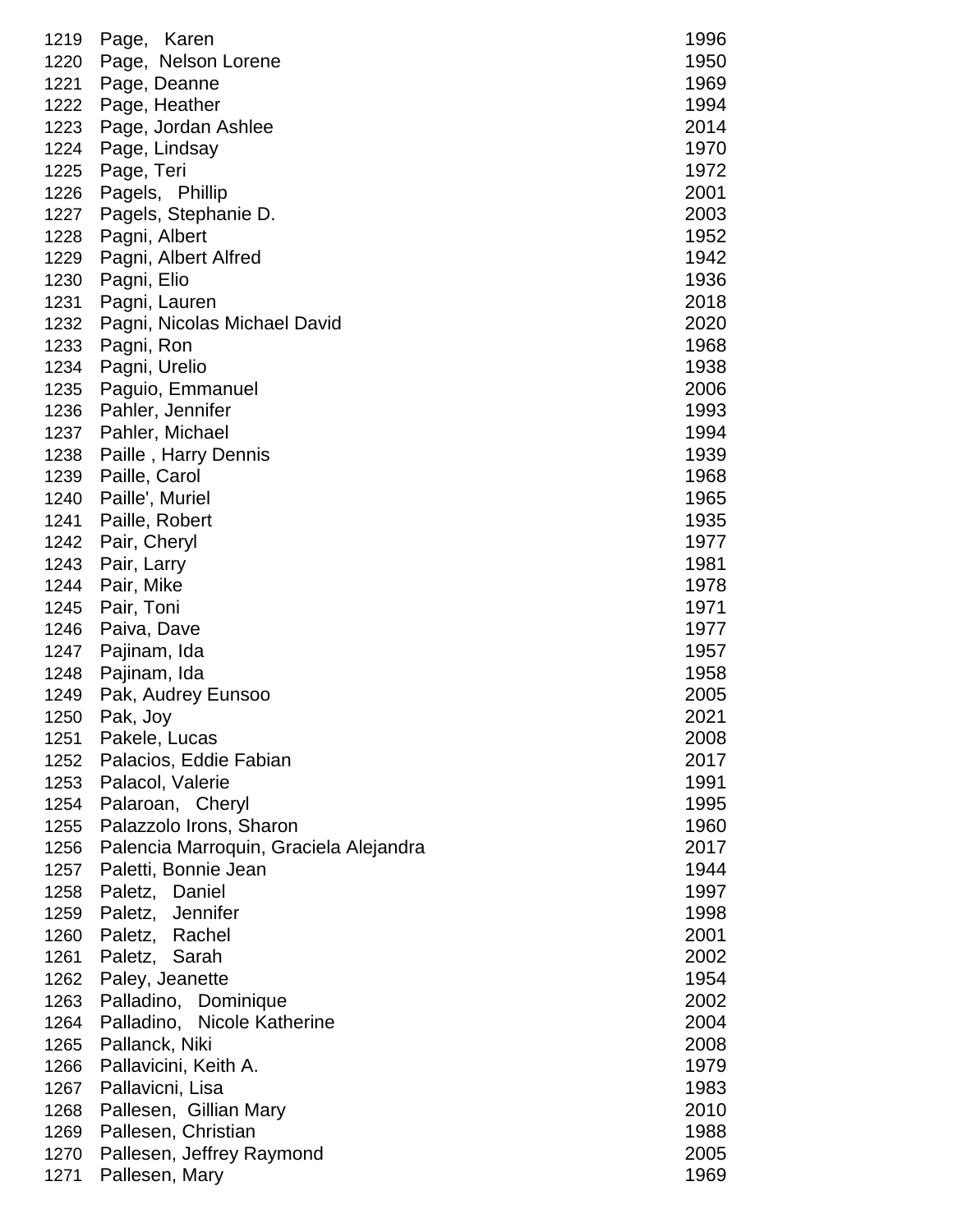| 1272 | Palm, Dave                              | 1975 |
|------|-----------------------------------------|------|
| 1273 | Palm, Jim                               | 1972 |
| 1274 | Palm, Lorraine                          | 1969 |
| 1275 | Palm, Mark                              | 1968 |
| 1276 | Palma, Octavio                          | 2006 |
| 1277 | Palmer, Bill                            | 1937 |
| 1278 | Palmer, Billy                           | 2000 |
| 1279 | Palmer, Cantwell, "Peggy" Lola Margaret | 1960 |
| 1280 | Palmer, Cory                            | 1977 |
| 1281 | Palmer, Dorothy                         | 1935 |
| 1282 | Palmer, Gayle                           | 1969 |
| 1283 | Palmer, George                          | 1879 |
| 1284 | Palmer, Houston Paige                   | 2012 |
| 1285 | Palmer, Jack                            | 1933 |
| 1286 | Palmer, Jason                           | 1999 |
| 1287 | Palmer, Jason                           | 1992 |
| 1288 | Palmer, John                            | 1964 |
| 1289 | Palmer, John                            | 1966 |
| 1290 | Palmer, Joleen                          | 2001 |
| 1291 | Palmer, Katherine S.                    | 2007 |
| 1292 | Palmer, Kendra                          | 1994 |
| 1293 | Palmer, Kim                             | 1977 |
| 1294 | Palmer, Linda                           | 1958 |
| 1295 | Palmer, Linda                           | 1965 |
| 1296 | Palmer, Mark                            | 1999 |
| 1297 | Palmer, Matt                            | 1977 |
| 1298 | Palmer, May                             | 1885 |
| 1299 | Palmer, Michael William                 | 2013 |
| 1300 | Palmer, Milicent                        | 1884 |
| 1301 | Palmer, Rena                            | 1884 |
| 1302 | Palmer, Robert Stanley                  | 1930 |
| 1303 | Palmer, Ron                             | 1953 |
| 1304 | Palmer, Ruth A.                         | 1933 |
| 1305 | Palmer, Stanley G.                      | 1905 |
| 1306 | Palmer, Susan                           | 1969 |
| 1307 | Palmer, Terry                           | 1971 |
| 1308 | Palmer, Walter                          | 1901 |
| 1309 | Palmer, Walter                          | 1933 |
| 1310 | Palmer, William                         | 2000 |
| 1311 | Palmquist, Robert                       | 2001 |
| 1312 | Palmquist, Edward David                 | 2009 |
| 1313 | Palmwer, Pete                           | 1957 |
| 1314 | Palomares Claudio, Jessica Naomie       | 2021 |
| 1315 | Palomino, Abril Adanely Becerra         | 2020 |
| 1316 | Palomo, Brendan T.                      | 2004 |
| 1317 | Palomo, Patrick J.                      | 2004 |
| 1318 | Palone, Aaron R.                        | 2011 |
| 1319 | Palone, Caleb Lovell                    | 2017 |
| 1320 | Palone, Delmar                          | 1979 |
| 1321 | Palone, Kathy                           | 1980 |
| 1322 | Palone, Patricia                        | 1982 |
| 1323 | Paloolian, Paula Lyn                    | 1963 |
| 1324 | Palosaari,<br>Eric D.                   | 2004 |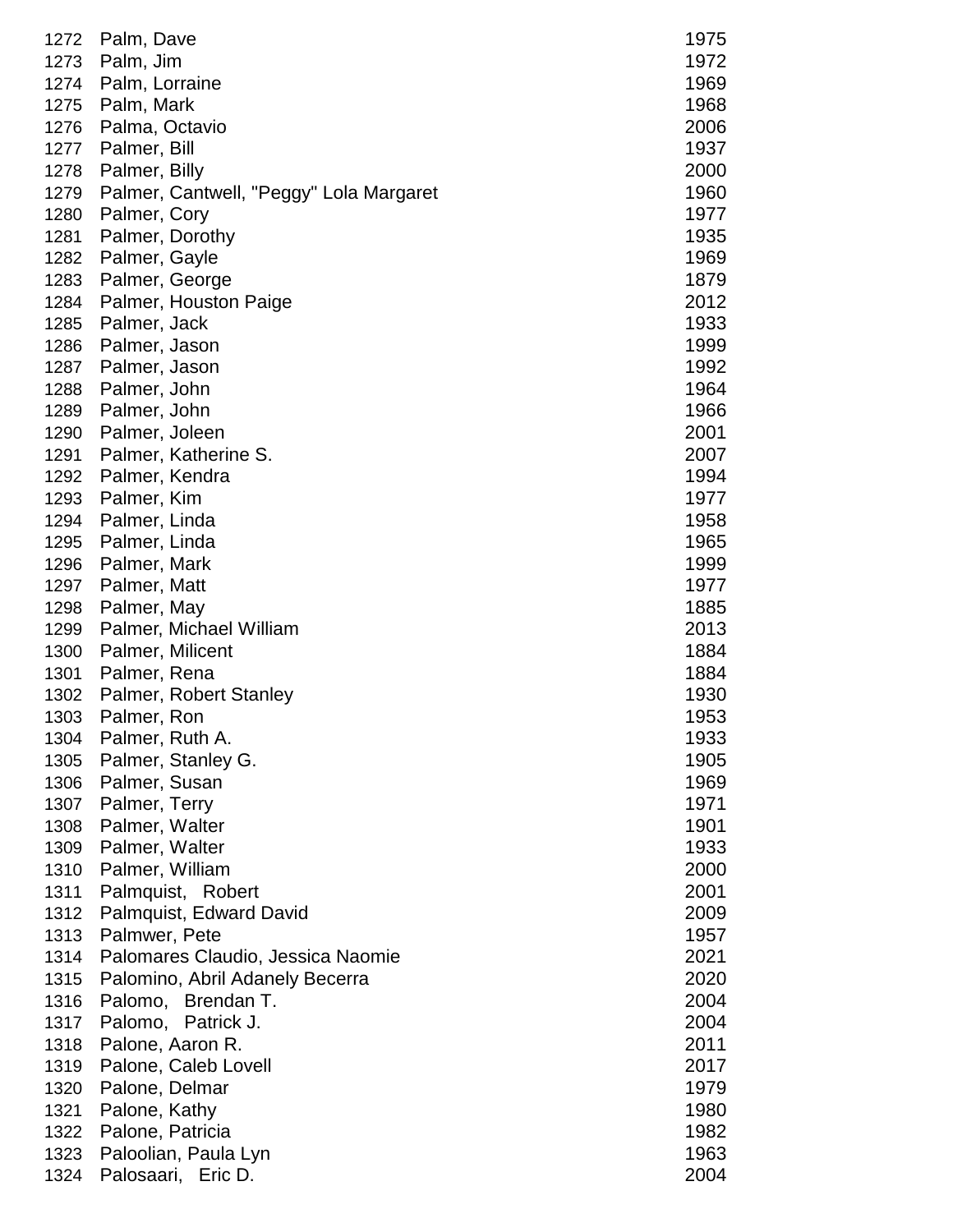| 1325 | Palosaari, Andrea Sarah        |     | 2007 |
|------|--------------------------------|-----|------|
| 1326 | Palsgrove, Violet              |     | 1925 |
| 1327 | Panelli, "Rick" Jon Richard    |     | 1960 |
| 1328 | Panelli, Giulio Carlo          |     | 1943 |
| 1329 | Panelli,<br>John Paul          |     | 2001 |
| 1330 | Panelli,<br>Jon                |     | 1996 |
| 1331 | Panelli, Beverly L.            |     | 1947 |
| 1332 | Panelli, Ernest F.             | Pan | 1926 |
| 1333 | Panelli, Josephine Frye        |     | 1953 |
| 1334 | Panelli, Mike                  |     | 1967 |
| 1335 | Panelli, Ray                   |     | 1962 |
| 1336 | Panelli, Richard               |     | 1994 |
| 1337 | Panelli, Steve                 |     | 1971 |
| 1338 | Panelli, William R.            |     | 1949 |
| 1339 | Pangborn, Gail                 |     | 1969 |
| 1340 | Pangborn, Verna                |     | 1970 |
| 1341 | Panicari, Carlo R.             |     | 1948 |
| 1342 | Panicaro, Joy                  |     | 1983 |
| 1343 | Panrucker, Emma                |     | 2018 |
| 1344 | Papadakos, Alexander Peter Jee |     | 2009 |
| 1345 | Papadakos, Dorothy Jean        |     | 1978 |
| 1346 | Papadakos, Peter               |     | 1980 |
| 1347 | Papadakos, Tina                |     | 1982 |
| 1348 | Papaleo, Jayden Gil            |     | 2019 |
| 1349 | Papas, Effie Sam               |     | 1992 |
| 1350 | Papez, Jonathan                |     | 2001 |
| 1351 | Papez, Joseph                  |     | 1986 |
| 1352 | Papez, Peter                   |     | 1990 |
| 1353 | Papp, Tyler Austin             |     | 2013 |
| 1354 | Papp, Bailey                   |     | 2018 |
| 1355 | Papp, Barbara                  |     | 1969 |
| 1356 | Papp, Cathy                    |     | 1971 |
| 1357 | Pappas, Sarah A                |     | 2013 |
| 1358 | Pappas, Candi                  |     | 1968 |
| 1359 | Pappas, Jackson Alec           |     | 2017 |
| 1360 | Pappas, Mary Katherine         |     | 2017 |
| 1361 | Pappas, Nicholas               |     | 2011 |
| 1362 | Pappas, Nina                   |     | 1983 |
| 1363 | Pappas, Taylor M.              |     | 2005 |
| 1364 | Paputsidis, Evania             |     | 1999 |
| 1365 | Paputsidis, Elena              |     | 2015 |
| 1366 | Paputsidis, Mihalis Athos      |     | 2020 |
| 1367 | Paquette, Emily Raiche         |     | 2013 |
| 1368 | Paquette, Brian Kenneth        |     | 2014 |
| 1369 | Paquette, Denise               |     | 1976 |
| 1370 | Paquette, Zachary M.           |     | 2012 |
| 1371 | Paradis, Lise                  |     | 1978 |
| 1372 | Paradis, Mark                  |     | 1984 |
| 1373 | Paradis, Megan                 |     | 1987 |
| 1374 | Paradis, Molly Grace           |     | 2017 |
| 1375 | Paradis, Monique               |     | 1990 |
| 1376 | Parale, John                   |     | 1935 |
| 1377 | Paravagna, Anette R.           |     | 1944 |
|      |                                |     |      |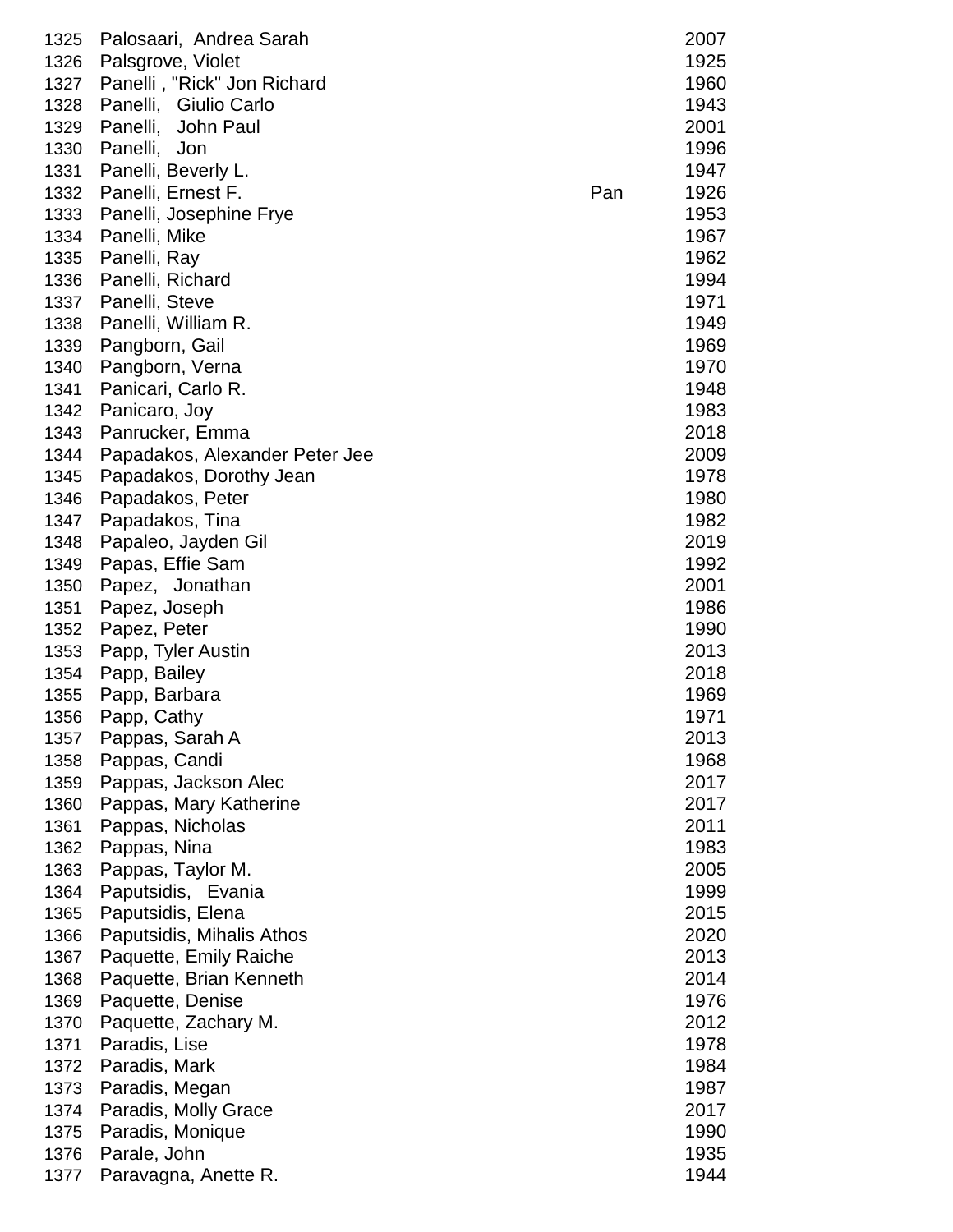| 1378 | Parco, Daniel           | 2006 |
|------|-------------------------|------|
| 1379 | Pardini, Janice         | 1957 |
| 1380 | Pardini, Ron            | 1958 |
| 1381 | Pardue, Aleea Paige     | 2019 |
| 1382 | Pardy, Will             | 1981 |
| 1383 | Parento, Katie          | 2000 |
| 1384 | Parento, Stephen        | 1991 |
| 1385 | Paresina, Gary          | 1970 |
| 1386 | Parets, Shaunna M.      | 2011 |
| 1387 | Parga, Linda            | 1972 |
| 1388 | Pargellis, Stanley      | 1914 |
| 1389 | Pariane, Geoffrey       | 1988 |
| 1390 | Parino, Nicholas Vernon | 2016 |
| 1391 | Parise, Dave            | 1981 |
| 1392 | Parise, Mike            | 1974 |
| 1393 | Parisena, John          | 1949 |
| 1394 | Parisena, Lorraine      | 1968 |
| 1395 | Parish, Barbara         | 1962 |
| 1396 | Parish, Betty           | 1936 |
| 1397 | Parish, Bill            | 1941 |
| 1398 | Parish, Janet           | 1934 |
| 1399 | Parish, Steve           | 1965 |
| 1400 | Park, So Hyeon          | 2013 |
| 1401 | Park, Deb               | 1973 |
| 1402 | Park, Elmer D.          | 1940 |
| 1403 | Park, Helen Lucille     | 1940 |
| 1404 | Park, Jaden Kun-Woo     | 2019 |
| 1405 | Park, Natan Jeoh        | 2021 |
| 1406 | Park, Sung Ik           | 2016 |
| 1407 | Parke, Don              | 1953 |
| 1408 | Parke, Debora           | 1969 |
| 1409 | Parke, Diane            | 1954 |
| 1410 | Parke, Grace            | 1967 |
| 1411 | Parke, Harriet V.       | 1949 |
| 1412 | Parke, Jack E.          | 1947 |
| 1413 | Parke, Karen Sue Utley  | 1959 |
| 1414 | Parke, Liza             | 1969 |
| 1415 | Parke, Megan Briar      | 2019 |
| 1416 | Parke, Thomas           | 1965 |
| 1417 | Parker, Amanda D.       | 2006 |
| 1418 | Parker, Anna            | 1927 |
| 1419 | Parker, Bill            | 1955 |
| 1420 | Parker, Bill            | 1967 |
| 1421 | Parker, Brandon Scott   | 2011 |
| 1422 | Parker, Celeste Andrea  | 2021 |
| 1423 | Parker, Chad            | 1993 |
| 1424 | Parker, Charles         | 1957 |
| 1425 | Parker, Daniel          | 1972 |
| 1426 | Parker, Duncan S.       | 1956 |
| 1427 | Parker, Eleanor         | 1952 |
| 1428 | Parker, Floyd           | 1941 |
| 1429 | Parker, Frank           | 1938 |
| 1430 | Parker, Frank           | 1954 |
|      |                         |      |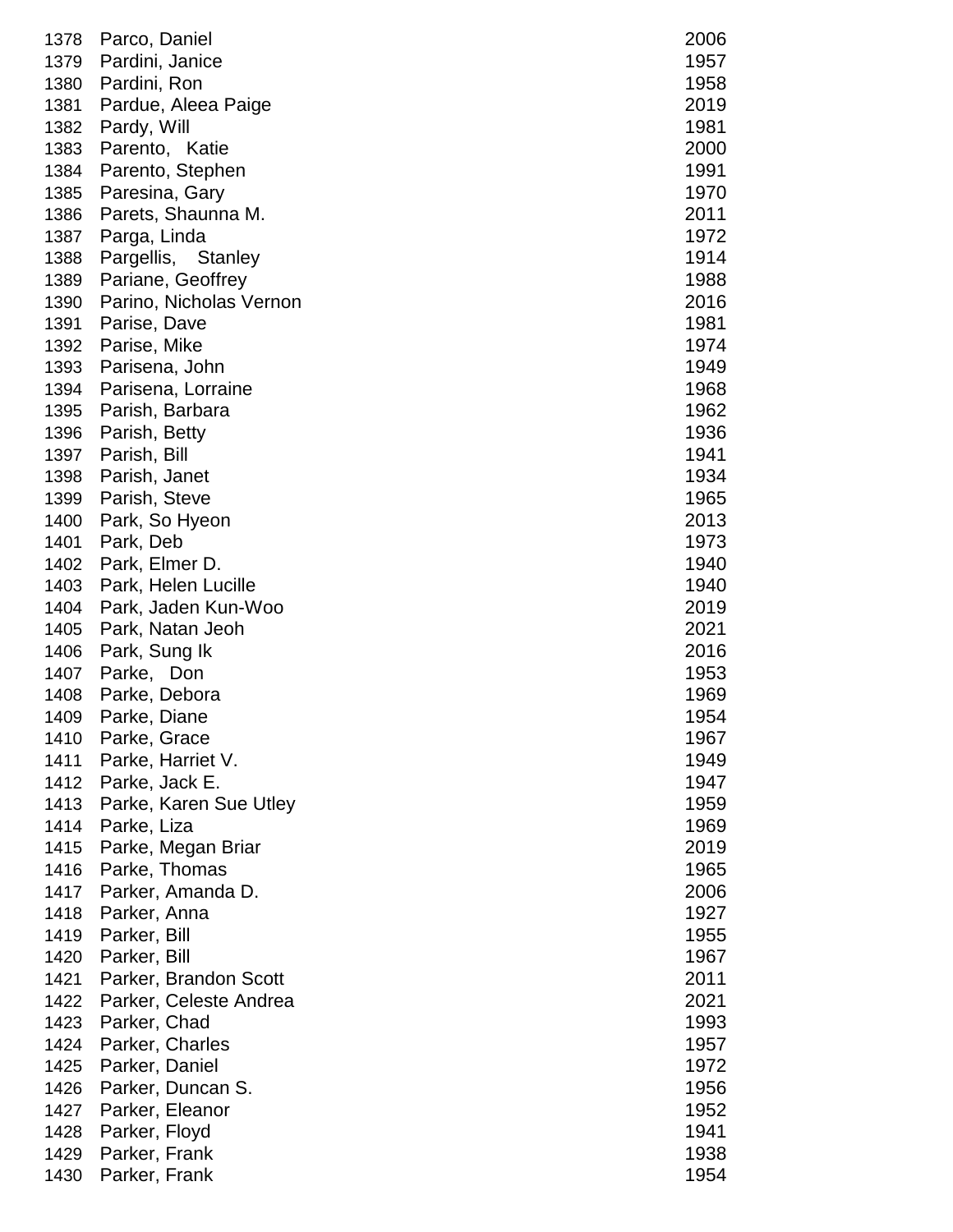| 1431 | Parker, Garrett            |     | 2015 |
|------|----------------------------|-----|------|
| 1432 | Parker, Gilbert E.         |     | 1946 |
| 1433 | Parker, Irma               |     | 1927 |
| 1434 | Parker, Isabella Rose      |     | 2019 |
| 1435 | Parker, Jacob Thomas       |     | 2009 |
| 1436 | Parker, Janice Carol       |     | 1963 |
| 1437 | Parker, Jayna              |     | 2001 |
|      |                            |     | 2020 |
| 1438 | Parker, Jazlynn Isabella   |     |      |
| 1439 | Parker, Jennifer           |     | 1994 |
| 1440 | Parker, Jessica            |     | 2014 |
| 1441 | Parker, Jillian            |     | 2015 |
| 1442 | Parker, Jim                |     | 1984 |
| 1443 | Parker, Jordan A.          |     | 2009 |
| 1444 | Parker, Joseph B.          |     | 2006 |
| 1445 | Parker, Joyce              |     | 1952 |
| 1446 | Parker, Kelli              |     | 1981 |
| 1447 | Parker, Kitty E.           |     | 1951 |
| 1448 | Parker, Larry              |     | 1962 |
| 1449 | Parker, Laura Lee          |     | 1947 |
| 1450 | Parker, Lisa               |     | 1988 |
| 1451 | Parker, Marie              |     | 1957 |
| 1452 | Parker, Milton E.          |     | 1985 |
| 1453 | Parker, Myron O.           |     | 1949 |
| 1454 | Parker, Rachel R.          |     | 2006 |
| 1455 | Parker, Rollin             |     | 1952 |
| 1456 | Parker, Sam Ryan           |     | 2007 |
| 1457 | Parker, Sheila             |     | 1925 |
| 1458 | Parker, Steve              |     | 1958 |
| 1459 | Parker, Tracy Anne         |     | 1963 |
| 1460 | Parker, Trevor J.          |     | 2005 |
| 1461 | Parkes, Terry Lee          |     | 1962 |
| 1462 | Parkes, Tiffany            |     | 2000 |
| 1463 | Parkey Colfer, Anita Joyce |     | 1960 |
| 1464 | Parkin, Baylee Jane        |     | 2016 |
| 1465 | Parkin, Marlee Jo          |     | 2017 |
| 1466 | Parkinson, Connor James    |     | 2012 |
| 1467 | Parkinson, Shelby Elise    |     | 2009 |
| 1468 | Sarah<br>Parks,            |     | 1997 |
| 1469 | Parks, Virginia L.         |     | 2004 |
| 1470 | Parks, Heather             |     | 1993 |
| 1471 | Parks, Samuel              |     | 1991 |
| 1472 | Parkyn, Heather            |     | 1996 |
| 1473 | Parkyn, Christina E.       |     | 1985 |
| 1474 | Parkyn, Greg               |     | 1989 |
| 1475 | Parkyn, Lynette            |     | 1994 |
| 1476 | Parkyn, Pamela             |     | 1991 |
| 1477 | Parkyn, Tim                |     | 1984 |
| 1478 | Parlane, Geoffrey K.       |     | 1988 |
| 1479 | Parlette, Ashley Marie     |     | 2004 |
| 1480 | Parman, Alice              |     | 1936 |
| 1481 | Parman, Alice Louise       | Lou | 1931 |
| 1482 | Parman, May Elender        |     | 1932 |
| 1483 | Parman, Michael James      |     | 1963 |
|      |                            |     |      |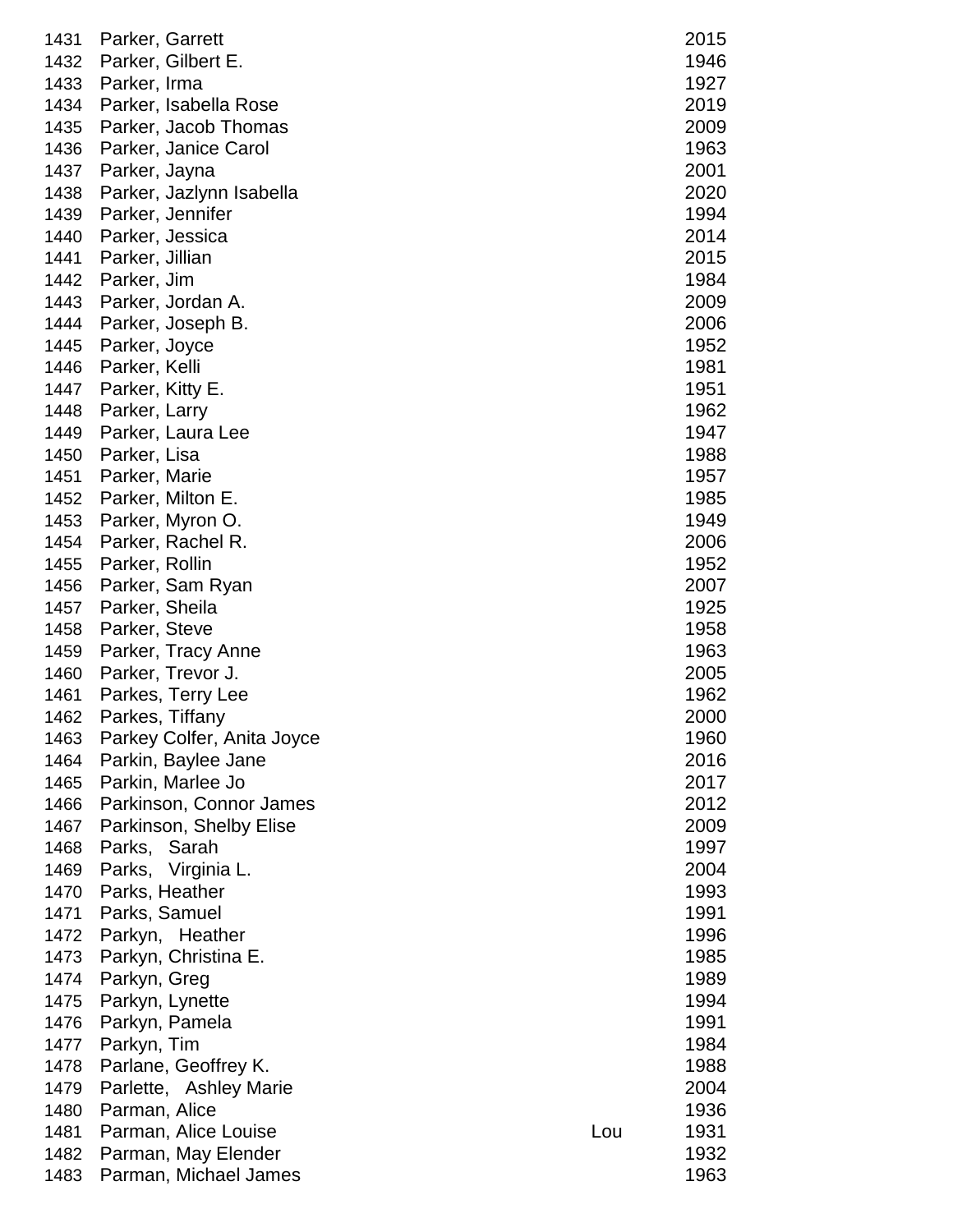| 1484<br>1485<br>1486<br>1487<br>1488<br>1489<br>1490 | Parmenter, L. Edward<br>Parobek, Alan Joseph<br>Parobek, Lauren Kendel<br>Parobek, Lindsey Meredith<br>Parr, Linda<br>Parr, Linda<br>Parra Figueroa, Kimberly Michelle | Pimento | 1931<br>2017<br>2009<br>2012<br>1958<br>1965<br>2014 |
|------------------------------------------------------|------------------------------------------------------------------------------------------------------------------------------------------------------------------------|---------|------------------------------------------------------|
| 1491                                                 | Parra Figueroa, Sharon Dominique                                                                                                                                       |         | 2016                                                 |
| 1492                                                 | Parra, David                                                                                                                                                           |         | 1998                                                 |
| 1493                                                 | Parraguirre, Jean                                                                                                                                                      |         | 1982                                                 |
| 1494                                                 | Parraguirre, Jim                                                                                                                                                       |         | 1984                                                 |
| 1495                                                 | Parraguirre, Julie                                                                                                                                                     |         | 1980                                                 |
| 1496                                                 | Parraguirre, Pat                                                                                                                                                       |         | 1982                                                 |
| 1497                                                 | Parraguirre, Wendy                                                                                                                                                     |         | 1979                                                 |
| 1498                                                 | Parratt, Christina                                                                                                                                                     |         | 1997                                                 |
| 1499                                                 | Parre, Miki                                                                                                                                                            |         | 1970                                                 |
| 1500                                                 | Parriot, Jaime                                                                                                                                                         |         | 2001                                                 |
| 1501                                                 | Parrish, Beverly                                                                                                                                                       |         | 1975                                                 |
| 1502                                                 | Parrish, David                                                                                                                                                         |         | 1980                                                 |
| 1503                                                 | Parrish, Janelle                                                                                                                                                       |         | 1975                                                 |
| 1504                                                 | Parrot, Christopher                                                                                                                                                    |         | 2001                                                 |
| 1505                                                 | Parrs, David                                                                                                                                                           |         | 1979                                                 |
| 1506                                                 | Parrs, Lynnette                                                                                                                                                        |         | 1983                                                 |
| 1507                                                 | Parrs, Nathan                                                                                                                                                          |         | 1981                                                 |
| 1508                                                 | Parry, Barney                                                                                                                                                          |         | 1968                                                 |
| 1509                                                 | Parry, Bruce                                                                                                                                                           |         | 1962                                                 |
| 1510                                                 | Parry, Don                                                                                                                                                             |         | 1966                                                 |
| 1511                                                 | Parry, Joyce                                                                                                                                                           |         | 1964<br>2008                                         |
| 1512<br>1513                                         | Parry, Keith<br>Parry, Ken                                                                                                                                             |         | 1969                                                 |
| 1514                                                 | Parry, Kevin                                                                                                                                                           |         | 1972                                                 |
| 1515                                                 | Parry, Martha                                                                                                                                                          |         | 1965                                                 |
| 1516                                                 | Parry, Skip                                                                                                                                                            |         | 1970                                                 |
| 1517                                                 | Parsch, Carole Joy Mary Faeth                                                                                                                                          |         | 1959                                                 |
| 1518                                                 | Parsch, Tim                                                                                                                                                            |         | 1969                                                 |
| 1519                                                 | Parson, Danielle                                                                                                                                                       |         | 1993                                                 |
| 1520                                                 | Parsons, Erin Elizabeth                                                                                                                                                |         | 2010                                                 |
| 1521                                                 | Parsons, Alice                                                                                                                                                         |         | 1968                                                 |
| 1522                                                 | Parsons, Bill                                                                                                                                                          |         | 1973                                                 |
| 1523                                                 | Parsons, Bryan                                                                                                                                                         |         | 1988                                                 |
| 1524                                                 | Parsons, Ed                                                                                                                                                            |         | 1964                                                 |
| 1525                                                 | Parsons, Edward S.                                                                                                                                                     | Ed      | 1926                                                 |
| 1526                                                 | Parsons, Gary Warren                                                                                                                                                   |         | 1963                                                 |
| 1527                                                 | Parsons, Harry Owen                                                                                                                                                    |         | 1963                                                 |
| 1528                                                 | Parsons, Joan                                                                                                                                                          |         | 1959                                                 |
| 1529                                                 | Parsons, Karen Louise                                                                                                                                                  |         | 1960                                                 |
| 1530                                                 | Parsons, Lila Myrle                                                                                                                                                    | Lil     | 1931                                                 |
| 1531                                                 | Parsons, Nancy                                                                                                                                                         |         | 1966                                                 |
| 1532                                                 | Parsons, Neal S.                                                                                                                                                       |         | 1966                                                 |
| 1533                                                 | Parsons, Pam                                                                                                                                                           |         | 1970                                                 |
| 1534                                                 | Parsons, Reginanid<br>Parsons, Ronald                                                                                                                                  |         | 1951<br>1991                                         |
| 1535<br>1536                                         | Parsons, Stephanie Reba                                                                                                                                                |         | 2012                                                 |
|                                                      |                                                                                                                                                                        |         |                                                      |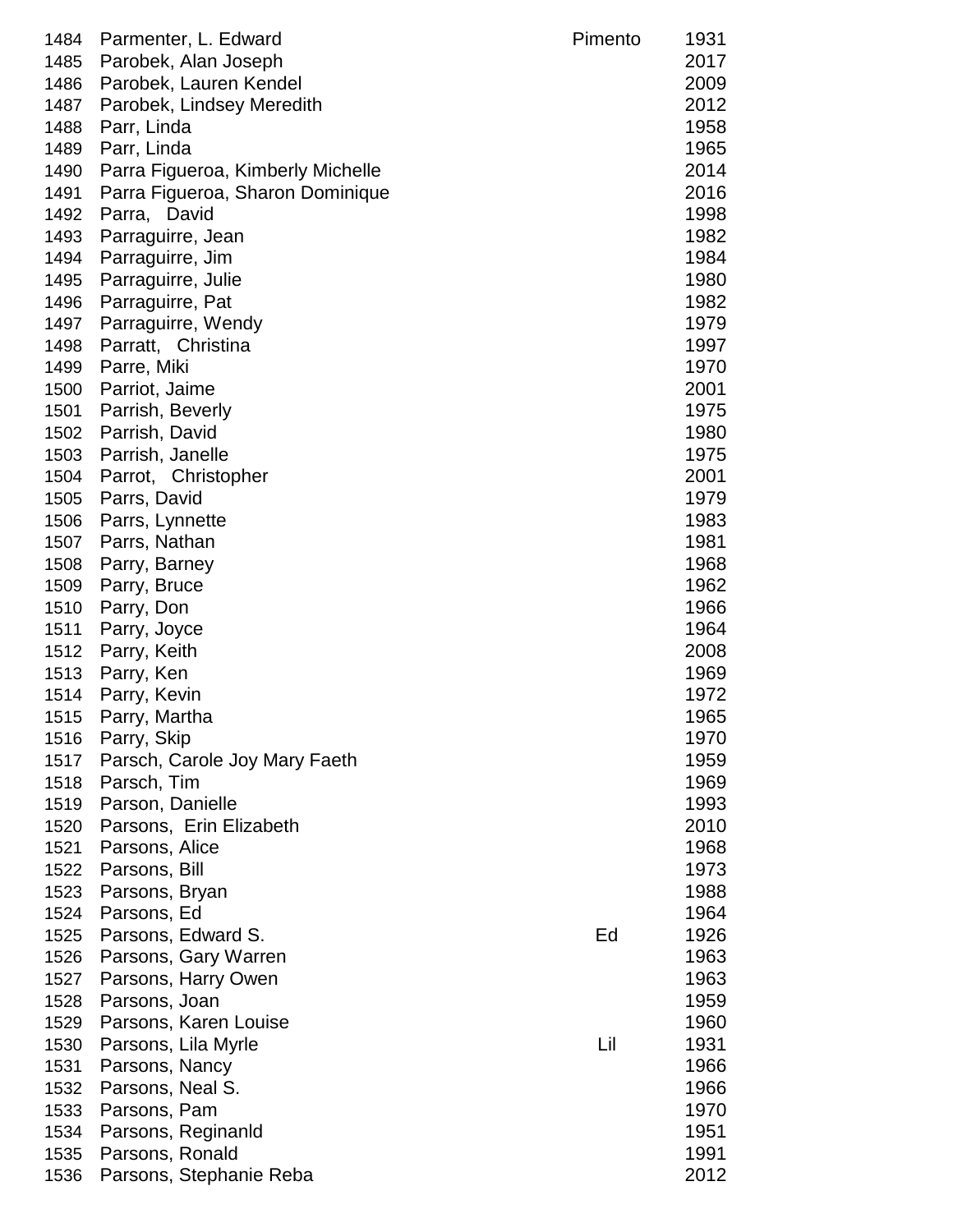| 1537<br>1538 | Parsons, William King<br>Partee Schweizer, Irene | Bill | 1927<br>1960 |
|--------------|--------------------------------------------------|------|--------------|
| 1539         | Partida Santos, Adamaris Sharai                  |      | 2021         |
| 1540         | Partida, Fabian R                                |      | 2014         |
| 1541         | Partipilo, Don                                   |      | 1962         |
| 1542         | Partipilo, Victor                                |      | 1965         |
| 1543         | Parton, Erick                                    |      | 1997         |
| 1544         | Partpilo, Mary                                   | Me   | 1931         |
| 1545         | Parvin, Selina K.                                |      | 2010         |
| 1546         | Parvin, Carl                                     |      | 1968         |
| 1547         | Parvin, Glen                                     |      | 1965         |
| 1548         | Parvin, Loren George                             |      | 2017         |
| 1549         | Pascale, Kayley Autumn                           |      | 2020         |
| 1550         | Paschkowiak, Alissandra                          |      | 1988         |
| 1551         | Paschkowiak, Gunter                              |      | 1991         |
| 1552         |                                                  |      | 1992         |
|              | Paschkowiak, Karina                              |      |              |
| 1553         | Pascual, Pilar                                   |      | 1965         |
| 1554         | Pascual, Rodney                                  |      | 2014         |
| 1555         | Pascucci, Cara                                   |      | 2000         |
| 1556         | Gino G.<br>Pascucci,                             |      | 2004         |
| 1557         | Pascucci, Louis A.                               |      | 2007         |
| 1558         | Pascucci, Gene                                   |      | 1971         |
| 1559         | Pascucci, Natalia                                |      | 2003         |
| 1560         | Pascucci, Paula                                  |      | 1974         |
| 1561         | Pasha, Zakia                                     |      | 1991         |
| 1562         | Passmore, Gary                                   |      | 1968         |
| 1563         | Passow, Kevin Robert                             |      | 2011         |
| 1564         | Pastor, Jim                                      |      | 1984         |
| 1565         | Pastor, Julia                                    |      | 1990         |
| 1566         | Pastor, Sergio                                   |      | 1988         |
| 1567         | Pastovich, Susann                                |      | 1964         |
| 1568         | Peter D.<br>Pastrell,                            |      | 1998         |
| 1569         | Pastrell, Richardson Jane                        |      | 1955         |
| 1570         | Pastrell, Dana                                   |      | 1969         |
| 1571         | Pastrell, Darrell                                |      | 1954         |
| 1572         | Pastrell, Dave                                   |      | 1976         |
| 1573         | Pastrell, Katy                                   |      | 1977         |
| 1574         | Pastrell, Mary                                   |      | 1987         |
| 1575         | Pastrell, Peter                                  |      | 1988         |
| 1576         | Paszek, Breanna Ione                             |      | 2020         |
| 1577         | Paszek, Glen                                     |      | 1965         |
| 1578         | Paszek, Madison Rae                              |      | 2020         |
| 1579         | Paszek, Mary                                     |      | 1981         |
| 1580         | Paszek, Tom                                      |      | 1965         |
| 1581         | Patajoki, Soila                                  |      | 2002         |
| 1582         | Patchen, Mike S.                                 |      | 1965         |
| 1583         | Patel, Hiral                                     |      | 1997         |
| 1584         | Patel, Manishaben                                |      | 1998         |
| 1585         | Patel, Sinal                                     |      | 1999         |
| 1586         | Patel, Dharmesh                                  |      | 1989         |
| 1587         | Patel, Digna                                     |      | 2006         |
| 1588         | Patel, Kamleshbal                                |      | 1998         |
| 1589         | Patel, Nilay K.                                  |      | 2003         |
|              |                                                  |      |              |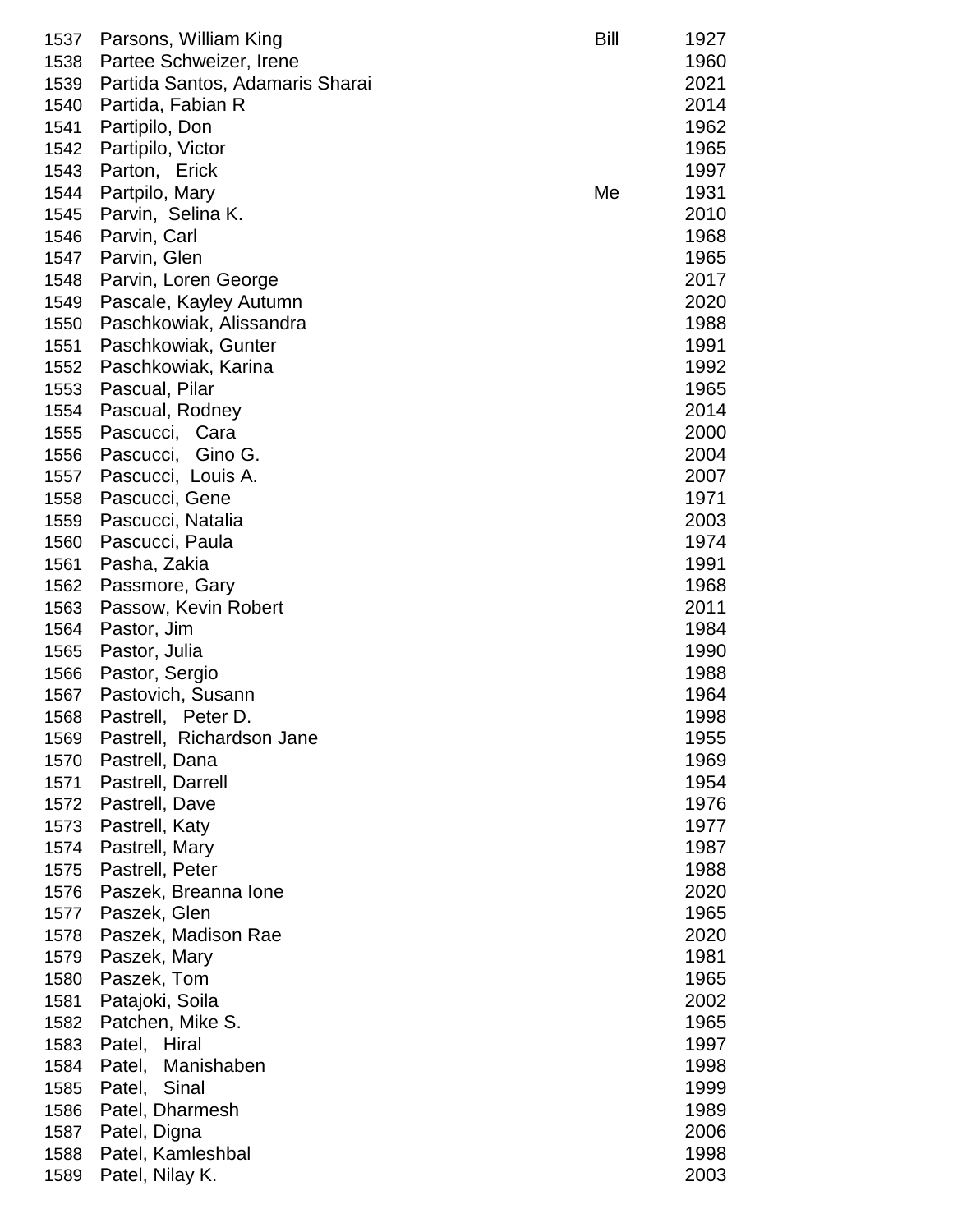|      | 1590 Patel, Pinal               | 1992 |
|------|---------------------------------|------|
| 1591 | Patel, Tejash                   | 2009 |
| 1592 | Paterson, Robert Andrew         | 1943 |
| 1593 | Paterson, Anna                  | 2015 |
| 1594 | Paterson, Bill                  | 1939 |
| 1595 | Paterson, Chester               | 1911 |
| 1596 | Paterson, Debbie                | 1966 |
| 1597 | Paterson, Diane E.              | 1985 |
| 1598 | Paterson, Jessie                | 1918 |
| 1599 | Paterson, Lori                  | 1980 |
| 1600 | Paterson, Patty A.              | 1951 |
| 1601 | Paterson, Samuel Joseph         | 2019 |
| 1602 | Patheal, Nancy Ellen            | 1959 |
| 1603 | Patrick, Isaac                  | 1999 |
| 1604 | Patrick, Catherine Grace "Mimi" | 1959 |
| 1605 | Patrick, edward John            | 1928 |
| 1606 | Patrone, Amelia                 | 1921 |
| 1607 | Patrone, Thelma                 | 1940 |
| 1608 | Pattamanuch, Chavalit           | 1969 |
| 1609 | Patten, Dorman Gregory          | 1941 |
| 1610 | Patten, Frank                   | 1971 |
| 1611 | Patten, Jere Dorman             | 1940 |
|      |                                 | 1973 |
| 1612 | Patten, Roy                     |      |
| 1613 | Patten, Scot                    | 1976 |
| 1614 | Patten, Vera                    | 1937 |
| 1615 | Patterson, Mike Pat             | 1960 |
| 1616 | Patterson Yaegle, Linda G.      | 1956 |
| 1617 | Patterson, Adam                 | 1999 |
| 1618 | Patterson, Bill                 | 1955 |
| 1619 | Patterson, Joshua               | 1997 |
| 1620 | Patterson, Shane                | 1998 |
| 1621 | Patterson, Adam M.              | 1933 |
| 1622 | Patterson, Amanda               | 2008 |
| 1623 | Patterson, Gerry                | 1953 |
| 1624 | Patterson, Greg                 | 1974 |
| 1625 | Patterson, James A.             | 1949 |
| 1626 | Patterson, James Druillard      | 1901 |
| 1627 | Patterson, Marjie               | 1957 |
| 1628 | Patterson, Maude                | 1935 |
| 1629 | Patterson, Megan Riley          | 2020 |
| 1630 | Patterson, Robert Leonard "Bob" | 1959 |
| 1631 | Patterson, Wayne                | 1952 |
| 1632 | Patton, London Elizabeth        | 2013 |
| 1633 | Patton, Trent                   | 2002 |
| 1634 | Patton, Alexa Doris             | 2021 |
| 1635 | Patton, Andrea                  | 2001 |
| 1636 | Patton, Greg                    | 1968 |
| 1637 | Patton, Guilda                  | 1938 |
| 1638 | Patton, Jena                    | 1989 |
| 1639 | Patton, Sean                    | 1984 |
| 1640 | Patton, Sean J.                 | 1985 |
| 1641 | Patton, Stephen Price           | 2016 |
| 1642 | Patton, Troy T.                 | 1985 |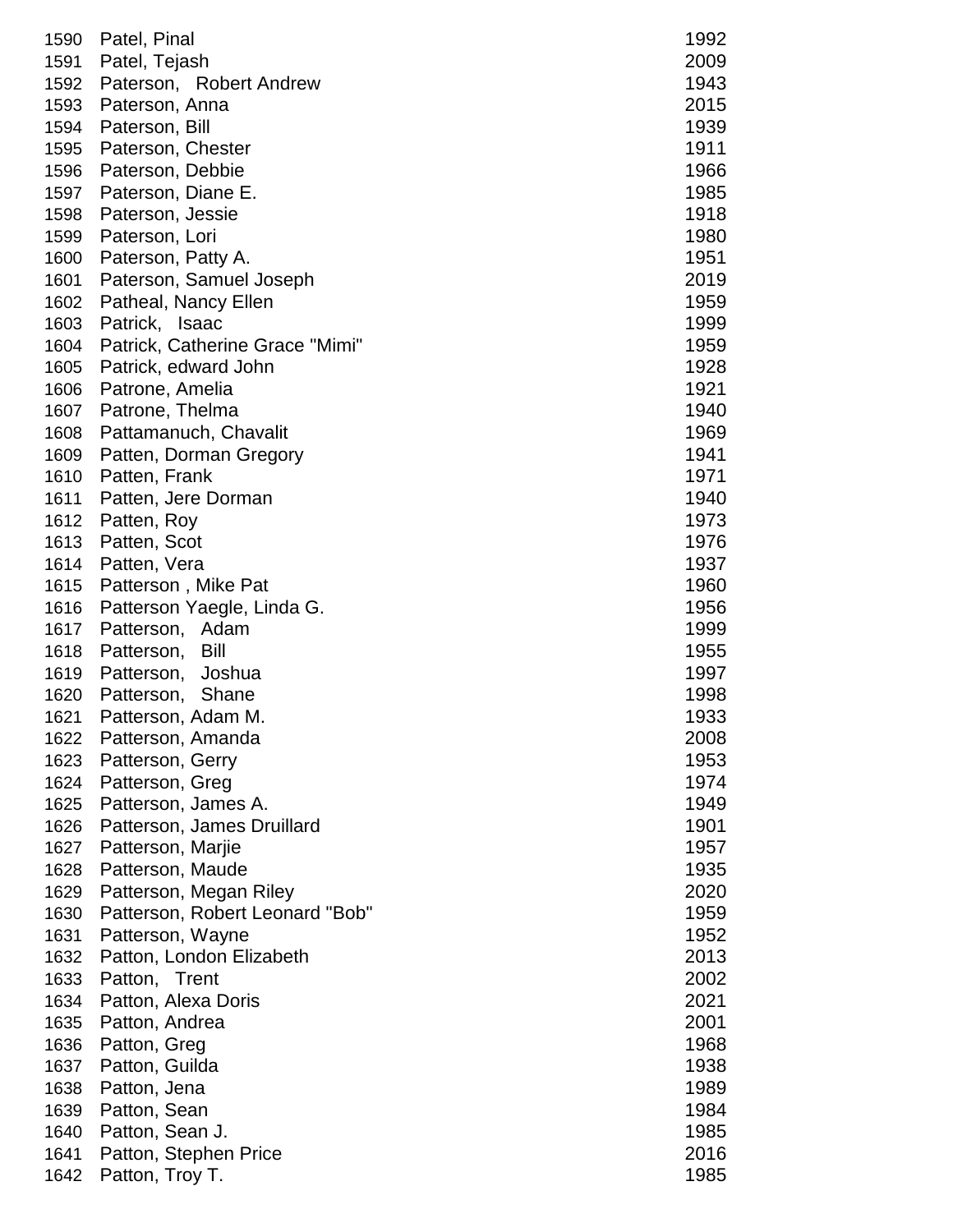| 1643 | Patton, Wanda Joyce            | 1938 |
|------|--------------------------------|------|
| 1644 | Patzke, Sandra Karen           | 1966 |
| 1645 | Paul, Erva                     | 1918 |
| 1646 | Paul, Gordon                   | 1969 |
| 1647 | Paul, Linda                    | 1970 |
| 1648 | Paul, Linda                    | 1971 |
| 1649 | Paul, Morgan Taylor            | 2016 |
| 1650 | Paul, Nick                     | 1968 |
| 1651 | Paul, Tarin Alexandra          | 2021 |
| 1652 | Paul, William Bruce            | 1963 |
| 1653 | Pauletto, Shelby Anne          | 2013 |
| 1654 | Pauletto, Jessica M.           | 2007 |
| 1655 |                                | 2009 |
|      | Pauletto, Alexandria Christine |      |
| 1656 | Paulsen, Hardy Alice Thoma     | 1942 |
| 1657 | Paulsen, Herman C.             | 1932 |
| 1658 | Paulson, Allen                 | 1961 |
| 1659 | Paulson, Brittany Danielle     | 2005 |
| 1660 | Paulus, Cole Shawn             | 2016 |
| 1661 | Pauly, Hannah Patricia         | 2017 |
| 1662 | Pauly, Tye                     | 1987 |
| 1663 | Pavelea, Alex                  | 2014 |
| 1664 | Pavelea, Darius                | 2017 |
| 1665 | Pavia, Carmen                  | 2010 |
| 1666 | Pavia, Alexander Manuel        | 2014 |
| 1667 | Pavia, Andres M                | 2016 |
| 1668 | Pavilionis, Kurtis Alexander   | 2013 |
| 1669 | Pavlakis, Peter J.             | 1985 |
| 1670 | Pavola, Alma                   | 1899 |
| 1671 | Pavy, Jacquelyn                | 1991 |
| 1672 | Paxman, Annette                | 1970 |
| 1673 | Paxman, Mary                   | 1972 |
| 1674 | Payes, Jaquelyn Paola Vivar    | 2016 |
| 1675 | Payne,<br><b>Harvey Marvin</b> | 1907 |
| 1676 | Payne, Sterud Valerie          | 1950 |
| 1677 | Payton, Brittany               | 1999 |
| 1678 | Payton, Mary                   | 1996 |
| 1679 | Payton, Sarah                  | 1995 |
| 1680 | Payton, Timothy                | 1999 |
| 1681 | Payton, Brenna Lorrin          | 2016 |
| 1682 | Peabody, Faith                 | 1998 |
| 1683 | Peacock, Jonathan              | 2002 |
| 1684 | Peacock, Kathryn               | 1987 |
| 1685 | Peacocke Frances Edythe        | 1923 |
| 1686 | Peak, Emma Olivia              | 2021 |
| 1687 | Pearce, Emily                  | 2001 |
| 1688 | Pearce, Hallie                 | 2000 |
| 1689 | Pearce, Matthew                | 1999 |
| 1690 | Pearce, Ashley Jaylen          | 2012 |
| 1691 | Pearce, Bill                   | 1973 |
| 1692 | Pearce, Harry                  | 1968 |
| 1693 | Pearce, Jenna H.               | 2003 |
| 1694 | Pearce, Kathie                 | 1971 |
| 1695 | Pearce, Linda Jean Pinson      | 1959 |
|      |                                |      |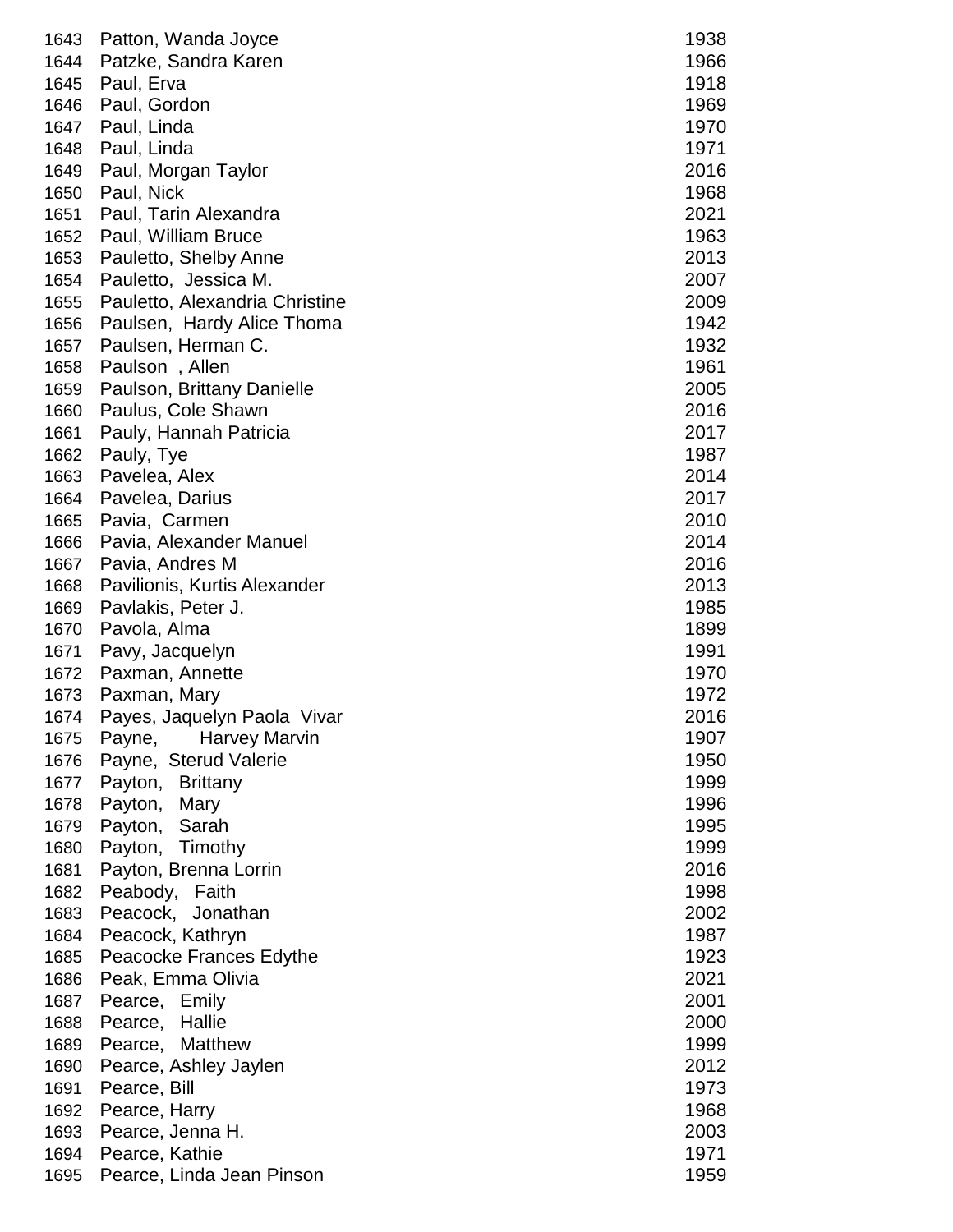| 1697<br>1981<br>Pearce, Pat<br>1698<br>Pearce, Tom<br>1975<br>1699<br>1944<br>Pearl, Joan Azalia<br>1700<br>Pearl, Lois H.<br>1949<br>1949<br>Pearl, Shirley E.<br>1908<br>Pearson,<br>Edgar Ford<br>1703<br>1912<br>Pearson,<br>Jack<br>Jennifer<br>1998<br>Pearson,<br>2000<br>Pearson, Nathan<br>1706<br>Pearson, Aden Scott<br>2020<br>2011<br>Pearson, Austin M.<br>Pearson, Connor Lee<br>2017<br>1988<br>Pearson, David<br>1963<br>Pearson, Dennis Calvin<br>2018<br>Pearson, Hyrum<br>2019<br>Pearson, Jackie Leonard Dalton<br>Pearson, Jennifer<br>1986<br>1978<br>Pearson, Rick<br>Peart, Marjorie L.<br>1930<br>2014<br>1716<br>Pease, Kaio Ds<br>2011<br>1717<br>Peaua, Folau Manu<br>Pebley, Phyliss<br>1718<br>1968<br>Pechner, Arthur<br>1719<br>Pechnik, Debbie<br>1971<br>1720<br>1721<br>Pechnik, Robert<br>1976<br>1722<br>1962<br>Peck, Alberta<br>1942<br>Peck, Alice Marie<br>2016<br>Peck, Brian P<br>Peck, Christopher D.<br>2009<br>1725<br>1940<br>1726 Peck, Elizabeth Lois<br>1965<br>1727<br>Peck, Jacolyn Dawn<br>1967<br>1728<br>Peck, Jeff<br>1729<br>Peck, Jennifer<br>1994<br>Peck, Kristina<br>1730<br>2015<br>2012<br>1731<br>Peck, Michael J.<br>1963<br>1732<br>Peck, Ruth Ann<br>1992<br>1733<br>Peck, Sidney<br>2018<br>1734<br>Peckenham, Garen<br>Peckham, Claude<br>1961<br>1735<br>1736<br>Peckham, Monique<br>1999<br>1945<br>1737<br>Peckham, Donald<br>Peckham, Dorlon<br>1925<br>1738<br>1938<br>1739<br>Peckham, George<br>Peckham, Jack<br>1936<br>1740<br>Peckham, Mary<br>1943<br>1741<br>Peckham, Mildred<br>1933<br>1742<br>2017<br>1743<br>Pecorino, Dylan Chance<br>Pecorino, susie<br>1981<br>1744<br>Pedersen, Alton A.<br>1948<br>1745<br>Pedersen, Audrey<br>1937<br>1746<br>Pedigo, Jessica<br>1993<br>1747<br>Pedrole H. Nevada<br>1923<br>1748 | 1696 | Pearce, Marvin | 1938 |
|----------------------------------------------------------------------------------------------------------------------------------------------------------------------------------------------------------------------------------------------------------------------------------------------------------------------------------------------------------------------------------------------------------------------------------------------------------------------------------------------------------------------------------------------------------------------------------------------------------------------------------------------------------------------------------------------------------------------------------------------------------------------------------------------------------------------------------------------------------------------------------------------------------------------------------------------------------------------------------------------------------------------------------------------------------------------------------------------------------------------------------------------------------------------------------------------------------------------------------------------------------------------------------------------------------------------------------------------------------------------------------------------------------------------------------------------------------------------------------------------------------------------------------------------------------------------------------------------------------------------------------------------------------------------------------------------------------------------------------------------------------------------------------------------------------------|------|----------------|------|
| 1882                                                                                                                                                                                                                                                                                                                                                                                                                                                                                                                                                                                                                                                                                                                                                                                                                                                                                                                                                                                                                                                                                                                                                                                                                                                                                                                                                                                                                                                                                                                                                                                                                                                                                                                                                                                                           |      |                |      |
|                                                                                                                                                                                                                                                                                                                                                                                                                                                                                                                                                                                                                                                                                                                                                                                                                                                                                                                                                                                                                                                                                                                                                                                                                                                                                                                                                                                                                                                                                                                                                                                                                                                                                                                                                                                                                |      |                |      |
|                                                                                                                                                                                                                                                                                                                                                                                                                                                                                                                                                                                                                                                                                                                                                                                                                                                                                                                                                                                                                                                                                                                                                                                                                                                                                                                                                                                                                                                                                                                                                                                                                                                                                                                                                                                                                |      |                |      |
|                                                                                                                                                                                                                                                                                                                                                                                                                                                                                                                                                                                                                                                                                                                                                                                                                                                                                                                                                                                                                                                                                                                                                                                                                                                                                                                                                                                                                                                                                                                                                                                                                                                                                                                                                                                                                |      |                |      |
|                                                                                                                                                                                                                                                                                                                                                                                                                                                                                                                                                                                                                                                                                                                                                                                                                                                                                                                                                                                                                                                                                                                                                                                                                                                                                                                                                                                                                                                                                                                                                                                                                                                                                                                                                                                                                | 1701 |                |      |
|                                                                                                                                                                                                                                                                                                                                                                                                                                                                                                                                                                                                                                                                                                                                                                                                                                                                                                                                                                                                                                                                                                                                                                                                                                                                                                                                                                                                                                                                                                                                                                                                                                                                                                                                                                                                                | 1702 |                |      |
|                                                                                                                                                                                                                                                                                                                                                                                                                                                                                                                                                                                                                                                                                                                                                                                                                                                                                                                                                                                                                                                                                                                                                                                                                                                                                                                                                                                                                                                                                                                                                                                                                                                                                                                                                                                                                |      |                |      |
|                                                                                                                                                                                                                                                                                                                                                                                                                                                                                                                                                                                                                                                                                                                                                                                                                                                                                                                                                                                                                                                                                                                                                                                                                                                                                                                                                                                                                                                                                                                                                                                                                                                                                                                                                                                                                | 1704 |                |      |
|                                                                                                                                                                                                                                                                                                                                                                                                                                                                                                                                                                                                                                                                                                                                                                                                                                                                                                                                                                                                                                                                                                                                                                                                                                                                                                                                                                                                                                                                                                                                                                                                                                                                                                                                                                                                                | 1705 |                |      |
|                                                                                                                                                                                                                                                                                                                                                                                                                                                                                                                                                                                                                                                                                                                                                                                                                                                                                                                                                                                                                                                                                                                                                                                                                                                                                                                                                                                                                                                                                                                                                                                                                                                                                                                                                                                                                |      |                |      |
|                                                                                                                                                                                                                                                                                                                                                                                                                                                                                                                                                                                                                                                                                                                                                                                                                                                                                                                                                                                                                                                                                                                                                                                                                                                                                                                                                                                                                                                                                                                                                                                                                                                                                                                                                                                                                | 1707 |                |      |
|                                                                                                                                                                                                                                                                                                                                                                                                                                                                                                                                                                                                                                                                                                                                                                                                                                                                                                                                                                                                                                                                                                                                                                                                                                                                                                                                                                                                                                                                                                                                                                                                                                                                                                                                                                                                                | 1708 |                |      |
|                                                                                                                                                                                                                                                                                                                                                                                                                                                                                                                                                                                                                                                                                                                                                                                                                                                                                                                                                                                                                                                                                                                                                                                                                                                                                                                                                                                                                                                                                                                                                                                                                                                                                                                                                                                                                | 1709 |                |      |
|                                                                                                                                                                                                                                                                                                                                                                                                                                                                                                                                                                                                                                                                                                                                                                                                                                                                                                                                                                                                                                                                                                                                                                                                                                                                                                                                                                                                                                                                                                                                                                                                                                                                                                                                                                                                                | 1710 |                |      |
|                                                                                                                                                                                                                                                                                                                                                                                                                                                                                                                                                                                                                                                                                                                                                                                                                                                                                                                                                                                                                                                                                                                                                                                                                                                                                                                                                                                                                                                                                                                                                                                                                                                                                                                                                                                                                | 1711 |                |      |
|                                                                                                                                                                                                                                                                                                                                                                                                                                                                                                                                                                                                                                                                                                                                                                                                                                                                                                                                                                                                                                                                                                                                                                                                                                                                                                                                                                                                                                                                                                                                                                                                                                                                                                                                                                                                                | 1712 |                |      |
|                                                                                                                                                                                                                                                                                                                                                                                                                                                                                                                                                                                                                                                                                                                                                                                                                                                                                                                                                                                                                                                                                                                                                                                                                                                                                                                                                                                                                                                                                                                                                                                                                                                                                                                                                                                                                | 1713 |                |      |
|                                                                                                                                                                                                                                                                                                                                                                                                                                                                                                                                                                                                                                                                                                                                                                                                                                                                                                                                                                                                                                                                                                                                                                                                                                                                                                                                                                                                                                                                                                                                                                                                                                                                                                                                                                                                                | 1714 |                |      |
|                                                                                                                                                                                                                                                                                                                                                                                                                                                                                                                                                                                                                                                                                                                                                                                                                                                                                                                                                                                                                                                                                                                                                                                                                                                                                                                                                                                                                                                                                                                                                                                                                                                                                                                                                                                                                | 1715 |                |      |
|                                                                                                                                                                                                                                                                                                                                                                                                                                                                                                                                                                                                                                                                                                                                                                                                                                                                                                                                                                                                                                                                                                                                                                                                                                                                                                                                                                                                                                                                                                                                                                                                                                                                                                                                                                                                                |      |                |      |
|                                                                                                                                                                                                                                                                                                                                                                                                                                                                                                                                                                                                                                                                                                                                                                                                                                                                                                                                                                                                                                                                                                                                                                                                                                                                                                                                                                                                                                                                                                                                                                                                                                                                                                                                                                                                                |      |                |      |
|                                                                                                                                                                                                                                                                                                                                                                                                                                                                                                                                                                                                                                                                                                                                                                                                                                                                                                                                                                                                                                                                                                                                                                                                                                                                                                                                                                                                                                                                                                                                                                                                                                                                                                                                                                                                                |      |                |      |
|                                                                                                                                                                                                                                                                                                                                                                                                                                                                                                                                                                                                                                                                                                                                                                                                                                                                                                                                                                                                                                                                                                                                                                                                                                                                                                                                                                                                                                                                                                                                                                                                                                                                                                                                                                                                                |      |                |      |
|                                                                                                                                                                                                                                                                                                                                                                                                                                                                                                                                                                                                                                                                                                                                                                                                                                                                                                                                                                                                                                                                                                                                                                                                                                                                                                                                                                                                                                                                                                                                                                                                                                                                                                                                                                                                                |      |                |      |
|                                                                                                                                                                                                                                                                                                                                                                                                                                                                                                                                                                                                                                                                                                                                                                                                                                                                                                                                                                                                                                                                                                                                                                                                                                                                                                                                                                                                                                                                                                                                                                                                                                                                                                                                                                                                                |      |                |      |
|                                                                                                                                                                                                                                                                                                                                                                                                                                                                                                                                                                                                                                                                                                                                                                                                                                                                                                                                                                                                                                                                                                                                                                                                                                                                                                                                                                                                                                                                                                                                                                                                                                                                                                                                                                                                                |      |                |      |
|                                                                                                                                                                                                                                                                                                                                                                                                                                                                                                                                                                                                                                                                                                                                                                                                                                                                                                                                                                                                                                                                                                                                                                                                                                                                                                                                                                                                                                                                                                                                                                                                                                                                                                                                                                                                                | 1723 |                |      |
|                                                                                                                                                                                                                                                                                                                                                                                                                                                                                                                                                                                                                                                                                                                                                                                                                                                                                                                                                                                                                                                                                                                                                                                                                                                                                                                                                                                                                                                                                                                                                                                                                                                                                                                                                                                                                | 1724 |                |      |
|                                                                                                                                                                                                                                                                                                                                                                                                                                                                                                                                                                                                                                                                                                                                                                                                                                                                                                                                                                                                                                                                                                                                                                                                                                                                                                                                                                                                                                                                                                                                                                                                                                                                                                                                                                                                                |      |                |      |
|                                                                                                                                                                                                                                                                                                                                                                                                                                                                                                                                                                                                                                                                                                                                                                                                                                                                                                                                                                                                                                                                                                                                                                                                                                                                                                                                                                                                                                                                                                                                                                                                                                                                                                                                                                                                                |      |                |      |
|                                                                                                                                                                                                                                                                                                                                                                                                                                                                                                                                                                                                                                                                                                                                                                                                                                                                                                                                                                                                                                                                                                                                                                                                                                                                                                                                                                                                                                                                                                                                                                                                                                                                                                                                                                                                                |      |                |      |
|                                                                                                                                                                                                                                                                                                                                                                                                                                                                                                                                                                                                                                                                                                                                                                                                                                                                                                                                                                                                                                                                                                                                                                                                                                                                                                                                                                                                                                                                                                                                                                                                                                                                                                                                                                                                                |      |                |      |
|                                                                                                                                                                                                                                                                                                                                                                                                                                                                                                                                                                                                                                                                                                                                                                                                                                                                                                                                                                                                                                                                                                                                                                                                                                                                                                                                                                                                                                                                                                                                                                                                                                                                                                                                                                                                                |      |                |      |
|                                                                                                                                                                                                                                                                                                                                                                                                                                                                                                                                                                                                                                                                                                                                                                                                                                                                                                                                                                                                                                                                                                                                                                                                                                                                                                                                                                                                                                                                                                                                                                                                                                                                                                                                                                                                                |      |                |      |
|                                                                                                                                                                                                                                                                                                                                                                                                                                                                                                                                                                                                                                                                                                                                                                                                                                                                                                                                                                                                                                                                                                                                                                                                                                                                                                                                                                                                                                                                                                                                                                                                                                                                                                                                                                                                                |      |                |      |
|                                                                                                                                                                                                                                                                                                                                                                                                                                                                                                                                                                                                                                                                                                                                                                                                                                                                                                                                                                                                                                                                                                                                                                                                                                                                                                                                                                                                                                                                                                                                                                                                                                                                                                                                                                                                                |      |                |      |
|                                                                                                                                                                                                                                                                                                                                                                                                                                                                                                                                                                                                                                                                                                                                                                                                                                                                                                                                                                                                                                                                                                                                                                                                                                                                                                                                                                                                                                                                                                                                                                                                                                                                                                                                                                                                                |      |                |      |
|                                                                                                                                                                                                                                                                                                                                                                                                                                                                                                                                                                                                                                                                                                                                                                                                                                                                                                                                                                                                                                                                                                                                                                                                                                                                                                                                                                                                                                                                                                                                                                                                                                                                                                                                                                                                                |      |                |      |
|                                                                                                                                                                                                                                                                                                                                                                                                                                                                                                                                                                                                                                                                                                                                                                                                                                                                                                                                                                                                                                                                                                                                                                                                                                                                                                                                                                                                                                                                                                                                                                                                                                                                                                                                                                                                                |      |                |      |
|                                                                                                                                                                                                                                                                                                                                                                                                                                                                                                                                                                                                                                                                                                                                                                                                                                                                                                                                                                                                                                                                                                                                                                                                                                                                                                                                                                                                                                                                                                                                                                                                                                                                                                                                                                                                                |      |                |      |
|                                                                                                                                                                                                                                                                                                                                                                                                                                                                                                                                                                                                                                                                                                                                                                                                                                                                                                                                                                                                                                                                                                                                                                                                                                                                                                                                                                                                                                                                                                                                                                                                                                                                                                                                                                                                                |      |                |      |
|                                                                                                                                                                                                                                                                                                                                                                                                                                                                                                                                                                                                                                                                                                                                                                                                                                                                                                                                                                                                                                                                                                                                                                                                                                                                                                                                                                                                                                                                                                                                                                                                                                                                                                                                                                                                                |      |                |      |
|                                                                                                                                                                                                                                                                                                                                                                                                                                                                                                                                                                                                                                                                                                                                                                                                                                                                                                                                                                                                                                                                                                                                                                                                                                                                                                                                                                                                                                                                                                                                                                                                                                                                                                                                                                                                                |      |                |      |
|                                                                                                                                                                                                                                                                                                                                                                                                                                                                                                                                                                                                                                                                                                                                                                                                                                                                                                                                                                                                                                                                                                                                                                                                                                                                                                                                                                                                                                                                                                                                                                                                                                                                                                                                                                                                                |      |                |      |
|                                                                                                                                                                                                                                                                                                                                                                                                                                                                                                                                                                                                                                                                                                                                                                                                                                                                                                                                                                                                                                                                                                                                                                                                                                                                                                                                                                                                                                                                                                                                                                                                                                                                                                                                                                                                                |      |                |      |
|                                                                                                                                                                                                                                                                                                                                                                                                                                                                                                                                                                                                                                                                                                                                                                                                                                                                                                                                                                                                                                                                                                                                                                                                                                                                                                                                                                                                                                                                                                                                                                                                                                                                                                                                                                                                                |      |                |      |
|                                                                                                                                                                                                                                                                                                                                                                                                                                                                                                                                                                                                                                                                                                                                                                                                                                                                                                                                                                                                                                                                                                                                                                                                                                                                                                                                                                                                                                                                                                                                                                                                                                                                                                                                                                                                                |      |                |      |
|                                                                                                                                                                                                                                                                                                                                                                                                                                                                                                                                                                                                                                                                                                                                                                                                                                                                                                                                                                                                                                                                                                                                                                                                                                                                                                                                                                                                                                                                                                                                                                                                                                                                                                                                                                                                                |      |                |      |
|                                                                                                                                                                                                                                                                                                                                                                                                                                                                                                                                                                                                                                                                                                                                                                                                                                                                                                                                                                                                                                                                                                                                                                                                                                                                                                                                                                                                                                                                                                                                                                                                                                                                                                                                                                                                                |      |                |      |
|                                                                                                                                                                                                                                                                                                                                                                                                                                                                                                                                                                                                                                                                                                                                                                                                                                                                                                                                                                                                                                                                                                                                                                                                                                                                                                                                                                                                                                                                                                                                                                                                                                                                                                                                                                                                                |      |                |      |
|                                                                                                                                                                                                                                                                                                                                                                                                                                                                                                                                                                                                                                                                                                                                                                                                                                                                                                                                                                                                                                                                                                                                                                                                                                                                                                                                                                                                                                                                                                                                                                                                                                                                                                                                                                                                                |      |                |      |
|                                                                                                                                                                                                                                                                                                                                                                                                                                                                                                                                                                                                                                                                                                                                                                                                                                                                                                                                                                                                                                                                                                                                                                                                                                                                                                                                                                                                                                                                                                                                                                                                                                                                                                                                                                                                                |      |                |      |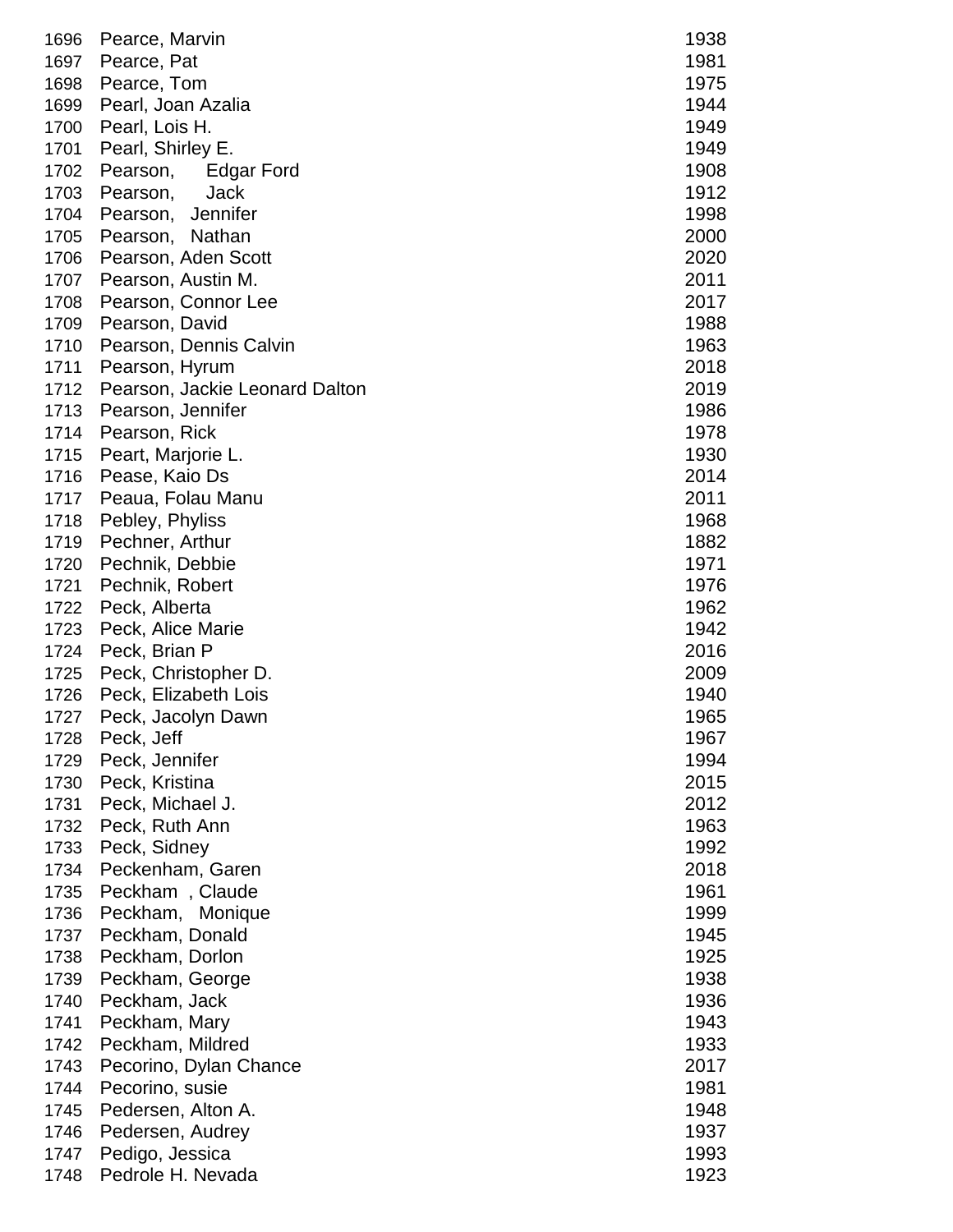| 1749 | Peebles, Ann                   |        | 1967 |
|------|--------------------------------|--------|------|
| 1750 | Peebles, Barbara               |        | 1972 |
| 1751 | Peebles, Joe                   |        | 1969 |
| 1752 | Peebles, Ken                   |        | 1966 |
| 1753 | Peek, Allison                  |        | 1986 |
| 1754 | Peek, Andrew                   |        | 1988 |
| 1755 | Peek, Greg                     |        | 1984 |
|      |                                |        |      |
| 1756 | Peek, Hannah                   |        | 1989 |
| 1757 | Peek, J. Steven                |        | 1963 |
| 1758 | Peek, Jeremiah                 |        | 1992 |
| 1759 | Peek, Kevin                    |        | 1986 |
| 1760 | Peek, Matthew                  |        | 1986 |
| 1761 | Peek, Rebecca M.               |        | 2003 |
|      | 1762 Peeks, Justin             |        | 2001 |
| 1763 | Peel, April                    |        | 1994 |
| 1764 | Peele, Nicolas D.              |        | 2005 |
| 1765 | Peetz, Nickolas A              |        | 2013 |
| 1766 | Peevers, "Tom" Thomas Alfred   |        | 1960 |
| 1767 | Peevers, Tom                   |        | 1959 |
| 1768 | Pefley, Audrey                 |        | 1924 |
| 1769 | Pefley, Donna Jean             |        | 1957 |
| 1770 | Pefley, Joyce                  |        | 1940 |
| 1771 | Pefley, Margie                 |        | 1936 |
| 1772 | Pehrson, Kristie               |        | 1974 |
| 1773 | Peil, Hilary Jessica           |        | 2007 |
| 1774 | Peitz, Kaitlin M.              |        | 2007 |
| 1775 | Peitz, Richard                 |        | 1953 |
| 1776 | Pekkonen, Kaleena Lani Bernice |        | 2021 |
| 1777 | Pelic, Chris                   |        | 1972 |
| 1778 | Pelis, Irene Frances           |        | 1963 |
| 1779 | Pelizarri, Joe                 | Spider | 1917 |
| 1780 | Pelizzari, Jack Rowe           |        | 1943 |
| 1781 | Pelizzari, Daryl               |        | 1952 |
| 1782 | Pelizzari, Kathryn Constance   |        | 1930 |
| 1783 | Pellegrino, Jennifer           |        | 1998 |
| 1784 | Pellicciarini, Robin F.        |        | 2009 |
| 1785 | Pelter, Andrew                 |        | 1986 |
| 1786 | Pelter, Bill                   |        | 1945 |
| 1787 | Pelter, Billy M.               |        | 1946 |
| 1788 | Pelter, Peggy M.               |        | 1947 |
| 1789 | Pelter, William                |        | 1982 |
|      |                                |        |      |
| 1790 | Pelzman, Keith P.              |        | 1988 |
| 1791 | Pena, Kimberley                |        | 2013 |
| 1792 | Pena, Jose                     |        | 1996 |
| 1793 | Pena, Carol Ann                |        | 1991 |
| 1794 | Pena, Christian-Gabriel        |        | 2015 |
| 1795 | Pena, Johnathan Michael        |        | 2016 |
| 1796 | Pena, Liliana                  |        | 1993 |
| 1797 | Pena, Mackenzie                |        | 2018 |
| 1798 | Pena, Moncerrat                |        | 2008 |
| 1799 | Penalber, Cynthia              |        | 1994 |
| 1800 | Penberthy, Hannah Ann          |        | 2020 |
| 1801 | Pence, Duane                   |        | 1964 |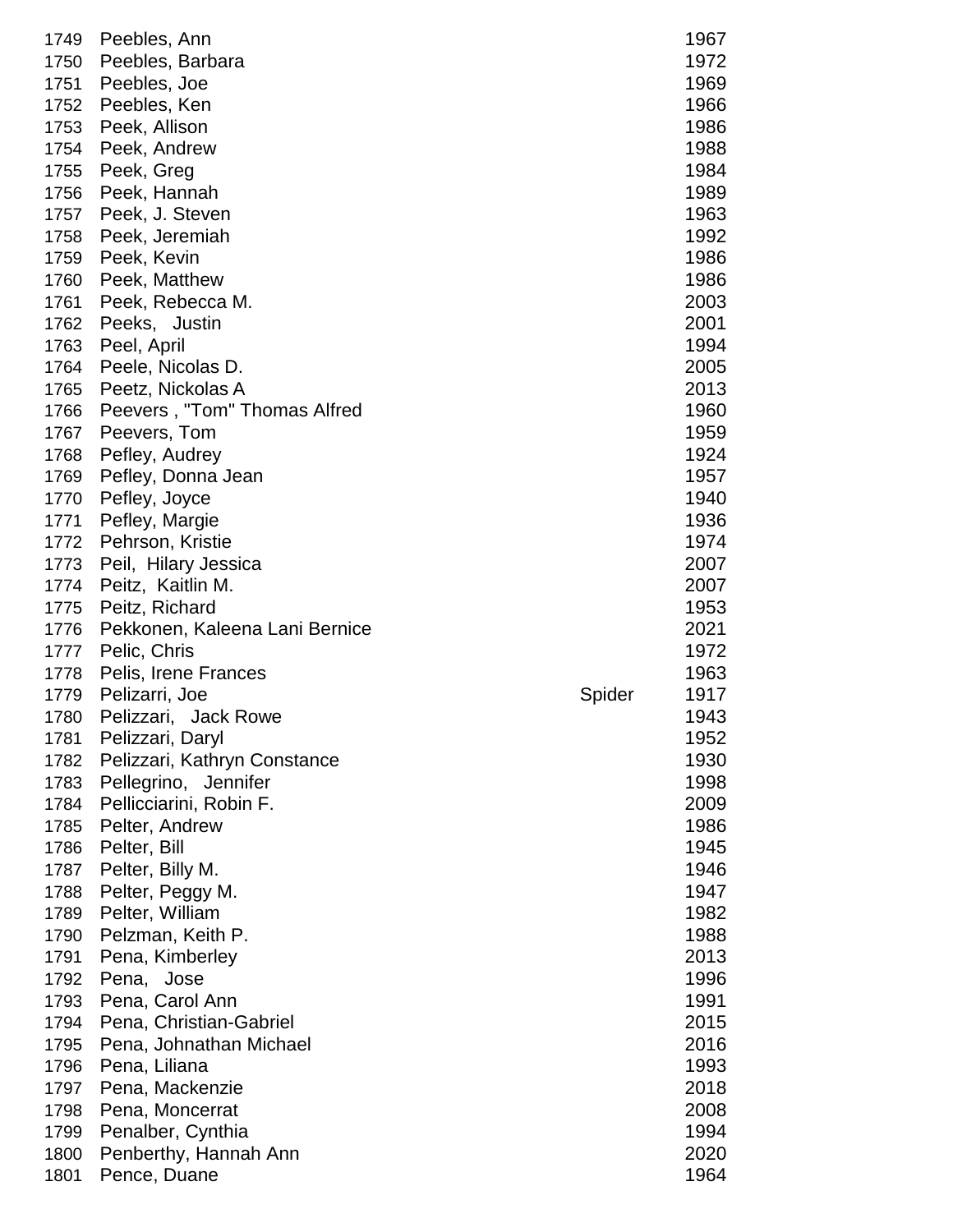| 1803<br>Pendergraft, Teryn<br>2013<br><b>Pendery Veronia Elsie</b><br>1923<br>1804<br>1921<br>1805<br>Pendery, Evelyn<br>1806<br>Pendleton Burgess, Peggy Madeline<br>1960<br>Pendleton, Madeline A<br>2013<br>1807<br>1951<br>1808<br>Pendleton, Ann Arlene<br>1809<br>Pendleton, Bruce<br>1958<br>1987<br>1810<br>Pendleton, Eric<br>1811<br>Pendleton, Henry Bruce<br>Pendleton, Kathryn<br>1812<br>Pendleton, Maria<br>1813<br>Pendleton, Paige S.<br>1814<br>1815<br>Pendleton, Winnifred Alma<br>1816<br>Penegor, Wade<br>1817<br>Penman, Jack Allen<br>Penman, Adele<br>1818<br>Penman, Jack A.<br>1819<br>Penn, Donje<br>1820<br>1821<br>Penn, Eigene<br>1822<br>Penncok, Marilyn<br>1823<br>Pennebaker, Daniel<br>1824<br>Pennebaker, Katelyn V.<br>1825<br>Pennebaker, Matthew<br>1994<br>1826<br>Pennel, Sarah<br>1992<br>1827<br>Pennell, Liz<br>1964<br>1828<br>Pennington, Dana<br>Pennington, Nyle Robert<br>1966<br>1829<br>Pennington, Randy<br>1980<br>1830<br>1831<br>Pennock, Richard "Dick" Harold<br>1956<br>Pennock, Carol Ann Harris<br>1832<br>1959<br>1977<br>1833<br>Pennola, Anella<br>1961<br>1834<br>Penny, Dave<br>1835<br>Penny, Lynn<br>1965<br>Penny, Neal Edwin<br>1963<br>1836<br>1964<br>1837<br>Penny, Richard<br>1995<br>1838<br>Penrod, Aaron<br>1999<br>1839<br>Penrod, Ryan<br>1966<br>1840<br>Penrod, Dallas<br>1841<br>Penrod, Doug<br>1842<br>Penrod, Jason<br>1843<br>Penrod, Larry<br>Penrod, Traci L.<br>1844<br>Penrose, Richard Lynn<br>1845<br>1846<br>Penrose, Marie G.<br>1847<br>Penrose, Tom<br>1848<br>Pentecost, Mary<br>1849<br>Pepper, Nancy Mae<br>1850<br>Pepple, Watson Delores | 1802 | Pendergraft, Alex      | 2015 |
|-----------------------------------------------------------------------------------------------------------------------------------------------------------------------------------------------------------------------------------------------------------------------------------------------------------------------------------------------------------------------------------------------------------------------------------------------------------------------------------------------------------------------------------------------------------------------------------------------------------------------------------------------------------------------------------------------------------------------------------------------------------------------------------------------------------------------------------------------------------------------------------------------------------------------------------------------------------------------------------------------------------------------------------------------------------------------------------------------------------------------------------------------------------------------------------------------------------------------------------------------------------------------------------------------------------------------------------------------------------------------------------------------------------------------------------------------------------------------------------------------------------------------------------------------------------------------------------------------------------------------------------------------|------|------------------------|------|
|                                                                                                                                                                                                                                                                                                                                                                                                                                                                                                                                                                                                                                                                                                                                                                                                                                                                                                                                                                                                                                                                                                                                                                                                                                                                                                                                                                                                                                                                                                                                                                                                                                               |      |                        |      |
|                                                                                                                                                                                                                                                                                                                                                                                                                                                                                                                                                                                                                                                                                                                                                                                                                                                                                                                                                                                                                                                                                                                                                                                                                                                                                                                                                                                                                                                                                                                                                                                                                                               |      |                        |      |
|                                                                                                                                                                                                                                                                                                                                                                                                                                                                                                                                                                                                                                                                                                                                                                                                                                                                                                                                                                                                                                                                                                                                                                                                                                                                                                                                                                                                                                                                                                                                                                                                                                               |      |                        |      |
|                                                                                                                                                                                                                                                                                                                                                                                                                                                                                                                                                                                                                                                                                                                                                                                                                                                                                                                                                                                                                                                                                                                                                                                                                                                                                                                                                                                                                                                                                                                                                                                                                                               |      |                        |      |
|                                                                                                                                                                                                                                                                                                                                                                                                                                                                                                                                                                                                                                                                                                                                                                                                                                                                                                                                                                                                                                                                                                                                                                                                                                                                                                                                                                                                                                                                                                                                                                                                                                               |      |                        |      |
|                                                                                                                                                                                                                                                                                                                                                                                                                                                                                                                                                                                                                                                                                                                                                                                                                                                                                                                                                                                                                                                                                                                                                                                                                                                                                                                                                                                                                                                                                                                                                                                                                                               |      |                        |      |
|                                                                                                                                                                                                                                                                                                                                                                                                                                                                                                                                                                                                                                                                                                                                                                                                                                                                                                                                                                                                                                                                                                                                                                                                                                                                                                                                                                                                                                                                                                                                                                                                                                               |      |                        |      |
|                                                                                                                                                                                                                                                                                                                                                                                                                                                                                                                                                                                                                                                                                                                                                                                                                                                                                                                                                                                                                                                                                                                                                                                                                                                                                                                                                                                                                                                                                                                                                                                                                                               |      |                        |      |
|                                                                                                                                                                                                                                                                                                                                                                                                                                                                                                                                                                                                                                                                                                                                                                                                                                                                                                                                                                                                                                                                                                                                                                                                                                                                                                                                                                                                                                                                                                                                                                                                                                               |      |                        |      |
|                                                                                                                                                                                                                                                                                                                                                                                                                                                                                                                                                                                                                                                                                                                                                                                                                                                                                                                                                                                                                                                                                                                                                                                                                                                                                                                                                                                                                                                                                                                                                                                                                                               |      |                        | 2017 |
|                                                                                                                                                                                                                                                                                                                                                                                                                                                                                                                                                                                                                                                                                                                                                                                                                                                                                                                                                                                                                                                                                                                                                                                                                                                                                                                                                                                                                                                                                                                                                                                                                                               |      |                        | 1990 |
|                                                                                                                                                                                                                                                                                                                                                                                                                                                                                                                                                                                                                                                                                                                                                                                                                                                                                                                                                                                                                                                                                                                                                                                                                                                                                                                                                                                                                                                                                                                                                                                                                                               |      |                        | 1883 |
|                                                                                                                                                                                                                                                                                                                                                                                                                                                                                                                                                                                                                                                                                                                                                                                                                                                                                                                                                                                                                                                                                                                                                                                                                                                                                                                                                                                                                                                                                                                                                                                                                                               |      |                        | 1985 |
|                                                                                                                                                                                                                                                                                                                                                                                                                                                                                                                                                                                                                                                                                                                                                                                                                                                                                                                                                                                                                                                                                                                                                                                                                                                                                                                                                                                                                                                                                                                                                                                                                                               |      |                        | 1927 |
|                                                                                                                                                                                                                                                                                                                                                                                                                                                                                                                                                                                                                                                                                                                                                                                                                                                                                                                                                                                                                                                                                                                                                                                                                                                                                                                                                                                                                                                                                                                                                                                                                                               |      |                        | 1980 |
|                                                                                                                                                                                                                                                                                                                                                                                                                                                                                                                                                                                                                                                                                                                                                                                                                                                                                                                                                                                                                                                                                                                                                                                                                                                                                                                                                                                                                                                                                                                                                                                                                                               |      |                        | 1943 |
|                                                                                                                                                                                                                                                                                                                                                                                                                                                                                                                                                                                                                                                                                                                                                                                                                                                                                                                                                                                                                                                                                                                                                                                                                                                                                                                                                                                                                                                                                                                                                                                                                                               |      |                        | 1939 |
|                                                                                                                                                                                                                                                                                                                                                                                                                                                                                                                                                                                                                                                                                                                                                                                                                                                                                                                                                                                                                                                                                                                                                                                                                                                                                                                                                                                                                                                                                                                                                                                                                                               |      |                        | 1948 |
|                                                                                                                                                                                                                                                                                                                                                                                                                                                                                                                                                                                                                                                                                                                                                                                                                                                                                                                                                                                                                                                                                                                                                                                                                                                                                                                                                                                                                                                                                                                                                                                                                                               |      |                        | 1989 |
|                                                                                                                                                                                                                                                                                                                                                                                                                                                                                                                                                                                                                                                                                                                                                                                                                                                                                                                                                                                                                                                                                                                                                                                                                                                                                                                                                                                                                                                                                                                                                                                                                                               |      |                        | 1977 |
|                                                                                                                                                                                                                                                                                                                                                                                                                                                                                                                                                                                                                                                                                                                                                                                                                                                                                                                                                                                                                                                                                                                                                                                                                                                                                                                                                                                                                                                                                                                                                                                                                                               |      |                        | 1957 |
|                                                                                                                                                                                                                                                                                                                                                                                                                                                                                                                                                                                                                                                                                                                                                                                                                                                                                                                                                                                                                                                                                                                                                                                                                                                                                                                                                                                                                                                                                                                                                                                                                                               |      |                        | 1997 |
|                                                                                                                                                                                                                                                                                                                                                                                                                                                                                                                                                                                                                                                                                                                                                                                                                                                                                                                                                                                                                                                                                                                                                                                                                                                                                                                                                                                                                                                                                                                                                                                                                                               |      |                        | 2004 |
|                                                                                                                                                                                                                                                                                                                                                                                                                                                                                                                                                                                                                                                                                                                                                                                                                                                                                                                                                                                                                                                                                                                                                                                                                                                                                                                                                                                                                                                                                                                                                                                                                                               |      |                        | 2000 |
|                                                                                                                                                                                                                                                                                                                                                                                                                                                                                                                                                                                                                                                                                                                                                                                                                                                                                                                                                                                                                                                                                                                                                                                                                                                                                                                                                                                                                                                                                                                                                                                                                                               |      |                        |      |
|                                                                                                                                                                                                                                                                                                                                                                                                                                                                                                                                                                                                                                                                                                                                                                                                                                                                                                                                                                                                                                                                                                                                                                                                                                                                                                                                                                                                                                                                                                                                                                                                                                               |      |                        |      |
|                                                                                                                                                                                                                                                                                                                                                                                                                                                                                                                                                                                                                                                                                                                                                                                                                                                                                                                                                                                                                                                                                                                                                                                                                                                                                                                                                                                                                                                                                                                                                                                                                                               |      |                        |      |
|                                                                                                                                                                                                                                                                                                                                                                                                                                                                                                                                                                                                                                                                                                                                                                                                                                                                                                                                                                                                                                                                                                                                                                                                                                                                                                                                                                                                                                                                                                                                                                                                                                               |      |                        |      |
|                                                                                                                                                                                                                                                                                                                                                                                                                                                                                                                                                                                                                                                                                                                                                                                                                                                                                                                                                                                                                                                                                                                                                                                                                                                                                                                                                                                                                                                                                                                                                                                                                                               |      |                        |      |
|                                                                                                                                                                                                                                                                                                                                                                                                                                                                                                                                                                                                                                                                                                                                                                                                                                                                                                                                                                                                                                                                                                                                                                                                                                                                                                                                                                                                                                                                                                                                                                                                                                               |      |                        |      |
|                                                                                                                                                                                                                                                                                                                                                                                                                                                                                                                                                                                                                                                                                                                                                                                                                                                                                                                                                                                                                                                                                                                                                                                                                                                                                                                                                                                                                                                                                                                                                                                                                                               |      |                        |      |
|                                                                                                                                                                                                                                                                                                                                                                                                                                                                                                                                                                                                                                                                                                                                                                                                                                                                                                                                                                                                                                                                                                                                                                                                                                                                                                                                                                                                                                                                                                                                                                                                                                               |      |                        |      |
|                                                                                                                                                                                                                                                                                                                                                                                                                                                                                                                                                                                                                                                                                                                                                                                                                                                                                                                                                                                                                                                                                                                                                                                                                                                                                                                                                                                                                                                                                                                                                                                                                                               |      |                        |      |
|                                                                                                                                                                                                                                                                                                                                                                                                                                                                                                                                                                                                                                                                                                                                                                                                                                                                                                                                                                                                                                                                                                                                                                                                                                                                                                                                                                                                                                                                                                                                                                                                                                               |      |                        |      |
|                                                                                                                                                                                                                                                                                                                                                                                                                                                                                                                                                                                                                                                                                                                                                                                                                                                                                                                                                                                                                                                                                                                                                                                                                                                                                                                                                                                                                                                                                                                                                                                                                                               |      |                        |      |
|                                                                                                                                                                                                                                                                                                                                                                                                                                                                                                                                                                                                                                                                                                                                                                                                                                                                                                                                                                                                                                                                                                                                                                                                                                                                                                                                                                                                                                                                                                                                                                                                                                               |      |                        |      |
|                                                                                                                                                                                                                                                                                                                                                                                                                                                                                                                                                                                                                                                                                                                                                                                                                                                                                                                                                                                                                                                                                                                                                                                                                                                                                                                                                                                                                                                                                                                                                                                                                                               |      |                        |      |
|                                                                                                                                                                                                                                                                                                                                                                                                                                                                                                                                                                                                                                                                                                                                                                                                                                                                                                                                                                                                                                                                                                                                                                                                                                                                                                                                                                                                                                                                                                                                                                                                                                               |      |                        |      |
|                                                                                                                                                                                                                                                                                                                                                                                                                                                                                                                                                                                                                                                                                                                                                                                                                                                                                                                                                                                                                                                                                                                                                                                                                                                                                                                                                                                                                                                                                                                                                                                                                                               |      |                        |      |
|                                                                                                                                                                                                                                                                                                                                                                                                                                                                                                                                                                                                                                                                                                                                                                                                                                                                                                                                                                                                                                                                                                                                                                                                                                                                                                                                                                                                                                                                                                                                                                                                                                               |      |                        |      |
|                                                                                                                                                                                                                                                                                                                                                                                                                                                                                                                                                                                                                                                                                                                                                                                                                                                                                                                                                                                                                                                                                                                                                                                                                                                                                                                                                                                                                                                                                                                                                                                                                                               |      |                        | 1967 |
|                                                                                                                                                                                                                                                                                                                                                                                                                                                                                                                                                                                                                                                                                                                                                                                                                                                                                                                                                                                                                                                                                                                                                                                                                                                                                                                                                                                                                                                                                                                                                                                                                                               |      |                        | 1991 |
|                                                                                                                                                                                                                                                                                                                                                                                                                                                                                                                                                                                                                                                                                                                                                                                                                                                                                                                                                                                                                                                                                                                                                                                                                                                                                                                                                                                                                                                                                                                                                                                                                                               |      |                        | 1962 |
|                                                                                                                                                                                                                                                                                                                                                                                                                                                                                                                                                                                                                                                                                                                                                                                                                                                                                                                                                                                                                                                                                                                                                                                                                                                                                                                                                                                                                                                                                                                                                                                                                                               |      |                        | 1992 |
|                                                                                                                                                                                                                                                                                                                                                                                                                                                                                                                                                                                                                                                                                                                                                                                                                                                                                                                                                                                                                                                                                                                                                                                                                                                                                                                                                                                                                                                                                                                                                                                                                                               |      |                        | 1960 |
|                                                                                                                                                                                                                                                                                                                                                                                                                                                                                                                                                                                                                                                                                                                                                                                                                                                                                                                                                                                                                                                                                                                                                                                                                                                                                                                                                                                                                                                                                                                                                                                                                                               |      |                        | 1948 |
|                                                                                                                                                                                                                                                                                                                                                                                                                                                                                                                                                                                                                                                                                                                                                                                                                                                                                                                                                                                                                                                                                                                                                                                                                                                                                                                                                                                                                                                                                                                                                                                                                                               |      |                        | 1928 |
|                                                                                                                                                                                                                                                                                                                                                                                                                                                                                                                                                                                                                                                                                                                                                                                                                                                                                                                                                                                                                                                                                                                                                                                                                                                                                                                                                                                                                                                                                                                                                                                                                                               |      |                        | 1997 |
|                                                                                                                                                                                                                                                                                                                                                                                                                                                                                                                                                                                                                                                                                                                                                                                                                                                                                                                                                                                                                                                                                                                                                                                                                                                                                                                                                                                                                                                                                                                                                                                                                                               |      |                        | 1960 |
|                                                                                                                                                                                                                                                                                                                                                                                                                                                                                                                                                                                                                                                                                                                                                                                                                                                                                                                                                                                                                                                                                                                                                                                                                                                                                                                                                                                                                                                                                                                                                                                                                                               |      |                        | 1955 |
|                                                                                                                                                                                                                                                                                                                                                                                                                                                                                                                                                                                                                                                                                                                                                                                                                                                                                                                                                                                                                                                                                                                                                                                                                                                                                                                                                                                                                                                                                                                                                                                                                                               | 1851 | Peralta, Niccolas Adam | 2007 |
| 1852<br>Peraza, Mariene                                                                                                                                                                                                                                                                                                                                                                                                                                                                                                                                                                                                                                                                                                                                                                                                                                                                                                                                                                                                                                                                                                                                                                                                                                                                                                                                                                                                                                                                                                                                                                                                                       |      |                        | 1989 |
| 1853<br>Perazzo, Charles Harold                                                                                                                                                                                                                                                                                                                                                                                                                                                                                                                                                                                                                                                                                                                                                                                                                                                                                                                                                                                                                                                                                                                                                                                                                                                                                                                                                                                                                                                                                                                                                                                                               |      |                        | 1943 |
| 1854<br>Perazzo, George Vincenzo                                                                                                                                                                                                                                                                                                                                                                                                                                                                                                                                                                                                                                                                                                                                                                                                                                                                                                                                                                                                                                                                                                                                                                                                                                                                                                                                                                                                                                                                                                                                                                                                              |      |                        | 1944 |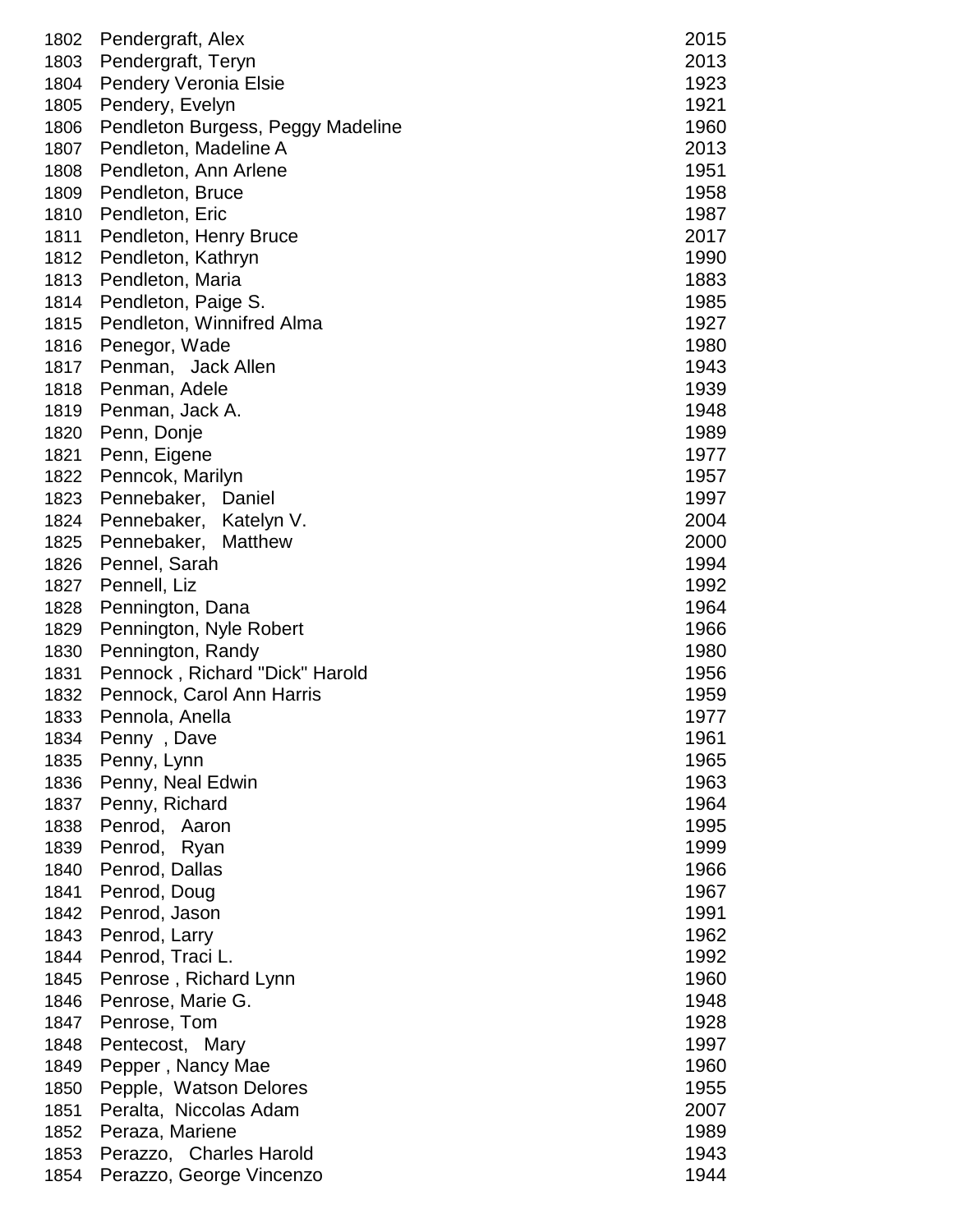| 1855         | Percia, Christopher                      | 1990         |
|--------------|------------------------------------------|--------------|
| 1856         | Percia, John                             | 1987         |
| 1857         | Howard<br>Percy,                         | 1914         |
| 1858         | Percy, Jessie                            | 1921         |
| 1859         | Percy, Vivian Joyce                      | 1944         |
| 1860         | Perdue, Lauren                           | 2010         |
| 1861         | Perdue, Angeline                         | 1988         |
| 1862         | Peregrino, Earl Matthew Adriano          | 2011         |
| 1863         | Peres, Maria                             | 1984         |
| 1864         | Pereyra, Alec                            | 2018         |
| 1865         | Pereyra, Rocel                           | 1984         |
| 1866         | Perez Garcia, Eric                       | 2015         |
| 1867         | Perez Torres, Ana Cecilia                | 2013         |
| 1868         | Perez, Jason                             | 2013         |
| 1869         | Perez, Elias                             | 1999         |
| 1870         | Perez, Hilda                             | 2007         |
| 1871         | Perez, Maria                             | 2001         |
| 1872         | Perez, Christina                         | 2010         |
| 1873         |                                          | 2010         |
| 1874         | Perez, Stacy<br>Perez, Abel Gabriel      | 2005         |
| 1875         | Perez, Christopher                       | 2006         |
| 1876         | Perez, Chrystal                          | 2001         |
| 1877         | Perez, Gustavo                           | 2006         |
| 1878         | Perez, Isaac L.                          | 2012         |
| 1879         | Perez, Joe C.                            | 1963         |
| 1880         | Perez, Karina Onofre                     | 2006         |
| 1881         | Perez, Kimberly                          | 2016         |
| 1882         | Perez, Kristopher Gotera                 | 2014         |
| 1883         | Perez, Metzly                            | 2017         |
| 1884         | Perez, Nathaniel                         | 2015         |
| 1885         | Perez, Nayely Perez                      | 2011         |
| 1886         | Perez, Nelly                             | 2014         |
| 1887         | Perez, Riamar                            | 2005         |
| 1888         | Perez, Samantha Louise                   | 2009         |
| 1889         | Perez, Xavier                            | 2015         |
| 1890         | Perez-Jimenez, Genesis Ruby              | 2020         |
| 1891         | Perez-Torres, Javier Trinidad            | 2016         |
| 1892         | Pergrossi, Jim                           | 1962         |
| 1893         |                                          | 1943         |
| 1894         | Pergrossi, Mary Santina<br>Peri, Jessica | 2000         |
| 1895         | Peri, Phyllis                            | 1958         |
| 1896         | Perkey, Lewis                            | 1955         |
| 1897         | Perkins, Pam                             | 1961         |
| 1898         | Perkins, Dugan Marilyn Elizabeth         | 1943         |
| 1899         | Perkins, Chuck                           | 1976         |
|              |                                          |              |
| 1900         | Perkins, Jack                            | 1981<br>1974 |
| 1901         | Perkins, Kim                             |              |
| 1902         | Perkins, Michael                         | 1992         |
| 1903         | Perkins, Travis                          | 1991<br>2021 |
| 1904<br>1905 | Perkinson, Casalyn Nicole<br>Perko, Lee  | 1979         |
| 1906         | Peronto, Jace                            | 2008         |
| 1907         | Perrazzo, Charles                        | 1945         |
|              |                                          |              |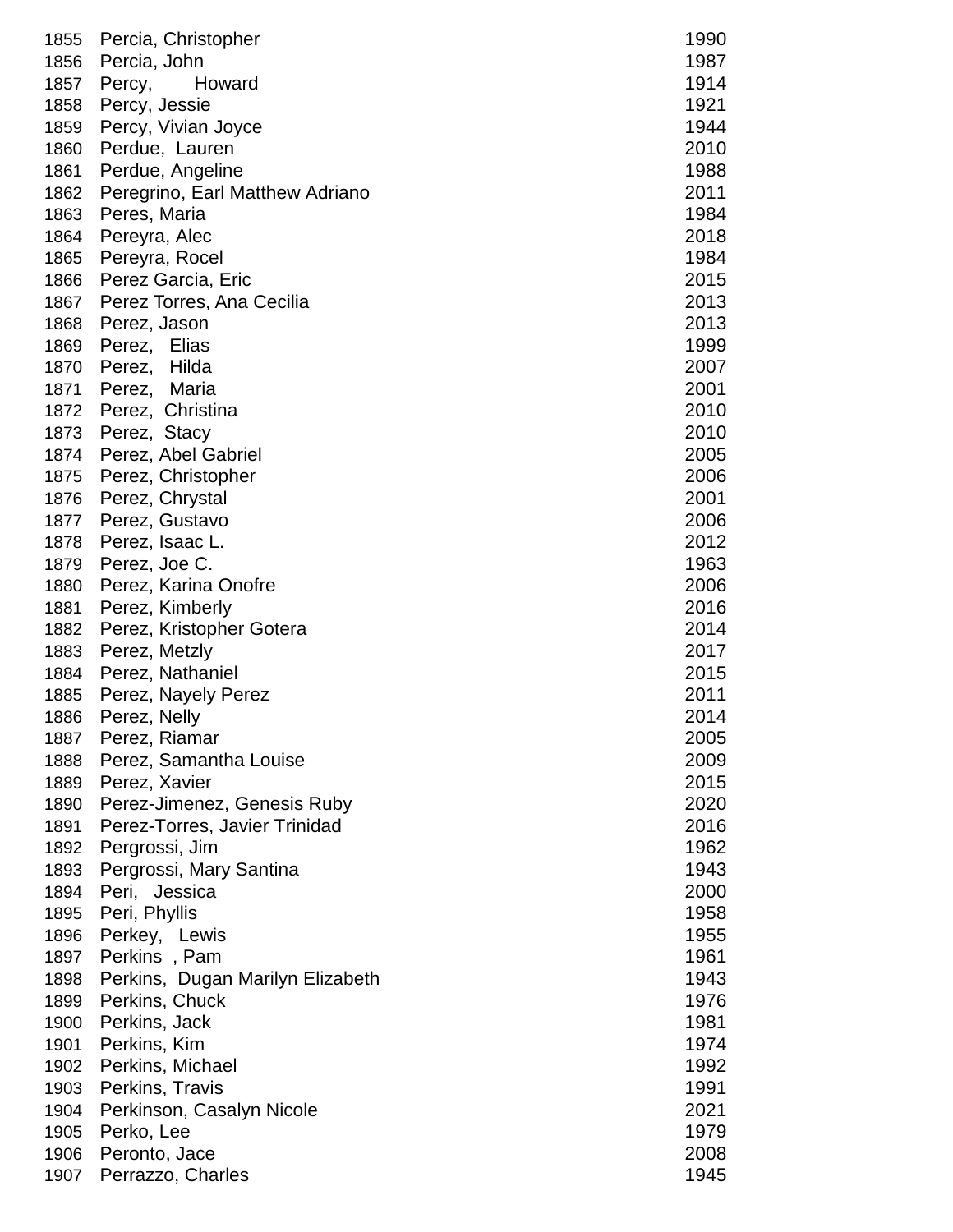| 1908 | Perreira, Maleka Taylor       | 2014 |
|------|-------------------------------|------|
| 1909 | Perri, Zhanna                 | 2018 |
| 1910 | Perrin, Freda                 | 1915 |
| 1911 | Perrin, Raplh                 | 1924 |
| 1912 | Perry, Harris                 | 1950 |
| 1913 | Perry, Michael                | 1997 |
| 1914 | Perry, Rachelle               | 1999 |
| 1915 | Perry, Sara                   | 1995 |
| 1916 | Perry, Camille E.             | 2012 |
| 1917 | Perry, George                 | 1964 |
| 1918 | Perry, Gloria                 | 1952 |
| 1919 | Perry, Grace                  | 1937 |
| 1920 | Perry, Joseph                 | 1970 |
| 1921 | Perry, Julie                  | 1984 |
| 1922 | Perry, Katelyn Michelle       | 2014 |
| 1923 | Perry, Marshall Vernon        | 1942 |
| 1924 | Perry, Mike                   | 1970 |
| 1925 | Perry, Nathan Michael         | 2011 |
| 1926 | Perry, Patti                  | 1974 |
| 1927 | Perry, Sara                   | 1994 |
| 1928 | Perry, Steve                  | 1974 |
| 1929 | Person, Amanda                | 1991 |
| 1930 | Person, Marc B.               | 1988 |
| 1931 | Persons, Robert               | 1957 |
| 1932 | Persson, Bicknell Jean Evelyn | 1943 |
| 1933 | Pertzborn, Alexa Elizabeth    | 2014 |
| 1934 | Peruzzato, Joseph A.          | 2005 |
| 1935 | Pessi, Snadra                 | 1958 |
| 1936 | Pesterfield, Jill             | 1966 |
| 1937 | Peterlin, Tara                | 1995 |
| 1938 | Peterlin-Gelly, Shawn         | 1991 |
| 1939 | Peters II, Allan L.           | 1963 |
| 1940 | Peters II, Denton Eric        | 2016 |
| 1941 | Peters, Matthew               | 2002 |
| 1942 | Peters, Benjamin              | 2018 |
| 1943 | Peters, Brad                  | 1990 |
| 1944 | Peters, Cody                  | 2008 |
| 1945 | Peters, Dan                   | 1976 |
| 1946 | Peters, Doug                  | 1967 |
| 1947 | Peters, Jamieson              | 2015 |
| 1948 | Peters, Jeff                  | 1970 |
| 1949 | Peters, Jeff                  | 1973 |
| 1950 | Peters, Jennifer              | 1980 |
| 1951 | Peters, Jeroen                | 2003 |
| 1952 | Peters, Joan H.               | 1963 |
| 1953 |                               | 1977 |
| 1954 | Peters, Linda                 | 2008 |
|      | Peters, Sydney                |      |
| 1955 | Peters, Syerra L.             | 2011 |
| 1956 | Peters, Tammy                 | 1978 |
| 1957 | Peters, Thomas                | 1979 |
| 1958 | Peters, Tim                   | 1979 |
| 1959 | Peterschmidt, Sally           | 1978 |
| 1960 | Petersen Mynsted, Karen       | 1961 |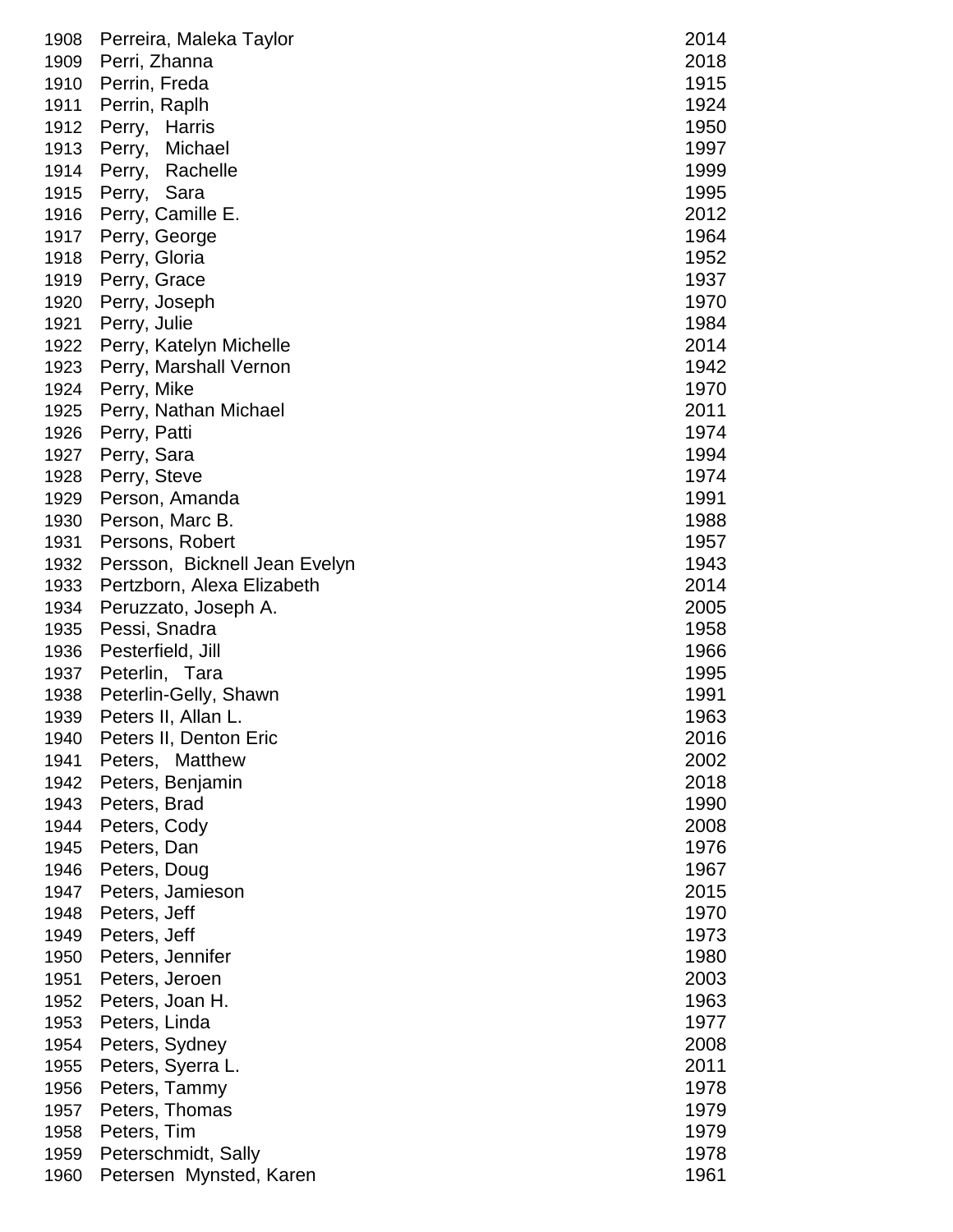| 1961 | Petersen Philcox, Judy          | 1961 |
|------|---------------------------------|------|
| 1962 | Petersen, Mike Allen            | 1960 |
| 1963 | Petersen, Kristie Marie         | 2013 |
| 1964 | Petersen, Lyons Dorothy         | 1942 |
| 1965 | Petersen, Arthur                | 1934 |
| 1966 | Petersen, Betty J.              | 1938 |
| 1967 | Petersen, Carly                 | 1993 |
| 1968 | Petersen, Chris                 | 1961 |
| 1969 | Petersen, Frank                 | 1938 |
| 1970 | Petersen, Howard R.J.           | 1940 |
| 1971 | Petersen, Jacqueline Christine  | 1944 |
| 1972 | Petersen, Kellee May            | 2011 |
| 1973 | Petersen, Lisa                  | 1991 |
| 1974 | Petersen, Marilyn Kay Paradis   | 1959 |
| 1975 | Petersen, Melvin Lee            | 1963 |
| 1976 | Petersen, Susan                 | 1957 |
| 1977 | Petersen, Terry                 | 1968 |
| 1978 | Petersen, Tim                   | 1977 |
| 1979 | Peterson Bunker, Phyllis Ione   | 1956 |
| 1980 | Peterson Park, Allison          | 2014 |
| 1981 | Peterson Park, Allison Margaret | 2014 |
| 1982 | Peterson Park, Morgan E.        | 2011 |
| 1983 | Peterson, Clayton James         | 2013 |
| 1984 | Peterson, Barbara               | 1955 |
| 1985 | Peterson, Brandon M.            | 2004 |
| 1986 | Peterson, Elizabet              | 2000 |
| 1987 | Peterson,<br>Erik               | 1999 |
| 1988 | Peterson, Kristofor             | 1997 |
| 1989 | Peterson, William               | 1997 |
| 1990 | Peterson, Jenna N.              | 2010 |
| 1991 | Peterson, Kevin G.              | 2007 |
| 1992 | Peterson, Parker                | 2010 |
| 1993 | Peterson, Blaine                | 1982 |
| 1994 | Peterson, Chris                 | 1989 |
| 1995 | Peterson, Cindy                 | 1972 |
| 1996 | Peterson, Dana                  | 1989 |
| 1997 | Peterson, Danyelle              | 2015 |
| 1998 | Peterson, Darren                | 1987 |
| 1999 | Peterson, Dawn                  | 1987 |
| 2000 | Peterson, Dennis                | 1970 |
| 2001 | Peterson, Deven                 | 1991 |
| 2002 | Peterson, Einer                 | 1928 |
| 2003 | Peterson, Gail                  | 1971 |
| 2004 | Peterson, Gordon                | 1965 |
| 2005 | Peterson, Harriet Irene         | 1902 |
| 2006 | Peterson, Hattie                | 1920 |
| 2007 | Peterson, Janis                 | 1971 |
| 2008 | Peterson, Jeremy Patrick        | 2014 |
| 2009 | Peterson, John                  | 1975 |
| 2010 | Peterson, Judy                  | 1976 |
| 2011 | Peterson, Julie                 | 1979 |
| 2012 | Peterson, Karen                 | 1968 |
| 2013 | Peterson, Kegan                 | 2008 |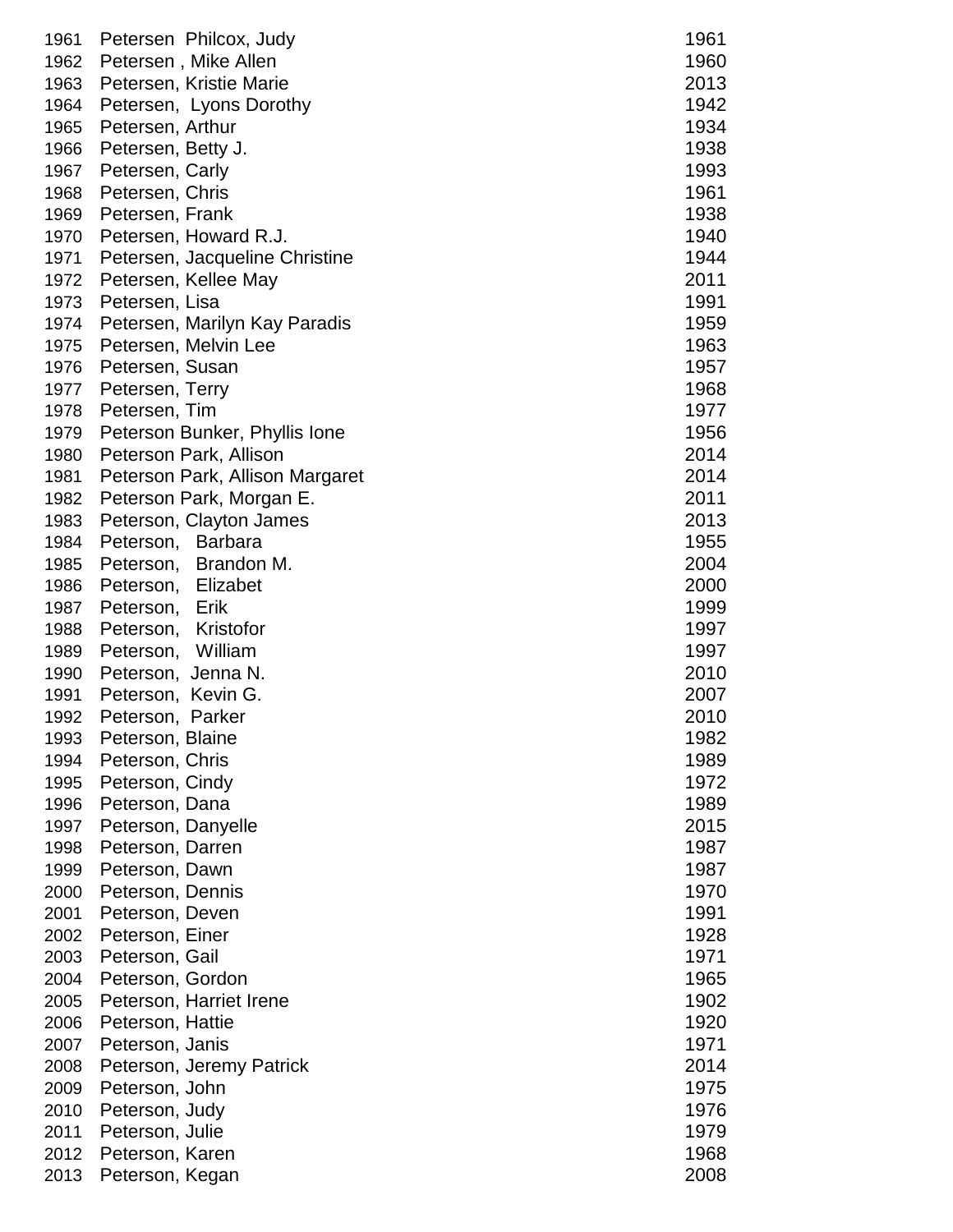| 2014 | Peterson, Keith               |       | 1981 |
|------|-------------------------------|-------|------|
| 2015 | Peterson, Larry               |       | 1973 |
|      |                               |       |      |
| 2016 | Peterson, Lindsay A.          |       | 2006 |
| 2017 | Peterson, Lucas               |       | 2018 |
| 2018 | Peterson, Marie               |       | 1957 |
| 2019 | Peterson, Marty               |       | 1975 |
| 2020 | Peterson, Mike                |       | 1966 |
| 2021 | Peterson, Ray                 |       | 1945 |
| 2022 | Peterson, Rick                |       | 1972 |
| 2023 | Peterson, Robert E.           |       | 1948 |
| 2024 | Peterson, Ron                 |       | 1974 |
| 2025 | Peterson, Sharon              |       | 1967 |
| 2026 | Peterson, Shirley             |       | 1947 |
| 2027 | Peterson, Steve               |       | 1972 |
| 2028 | Peterson, Susan               |       | 1969 |
| 2029 | Peterson, Tanner Liam         |       | 2016 |
| 2030 | Peterson, Terry               |       | 1971 |
| 2031 | Peterson, Todd W.             |       | 1985 |
| 2032 | Peterson, Vaughn              |       | 1986 |
| 2033 | Peterson, Viggo               |       | 1922 |
| 2034 | Peterson-Park, Harrison James |       | 2016 |
| 2035 | Peth, Tim                     |       | 1970 |
|      | Petinal, Luis                 |       | 1961 |
| 2036 |                               |       |      |
| 2037 | Petralia, Christopher Joseph  |       | 2010 |
| 2038 | Petralia, Eric Michael        |       | 2012 |
| 2039 | Petre, Maurice                |       | 1950 |
| 2040 | Petre, Michael                |       | 1990 |
| 2041 | Petre, Yvonne                 |       | 1938 |
| 2042 | Petrecciani, Marietta         |       | 1932 |
| 2043 | Petrelli, Morgan Taylor       |       | 2006 |
| 2044 | Petrello, Shannon             |       | 1994 |
| 2045 | Petri, J.                     |       | 1935 |
| 2046 | Petricciani, Clorinda         |       | 1933 |
| 2047 | Petricciani, Silvio           |       | 1935 |
| 2048 | Petrilla, Skyler Starr        |       | 2020 |
| 2049 | Petrinovich, Estelle A.       | Peter | 1926 |
| 2050 | Petrinovich, John             |       | 1933 |
| 2051 | Petrisch, Akhanda             | Pete  | 1926 |
| 2052 | Petroff, Alexander            |       | 2002 |
| 2053 | Petroff, Alyssa M.            |       | 2003 |
| 2054 | Petroni, Edward W.            |       | 1956 |
| 2055 | Petroni, Donald V.            |       | 1948 |
| 2056 | Petroni, Gloria               |       | 1969 |
| 2057 | Petroni, Robert               |       | 1953 |
| 2058 | Petronzi, Jason               |       | 1992 |
| 2059 | Petruzzella, Guisepphina      |       | 1988 |
| 2060 | Petry, Perla Eileen           |       | 2007 |
|      |                               |       |      |
| 2061 | Petry, Amanda Jay             |       | 2011 |
| 2062 | Petscha, Anne                 |       | 1998 |
| 2063 | Pettegrew, Evadna             |       | 1918 |
| 2064 | Pettengill, Calvin "Cal" C.   |       | 1956 |
| 2065 | Pettengill, Frank             |       | 1957 |
| 2066 | Pettengill, Jeff S.           |       | 1983 |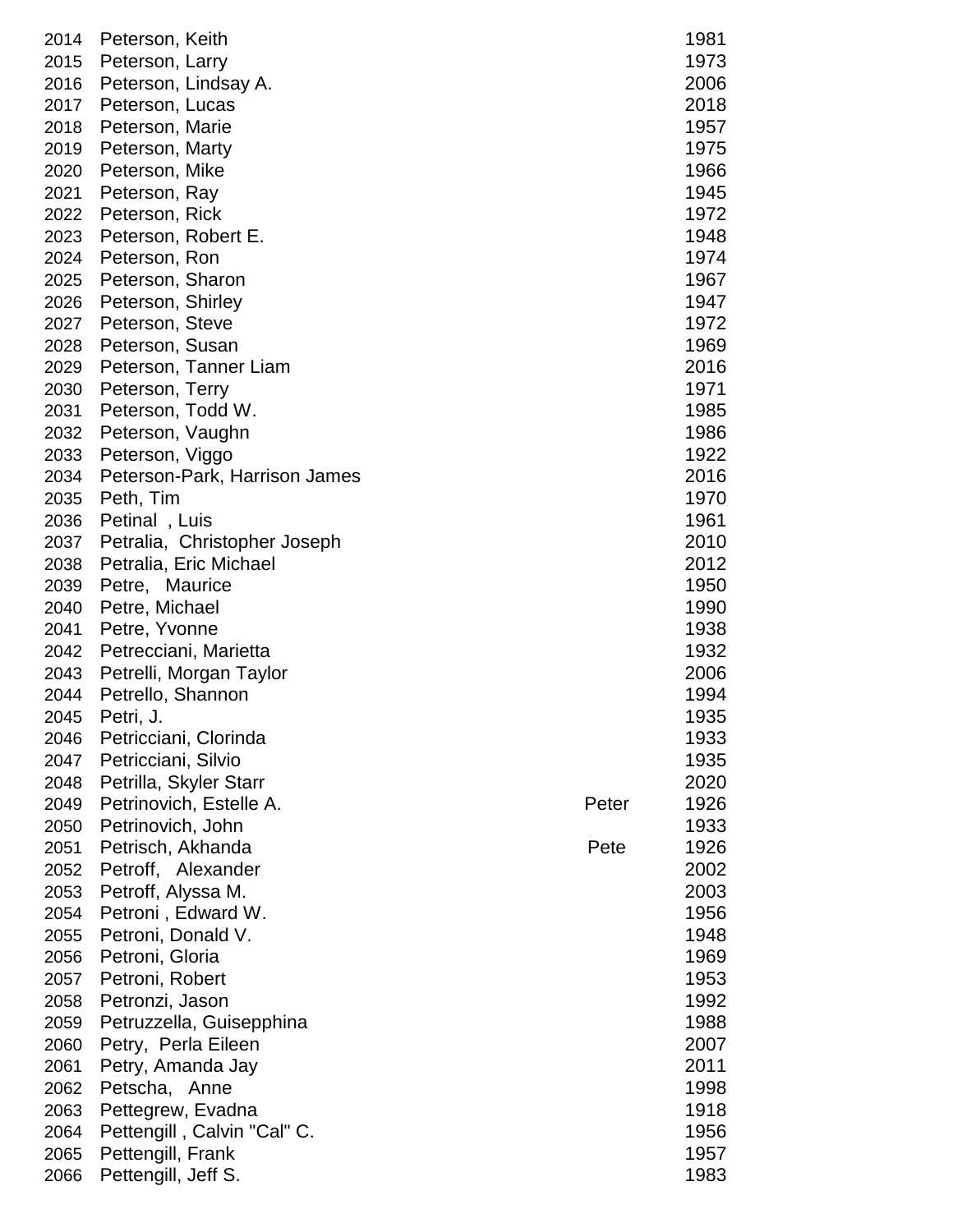| 2067 | Pettengill, Jon C.            | 1985 |
|------|-------------------------------|------|
| 2068 | Petterson, Margie             | 1955 |
| 2069 | Pettinari, Darin              | 1990 |
| 2070 | Pettinari, Paige              | 1993 |
| 2071 | Pettipiece, Lorna D.          | 1933 |
| 2072 | Pettis, Alice L.              | 1946 |
| 2073 | Pettis, Ethel Anne            | 1944 |
| 2074 | Petty, Amber                  | 2001 |
| 2075 | Petty, Brandon                | 1990 |
| 2076 | Petty, Christine              | 1989 |
| 2077 | Petty, Dorothy                | 1968 |
| 2078 | Petty, Mark                   | 1964 |
| 2079 | Petty, Mark                   | 1974 |
| 2080 | Petty, Ryan                   | 1988 |
| 2081 | Pettycrew, Chuck              | 1962 |
| 2082 | Pettycrew, Donald             | 1952 |
| 2083 | Pezzi, Eileen C.              | 1946 |
| 2084 |                               | 2016 |
|      | Pfau, Jackson Wyatt           |      |
| 2085 | Pfau, Max H                   | 2014 |
| 2086 | Pfau, Piper Anne              | 2020 |
| 2087 | Pfau, Tobias Henry            | 2020 |
| 2088 | Pfeiffer, Cindy               | 1983 |
| 2089 | Pfeiffer, Jacqueline Morgan   | 1953 |
| 2090 | Pfeiffer, Jean                | 1937 |
| 2091 | Pfeiffer, Kathy               | 1976 |
| 2092 | Pfeiffer, Nancy               | 1978 |
| 2093 | Pfeiffer, Tamara              | 2015 |
| 2094 | Pferschy, Brett Alan          | 2006 |
| 2095 | Pfiefer, Larry                | 1973 |
| 2096 | Pfirrman, Allison Lindsay     | 2009 |
| 2097 | Pfirrman, Erin Nicole         | 2006 |
| 2098 | Pfister, Ellen                | 2014 |
| 2099 | Pfister, Emmali J.            | 2009 |
| 2100 | Pfluke, Chester               | 1950 |
| 2101 | Phalan Wauchope, Erin "Janet" | 1956 |
| 2102 | Phalan, Jim                   | 1954 |
| 2103 | Pham, Duyen                   | 1983 |
| 2104 | Pham, Thi                     | 2007 |
| 2105 | Phan, Mindy Thuy-Mi           | 2017 |
| 2106 | Pharis, Jeremiah              | 2015 |
| 2107 | Pharis, Joanna                | 1982 |
| 2108 | Pharis, Valerie               | 1979 |
| 2109 | Pharris, Michael              | 1996 |
| 2110 | Pharris, Alyssa Nicole        | 2006 |
| 2111 | Phelan, Maurice               | 1920 |
| 2112 | Phelps, Barbara               | 1971 |
| 2113 | Phelps, James                 | 1972 |
| 2114 | Phelps, Janet                 | 1974 |
| 2115 | Phelps, Megan Marie           | 2011 |
| 2116 | Phelps, Patrick Douglas       | 2014 |
| 2117 | Phelps, Robert                | 1971 |
| 2118 | Phelps, Royal James           | 1963 |
| 2119 | Phelps, Samantha              | 2012 |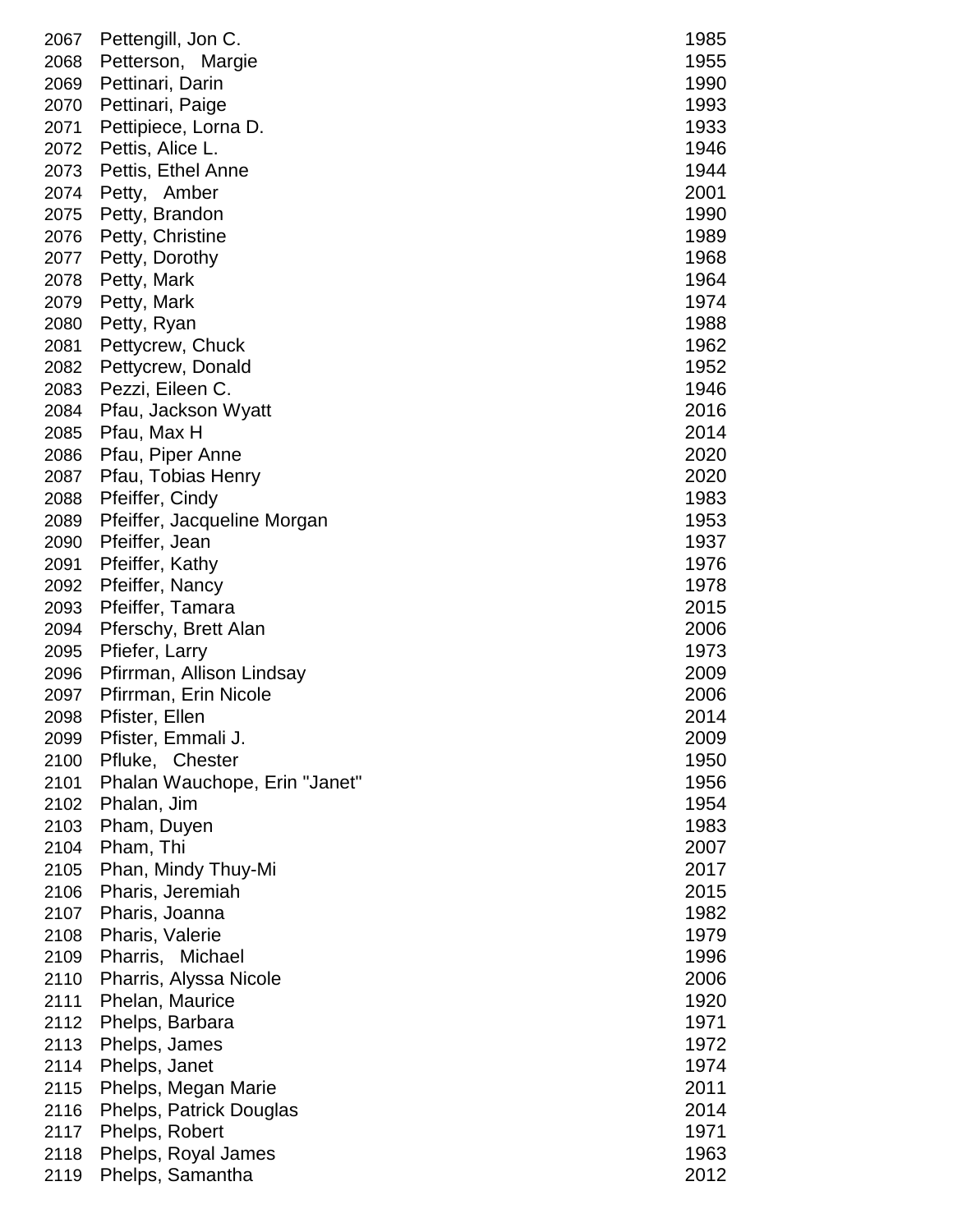| 2120         | Pheneger, Charles           |           | 1938 |
|--------------|-----------------------------|-----------|------|
| 2121         | Pheneger, Della             |           | 1936 |
| 2122         | Pheneger, Iva Lee           |           | 1941 |
| 2123         | Phifer, Steven              |           | 2001 |
| 2124         | Philcox, Henry              |           | 1958 |
| 2125         | Phillipd, Rhoda             |           | 1947 |
| 2126         | Phillips MacLellan, Karen   |           | 1961 |
| 2127         | Phillips, Brooke            |           | 1998 |
| 2128         | Phillips, Christopher       |           | 1995 |
| 2129         | Phillips, Drew              |           | 1998 |
| 2130         | Phillips, Elizabeth         |           | 1999 |
| 2131         | Phillips, Jason             |           | 1997 |
| 2132         | Phillips, Kariane           |           | 1997 |
| 2133         | Phillips, Nicholas          |           | 2000 |
|              |                             |           |      |
| 2134         | Phillips, Eric Michael      |           | 2007 |
| 2135         | Phillips, Bob               |           | 1954 |
| 2136         | Phillips, Brooks            |           | 1967 |
| 2137         | Phillips, Charlene          |           | 1983 |
| 2138         | Phillips, Christine         |           | 1964 |
| 2139         | Phillips, Clayton D.        | Philbrook | 1931 |
| 2140         | Phillips, Colleen           |           | 1980 |
| 2141         | Phillips, David             |           | 1981 |
| 2142         | Phillips, Dorothy           |           | 1932 |
| 2143         | Phillips, Doug              |           | 1968 |
| 2144         | Phillips, Eric              |           | 1986 |
| 2145         | Phillips, Ethel Hope        |           | 1940 |
| 2146         | Phillips, Jim               |           | 1950 |
| 2147         | Phillips, Julie             |           | 1982 |
| 2148         | Phillips, Karen             |           | 1952 |
| 2149         | Phillips, Kathleen Patricia |           | 1963 |
| 2150         | Phillips, Kelli             |           | 1989 |
| 2151         | Phillips, Mary              |           | 1969 |
| 2152         | Phillips, May A.            |           | 1947 |
| 2153         | Phillips, Noah              |           | 1989 |
| 2154         | Phillips, Pat               |           | 1952 |
| 2155         | Phillips, Phyllis A.        |           | 1951 |
| 2156         | Phillips, Ray               |           | 1962 |
| 2157         | Phillips, Stephanie         |           | 1986 |
| 2158         | Phillips, Susan             |           | 1967 |
| 2159         | Phillips, Tynan Jacob       |           | 2019 |
| 2160         | Phillips, Webster Fred      |           | 1942 |
| 2161         | Phipps, Bill                |           | 1973 |
| 2162         | Phipps, George              |           | 1981 |
| 2163         | Phu, Richard                |           | 1999 |
| 2164         | Phu, Bao                    |           | 1982 |
| 2165         | Phung Pham, Kim Thi         |           | 2007 |
| 2166         | Phungphadana, Yongyut       |           | 1969 |
| 2167         | Phungphiphadhana, Bunliu    |           | 1970 |
| 2168         | Phungphiphadhana, Titapa    |           | 1979 |
|              |                             |           |      |
| 2169<br>2170 | Piazza, George              |           | 1969 |
|              | Piazzo, Robert "Bud"        |           | 1950 |
| 2171         | Piazzo, Carol Gerbatz       |           | 1953 |
| 2172         | Piazzo, Chester             |           | 1935 |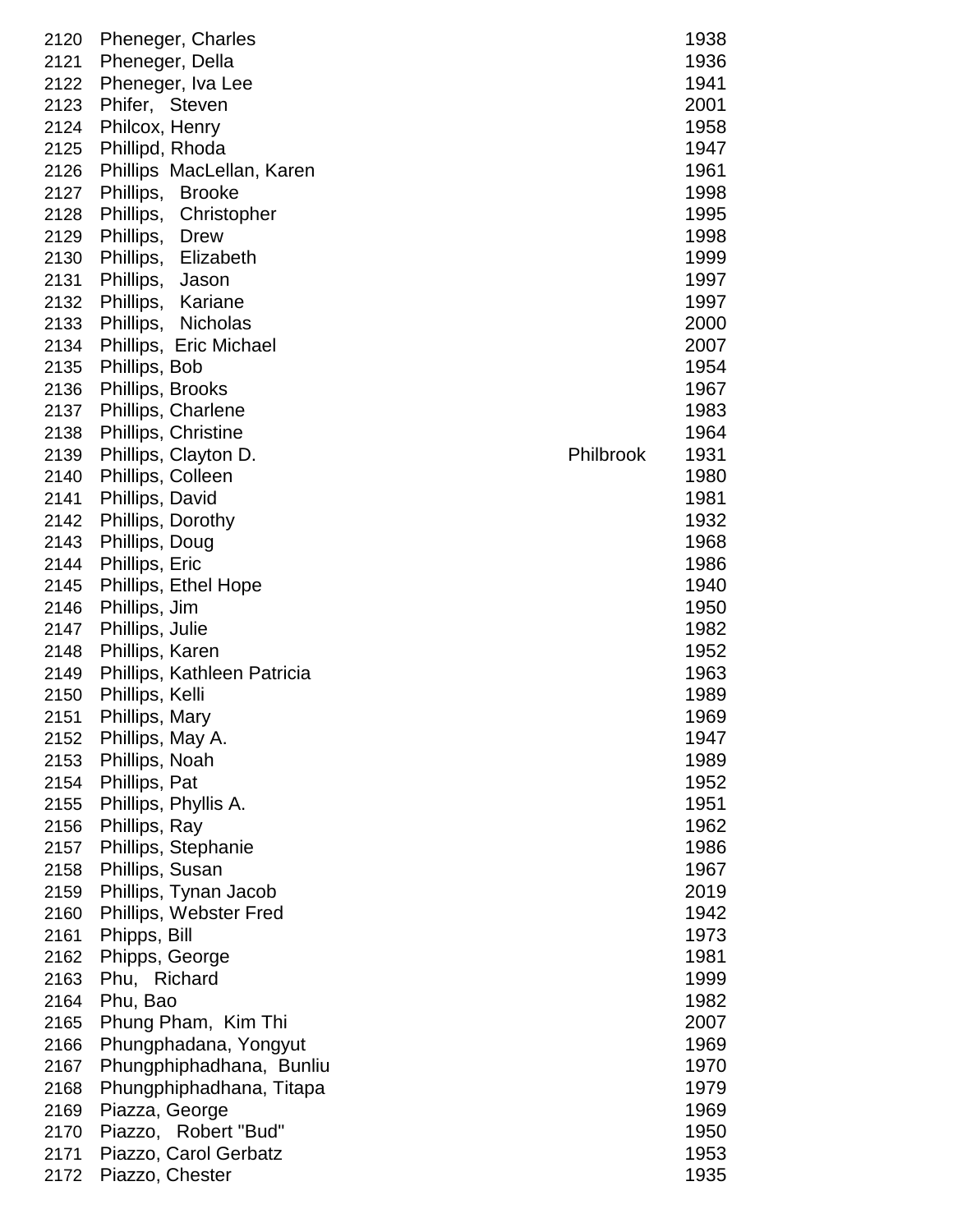| 2173 | Piazzo, Lincoln{Link}        |                | 1937 |
|------|------------------------------|----------------|------|
| 2174 | Piazzo, Melba Angelina       |                | 1942 |
| 2175 | Piazzo, Olga                 | <b>Nitcher</b> | 1927 |
| 2176 | Picazo Lopez, Julian         |                | 2018 |
| 2177 | Picetti, Anna                |                | 2018 |
| 2178 | Pickard, George H            |                | 2013 |
| 2179 | Pickard, Grace Dellaware     |                | 2016 |
|      |                              |                |      |
| 2180 | Pickel, Walsh Sharon L.      |                | 1950 |
| 2181 | Pickens, Gary Wayne          |                | 1950 |
| 2182 | Pickens, Howard R.           |                | 1948 |
| 2183 | Pickens, Renee               |                | 1987 |
| 2184 | Pickering, Irene             |                | 1924 |
| 2185 | Pickering, Kristina          |                | 1970 |
| 2186 | Pickering, Mary E.           |                | 1933 |
| 2187 | Pickersgill, Margaret M.     |                | 1927 |
| 2188 | Pickings, Gail               |                | 1968 |
| 2189 | Pickrell Nevarez, Verna E.   |                | 1956 |
| 2190 | Pickup, Joanna               |                | 2002 |
|      |                              |                |      |
| 2191 | Pickup, Alexander R.         |                | 2003 |
| 2192 | Pidcock, rebecca             |                | 1978 |
| 2193 | Pidlypchak, Anna Lorraine    |                | 2013 |
| 2194 | Pidlypchak, Alexis Christine |                | 2014 |
| 2195 | Pidlypchak, Jim              |                | 1970 |
| 2196 | Pidlypchak, Mike             |                | 1965 |
| 2197 | Pidlypchak, Pete             |                | 1969 |
| 2198 | Piekarz, Mike                |                | 1979 |
| 2199 | Piekarz, Rob                 |                | 1983 |
| 2200 | Pieratt, Aaron               |                | 2001 |
|      |                              |                |      |
| 2201 | Pieratt, Marc                |                | 1968 |
| 2202 | Pierce, Jessica              |                | 1999 |
| 2203 | Pierce, Lila Jeanne          |                | 1942 |
| 2204 | Pierce,<br>Rebecca           |                | 1998 |
| 2205 | Pierce, Rory                 |                | 2000 |
| 2206 | Pierce, Bill                 |                | 1952 |
| 2207 | Pierce, Carol Ann            |                | 1963 |
| 2208 | Pierce, Claire Jacey         |                | 2014 |
| 2209 | Pierce, Jack William         |                | 1939 |
| 2210 | Pierce, Jamison Drew         |                | 2005 |
| 2211 | Pierce, Jan                  |                | 1974 |
|      |                              |                |      |
| 2212 | Pierce, Jennifer             |                | 1986 |
| 2213 | Pierce, Jennifer             |                | 1989 |
| 2214 | Pierce, Joshua H.            |                | 2005 |
| 2215 | Pierce, Katrina              |                | 2006 |
| 2216 | Pierce, Kevin James          |                | 2011 |
| 2217 | Pierce, Linda                |                | 1975 |
| 2218 | Pierce, Lynn                 |                | 1967 |
| 2219 | Pierce, Marsha               |                | 1968 |
| 2220 | Pierce, Sue                  |                | 1975 |
| 2221 | Pieri, Jack                  |                | 1937 |
| 2222 |                              |                | 1938 |
|      | Pieri, Mary                  |                |      |
| 2223 | Pierotti, Louis              |                | 1955 |
| 2224 | Pierotti, Debbie             |                | 1982 |
| 2225 | Pierotti, Dorothy            |                | 1933 |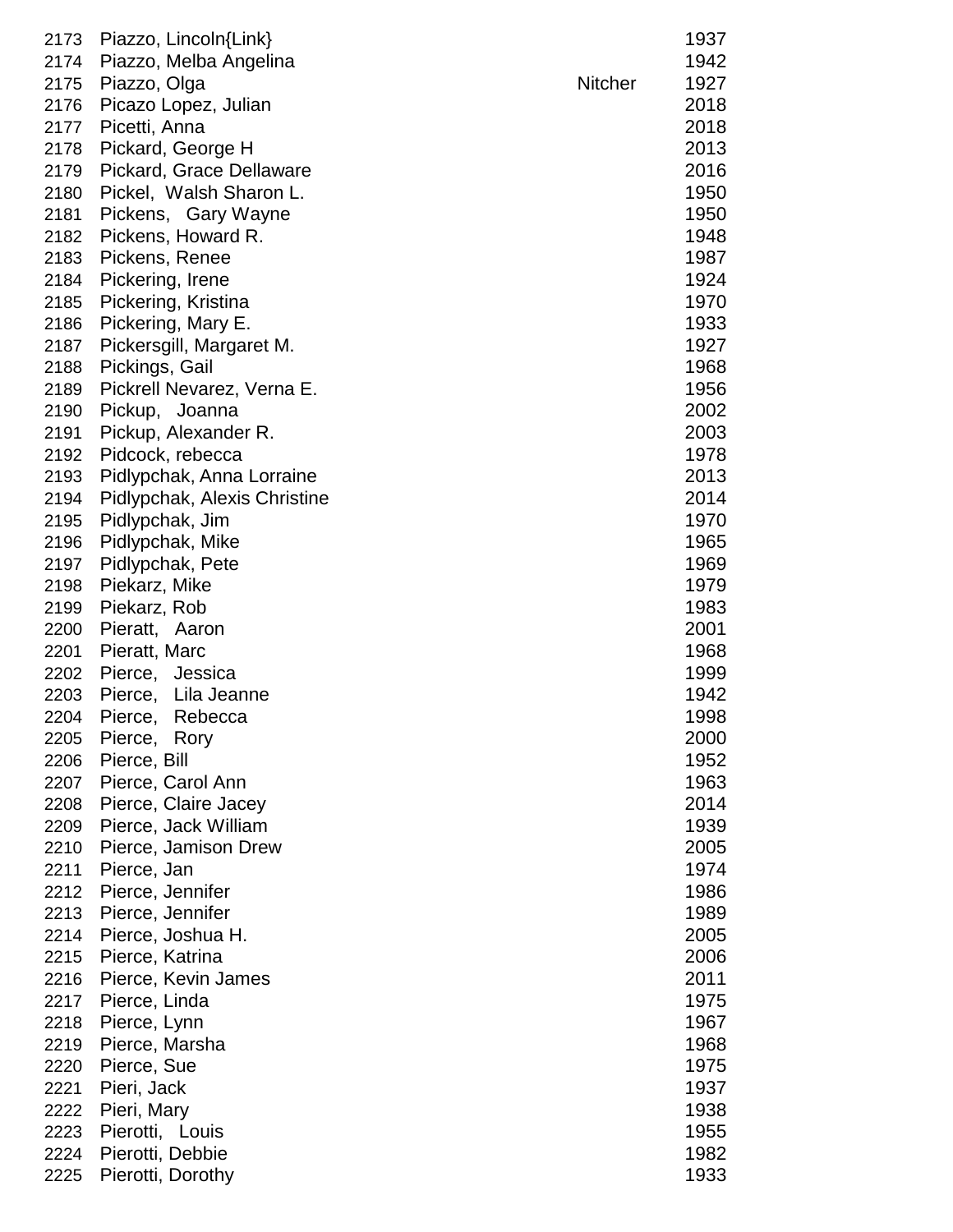| 2226 | Pierotti, Evelyn                 |        | 1935 |
|------|----------------------------------|--------|------|
| 2227 | Pierotti, Louis                  | Petite | 1926 |
| 2228 | Pierotti, Mary E.                |        | 1948 |
| 2229 | Pierotti, Traci                  |        | 1987 |
| 2230 | Piersal, Ernest                  |        | 1939 |
| 2231 | Piersol, Ralph "Skip" Neil       |        | 1956 |
| 2232 | Pierson, Altha                   |        | 1925 |
| 2233 | Pierson, Betty                   |        | 1982 |
| 2234 | Pierson, Gladys                  |        | 1924 |
| 2235 | Pierson, Gwendolyn               | Toadie | 1927 |
| 2236 | Pierson, Ken                     |        | 1976 |
| 2237 | Pierson, Mary                    |        | 1973 |
| 2238 | Pierson, Ridgely                 |        | 1938 |
| 2239 | Piette, Lyndsay Noelle           |        | 2007 |
| 2240 | Piette, Cameron David            |        | 2009 |
| 2241 | Piette, Laura Nicole             |        | 2006 |
| 2242 | Pietz, Don                       |        | 1958 |
| 2243 | Piirto, Doris                    |        | 1968 |
| 2244 | Piirto, Douglas                  |        | 1966 |
| 2245 | Pijuan, David                    |        | 1976 |
| 2246 | Pike, Jerry                      |        | 1961 |
| 2247 | Pike, George Russell "Russ"      |        | 1956 |
| 2248 | Pike, Frances Ella               |        | 1902 |
| 2249 | Pike, Gertrude Beatrice          |        | 1906 |
| 2250 | Pike, Le Roy F.                  |        | 1901 |
| 2251 | Pike, Miles                      |        | 1992 |
| 2252 | Pike, Roy Robert                 |        | 1963 |
| 2253 | Pikero, Andrew J.                |        | 2010 |
| 2254 | Pikero, Ashley M                 |        | 2016 |
| 2255 | Pikero, Kevin M.                 |        | 2012 |
| 2256 | Pilkerton, Dolly                 |        | 1962 |
| 2257 | Pilkington, Dorothy              |        | 1944 |
| 2258 | Pilkington, Hal                  |        | 1950 |
| 2259 | Pilkington, Harold               |        | 1949 |
| 2260 | Pilkington, Madge                |        | 1922 |
| 2261 | Pilkinton, Gail                  |        | 1968 |
| 2262 | Pilkinton, Thomas R.             |        | 1963 |
| 2263 | Pillers, Ralph L.                |        | 1946 |
| 2264 | Pimental J. Victor               |        | 1923 |
| 2265 | Pimentel. Toni                   |        | 1957 |
| 2266 | Pinana, Dorothy A.               |        | 1948 |
| 2267 | Pinana, Walter                   |        | 1945 |
| 2268 | Pincheon Bickford, Deanna        |        | 1956 |
| 2269 | Pincolini, Bert                  |        | 1961 |
| 2270 | Pincolini, Kristen               |        | 2001 |
| 2271 | Pincolini, Amy                   |        | 1993 |
| 2272 | Pincolini, Betty Jean            |        | 1949 |
| 2273 | Pincolini, Beverly Jean Reginato |        | 1959 |
| 2274 | Pincolini, delma                 |        | 1937 |
| 2275 | Pincolini, Gloria M.             |        | 1946 |
| 2276 | Pincolini, Joe                   |        | 1978 |
| 2277 | Pincolini, John R.               |        | 1979 |
| 2278 | Pincolini, Julie                 |        | 1981 |
|      |                                  |        |      |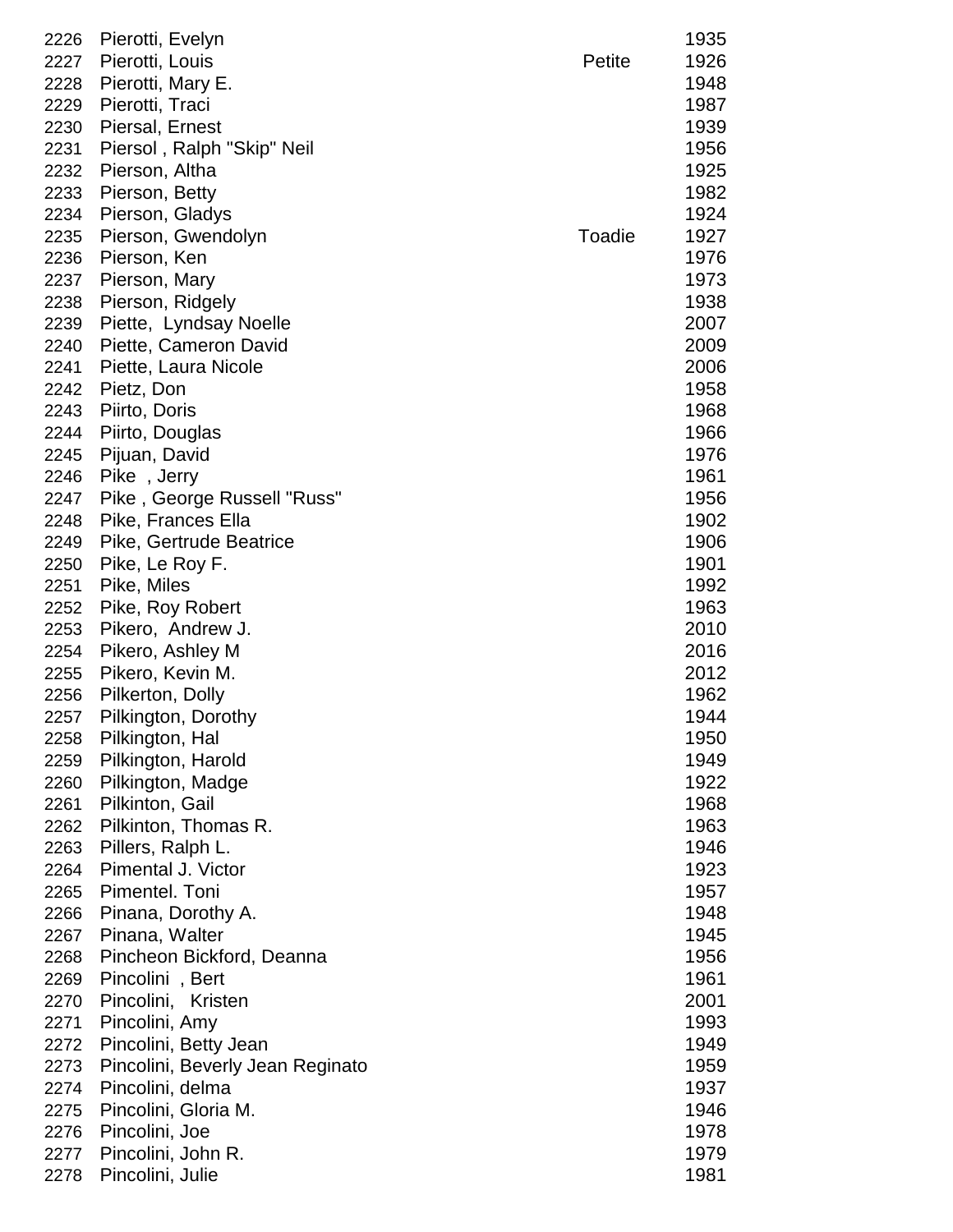| 2279 | Pincolini, Matthew             |      | 1994 |
|------|--------------------------------|------|------|
| 2280 | Pincolini, Melba               |      | 1937 |
| 2281 | Pine, Jack                     |      | 1961 |
| 2282 | Pine, Ed                       |      | 1958 |
| 2283 | Pine, Elaine                   |      | 1989 |
| 2284 | Pine, Elaine H.                |      | 1988 |
| 2285 | Pinedo, Reynaldo               |      | 1996 |
| 2286 | Pingel, Kenna                  |      | 1978 |
| 2287 | Pinkerton, C.F.                |      | 1981 |
| 2288 | Pino, Rosie                    |      | 1922 |
| 2289 | Pinocchio, Jake Angelo         |      | 2011 |
| 2290 | Pinocchio, Jillian Claire      |      | 2006 |
| 2291 | Pinocchio, Mallory K.          |      | 2009 |
| 2292 | Pinson, Kevin Patrick          |      | 2019 |
| 2293 | Pintek, Andreas                |      | 1996 |
| 2294 | Piper, Ed                      |      | 1955 |
| 2295 | Pira, Stephanie L.             |      | 2011 |
| 2296 | Piretto, Glen                  |      | 1953 |
| 2297 | Piretto, Kathy                 |      | 1968 |
| 2298 | Piretto, Lisa                  |      | 1984 |
| 2299 | Piretto, Lois                  |      | 1958 |
| 2300 | Pirtle, Esther                 |      | 1930 |
| 2301 | Pirtle, Jim                    |      | 1967 |
| 2302 | Pirtle, Lester                 | Pirt | 1931 |
| 2303 | Pisani, Ashley L.              |      | 2004 |
| 2304 | Pisani,<br>Lindsey             |      | 2001 |
| 2305 | Pistone, Agnes                 |      | 1933 |
| 2306 | Pistone, Alisma                |      | 1935 |
| 2307 | Pistone, Dante                 |      | 1932 |
| 2308 | Pistone, Leo                   |      | 1938 |
| 2309 | Pitha, Jason Ryan              |      | 2021 |
| 2310 | Pitha, Kurt Wesley             |      | 2017 |
| 2311 | Pitman, Kacey                  |      | 1997 |
| 2312 | Pitman, Kelly                  |      | 1994 |
| 2313 | Pittau, Tiziana                |      | 1985 |
| 2314 | Pittelkow, Barbara             |      | 1976 |
| 2315 | Pittelkow, Carla               |      | 1980 |
| 2316 | Pittelkow, Donna               |      | 1977 |
| 2317 | Pittman, Rachel Angelina       |      | 2017 |
| 2318 | Pittman, Taylor Joan           |      | 2017 |
| 2319 | Pitts, Walker Marjorie         |      | 1942 |
| 2320 | Pitts, Arnold                  |      | 1982 |
| 2321 | Pitts, Tom                     |      | 1984 |
| 2322 | Pitzer, Carol Ann              |      | 1963 |
| 2323 | Pitzer, Holly                  |      | 1965 |
| 2324 | Piwenitzky, Hans H.            |      | 1987 |
| 2325 | Pizana Rivas, Christian        |      | 2018 |
| 2326 | Pizana Rivas, Manuel Alejandro |      | 2017 |
| 2327 | Pizorno, Larry N.              |      | 1956 |
| 2328 | Pizorno, Dawn                  |      | 1978 |
| 2329 | Pizorno, Robert                |      | 1990 |
| 2330 | Pizorno, Robin                 |      | 1965 |
| 2331 | Pizorno, Roy                   |      | 1936 |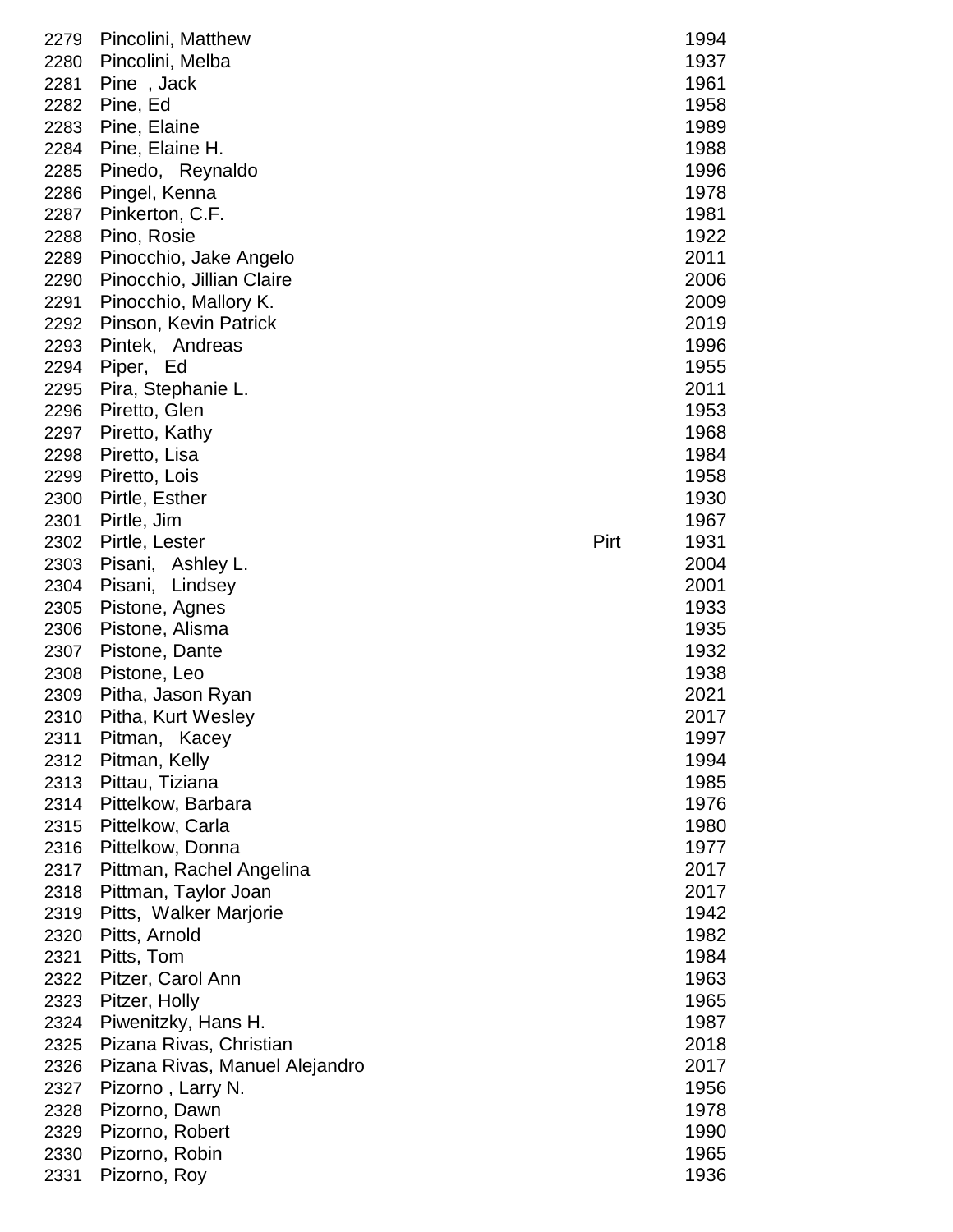| 2332 | Plambeck, Janet                      | 1964 |
|------|--------------------------------------|------|
| 2333 | Plascensia, Elizabeth Palomino       | 2016 |
| 2334 | Plaszowiecka, Kate                   | 2015 |
| 2335 | Platania Marsili, Janet Lena Cistone | 1956 |
| 2336 | Plater, Ann                          | 1980 |
| 2337 | Plater, Dan                          | 1978 |
| 2338 | Plater, Joe                          | 1977 |
| 2339 | Plater, Jonathan                     | 1982 |
| 2340 | Plater, Polly                        | 1984 |
| 2341 | Plateros, Saturnino                  | 1990 |
| 2342 | Plath Griffin, Pam                   | 1961 |
| 2343 | Plath, Harry                         | 1934 |
| 2344 | Plath, Janet                         | 1967 |
| 2345 | Plath, Mary Alice                    | 1936 |
| 2346 | Plath, Neil W.                       | 1929 |
| 2347 | Plath, Pete                          | 1965 |
| 2348 | Plato, Laura                         | 1991 |
| 2349 | Platt, Thomas F.                     | 1956 |
| 2350 | Platt, Bryce                         | 1938 |
| 2351 | Platt, David                         | 1972 |
| 2352 | Platt, Diana                         | 1952 |
| 2353 | Platt, Ralph Orion                   | 1940 |
| 2354 | Platt, Terry                         | 1973 |
| 2355 | Platt, Willa                         | 1954 |
| 2356 | Player, Trenton Austin               | 2021 |
| 2357 | Plaza, John                          | 1976 |
| 2358 | Pleasants, Barbara                   | 1972 |
| 2359 | Pledger, William H.                  | 1953 |
| 2360 | Plessis, Phillip Franz Ammon du      | 2020 |
| 2361 | Ploeger, Kate Elizabeth              | 2013 |
| 2362 | Ploeger, Ann                         | 1994 |
| 2363 | Ploeger, Conor David                 | 2011 |
| 2364 | Ploeger, Hettie A.                   | 2003 |
| 2365 | Plowden, Marisa                      | 1992 |
| 2366 | Plumb, "Ron" Ronald Rae              | 1960 |
| 2367 | Plumm, Mary Louise                   | 1944 |
| 2368 | Plumm, Patricia                      | 1957 |
| 2369 | Plummer, Adele                       | 1921 |
| 2370 | <b>Plummer, Beatrice Marie</b>       | 1925 |
| 2371 | Plummer, DiAnne                      | 1965 |
| 2372 | Plummer, Elmer J.                    | 1946 |
| 2373 | Plummer, Harold "Hal"                | 1953 |
| 2374 | Plummer, Jeanne                      | 1952 |
| 2375 | Plumridge, Charles                   | 1937 |
| 2376 | Plymell, Sheri                       | 1990 |
| 2377 | Poage, Dean                          | 1961 |
| 2378 | Poco, Alice C.                       | 1929 |
| 2379 | Podewils, Laura                      | 1990 |
| 2380 | Poe Berry, Connie                    | 1961 |
| 2381 | Poe Sue                              | 1971 |
| 2382 | Poe, Manke Mary                      | 1955 |
| 2383 | Poe, April                           | 1988 |
| 2384 | Poggione, Leo                        | 1988 |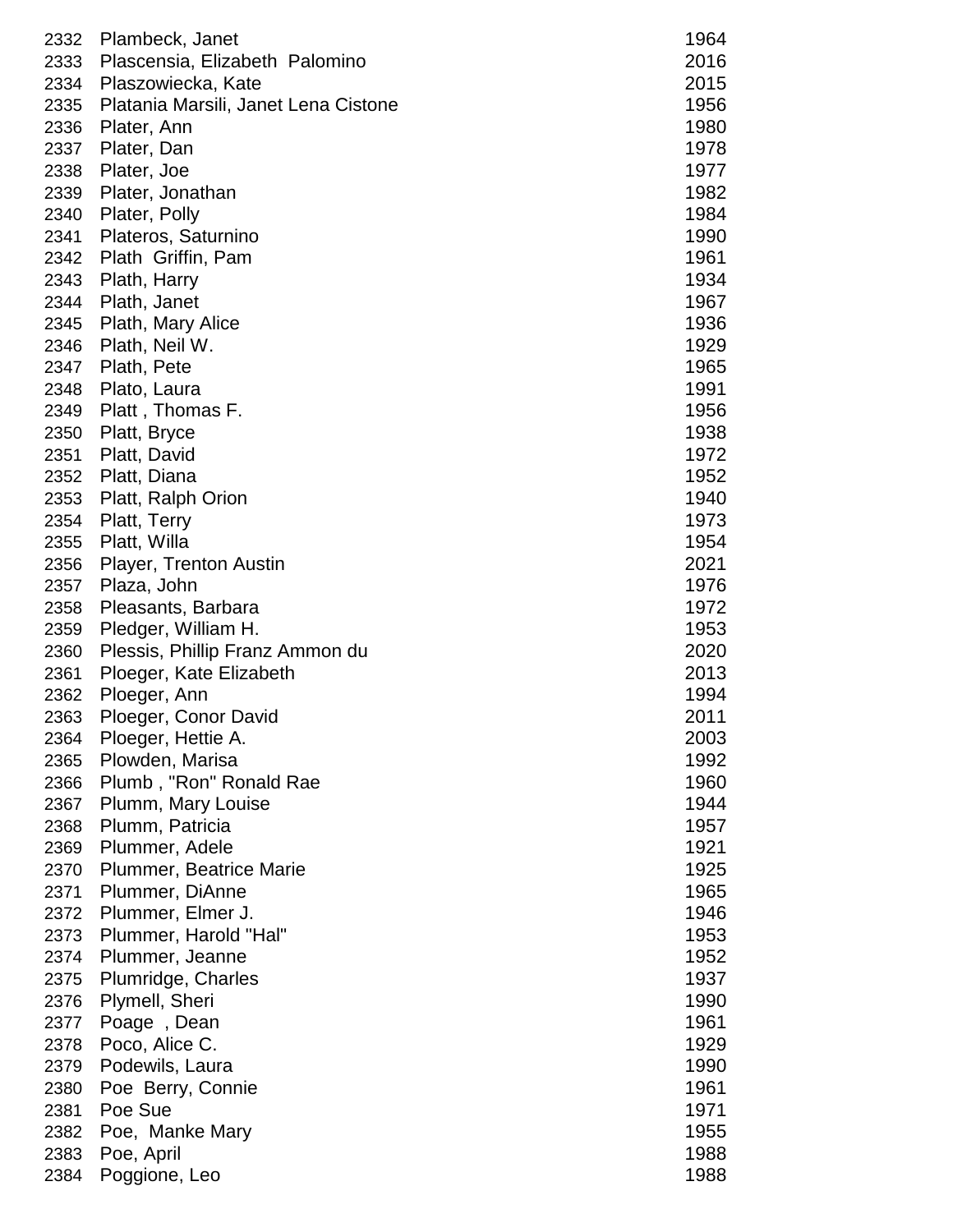| 2385 | Poggione, Makayla Lynn           | 2019           |
|------|----------------------------------|----------------|
| 2386 | Poggione, Taylor Marie           | 2017           |
| 2387 | Poglianich, Angelique            | 2015           |
| 2388 | Poglianich, Julianna             | 2018           |
| 2389 | Pogue, Dean                      | 1960           |
| 2390 | Pohle, Maree                     | 1916           |
| 2391 | Poindexter, Gloria Jean          | 1941           |
|      |                                  |                |
| 2392 | Pointer, Kevin                   | 1972           |
| 2393 | Poirer, Sandra                   | 1979           |
| 2394 | Pokroy, Melanie                  | 2000           |
| 2395 | Pokroy, Evan                     | 1989           |
| 2396 | Pokroy, Laurian                  | 1988           |
| 2397 | Polack, Sharon Frances           | 1959           |
| 2398 | Polaha, Erik J.                  | 1985           |
| 2399 | Polaha, Jon                      | 1986           |
| 2400 | Polaha, Mike                     | 1989           |
| 2401 | Polanco, Elder                   | 1997           |
| 2402 | Poletti, Orion Paul              | Poleto<br>1931 |
| 2403 | Poli, Adele                      | 1918           |
| 2404 | Polikalas, Lartey Germaine       | 1950           |
| 2405 | Polikalas, Aline                 | 1971           |
| 2406 | Polikalas, Diane                 | 1986           |
| 2407 | Polikalas, Steve                 | 1982           |
| 2408 | Polikalas, Tom                   | 1977           |
| 2409 | Polin, Boekhout Lorae            | 1955           |
| 2410 | Poling, John                     | 1966           |
| 2411 | Polish, Gonzales Florence Ethel  | 1943           |
| 2412 | Polish, Carolyn                  | 1965           |
| 2413 | Polish, Jay                      | 1967           |
| 2414 |                                  | 2021           |
|      | Pollard, Harley James            |                |
| 2415 | Pollard, Michael Walter          | 1963           |
| 2416 | Pollman Eugene                   | 1953           |
| 2417 | Pollman, Craig                   | 1998           |
| 2418 | Pollman, Nancy                   | 1957           |
| 2419 | Pollman, Richard Oran            | 1960           |
| 2420 | Pollman, Scott M.                | 2003           |
| 2421 | Pollock, Bob                     | 1938           |
| 2422 | Pollock, Kathleen Anne           | 1963           |
| 2423 | Pollock, William Joseph          | 1940           |
| 2424 | Poloni, Carmen                   | 1965           |
| 2425 | Poloni, Toni Lee                 | 1963           |
| 2426 | Polukhin, Svyatoslav Viktorovich | 2019           |
| 2427 | Pomeranz, Anne                   | 1997           |
| 2428 | Pomeranz,<br>David               | 2000           |
| 2429 | Pomeranz, Leah                   | 1994           |
| 2430 | Pommerening Hoysted, Elaine Ruth | 1960           |
| 2431 | Ponce De Leon Ibarra, Juan Pablo | 2012           |
| 2432 | Ponce, Michael Jeffrey           | 2005           |
| 2433 | Poncedeleon, Constanza Ibarra    | 2010           |
| 2434 | Poncia, Cathy                    | 1973           |
| 2435 | Poncia, Jerry                    | 1951           |
| 2436 | Poncia, Linda                    | 1976           |
| 2437 | Poncia, Shelly                   | 1981           |
|      |                                  |                |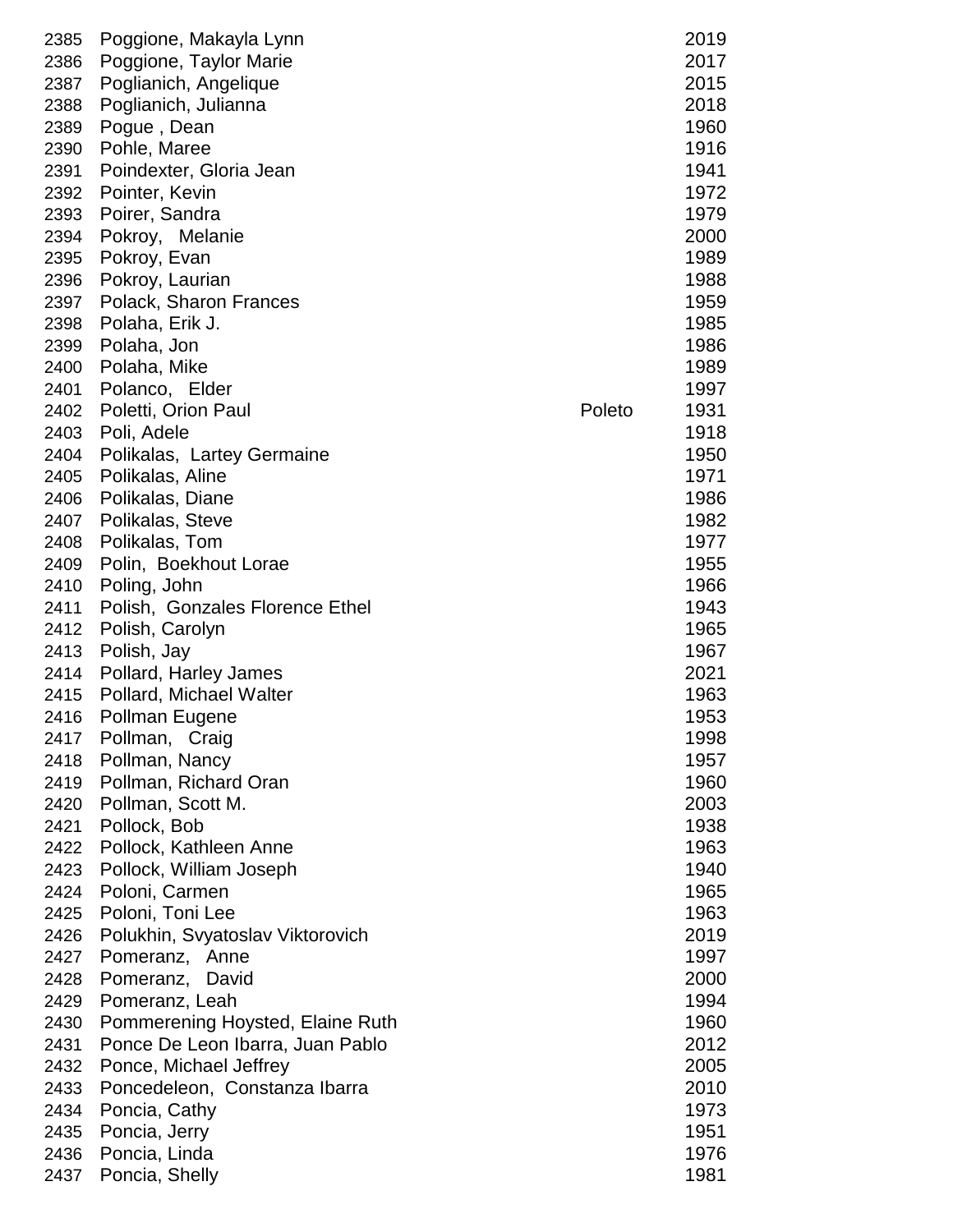| 2438 | Ponciano, Bill                 |     | 1956 |
|------|--------------------------------|-----|------|
| 2439 | Ponciano, Don                  |     | 1976 |
| 2440 | Pond, Jaff                     |     | 1972 |
| 2441 | Ponsart Burdick, Pamela        |     | 1960 |
| 2442 | Ponton, Lorin J. "Larry"       |     | 1955 |
| 2443 | Pooi, Masaley                  |     | 1992 |
| 2444 | Pool, Marie                    |     | 1978 |
| 2445 | Poole, Bill                    |     | 1941 |
| 2446 | Poole, Dorothy Jean            |     | 1943 |
| 2447 | Poole, Grace Frances           |     | 1963 |
| 2448 | Poore, Wnedy                   |     | 1988 |
| 2449 | Pooser, Gretchen               |     | 2000 |
| 2450 | Pooser, Holmes                 |     | 1998 |
| 2451 | Pope, Allison                  |     | 2001 |
| 2452 | Pope, Adam                     |     | 2008 |
| 2453 | Pope, Adam K.                  |     | 2003 |
| 2454 | Pope, Barbara Farr             |     | 1959 |
| 2455 | Pope, Bill                     |     | 1974 |
| 2456 | Pope, Brenda                   |     | 1967 |
| 2457 | Pope, Donald                   |     | 1947 |
| 2458 |                                |     | 1970 |
|      | Pope, Frank                    |     |      |
| 2459 | Pope, Janet                    |     | 1973 |
| 2460 | Pope, Joan Jones Farr          |     | 1959 |
| 2461 | Pope, Nikki                    |     | 2018 |
| 2462 | Pope, Stan                     |     | 1969 |
| 2463 | Popejoy, Donna                 |     | 1976 |
| 2464 | Popejoy, Howard                |     | 1973 |
| 2465 | Popko, Laura N.                |     | 2003 |
| 2466 | Poplis, Richard "Dick" Anthony |     | 1956 |
| 2467 | Popoca, Yesica                 |     | 2014 |
| 2468 | Porch, Eldrege                 |     | 1952 |
| 2469 | Christine<br>Porras,           |     | 1998 |
| 2470 | Porras, Danil                  |     | 1993 |
| 2471 | Porras, Nicholas               |     | 1991 |
| 2472 | Porta, Mina M.                 |     | 1948 |
| 2473 | Porter, Gary                   |     | 1961 |
| 2474 | Porter Iola Charlotte          |     | 1923 |
| 2475 | Porter, Laurie A.              |     | 2004 |
| 2476 | Porter, Anne                   |     | 1921 |
| 2477 | Porter, Betty Jo               |     | 1968 |
| 2478 | Porter, Charles                |     | 1968 |
| 2479 | Porter, Florence Enid          | Doc | 1926 |
| 2480 | Porter, Gary                   |     | 1973 |
| 2481 | Porter, Jacqueline             |     | 1984 |
| 2482 | Porter, Jennifer               |     | 1988 |
| 2483 | Porter, Les                    |     | 1967 |
| 2484 | Porter, Michael                |     | 1987 |
| 2485 | Porter, Russell                |     | 1897 |
| 2486 | Porter, Shannon                |     | 1973 |
| 2487 | Porter, Tami                   |     | 1983 |
| 2488 | Porter, Taryn Lee              |     | 2014 |
| 2489 | Porter, Tucker James           |     | 2019 |
| 2490 | Porter, Wallace                |     | 1897 |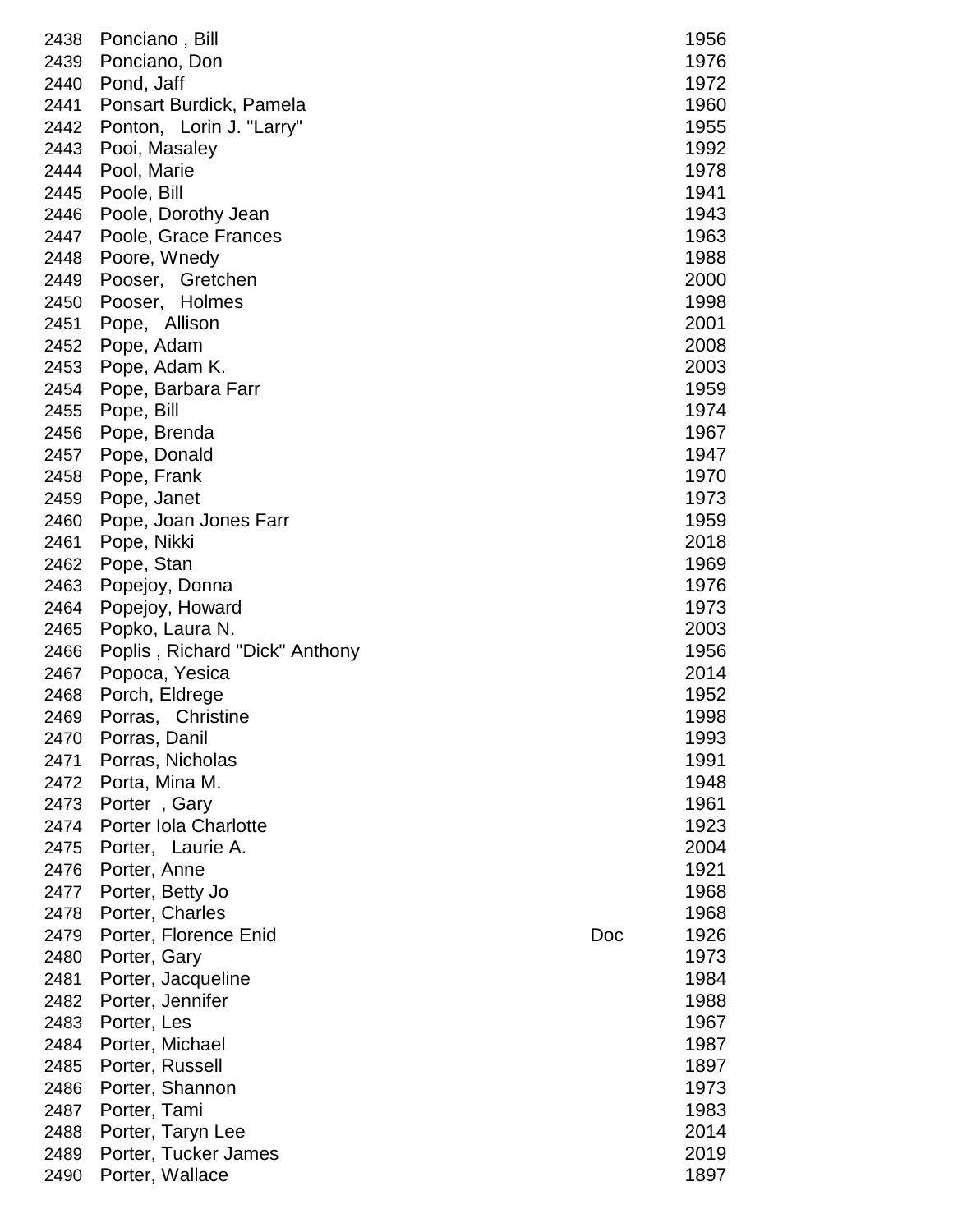| 2491 | Porter, William H. IV            | 2003 |
|------|----------------------------------|------|
| 2492 | Porto, Alise                     | 2001 |
| 2493 | Posada Lopez, Leslie Carolina    | 2016 |
| 2494 | Posada, Lopez Francisco Humberto | 2019 |
| 2495 | Posnien, Mary Jane               | 1961 |
| 2496 | Post, Travis                     | 1999 |
| 2497 | Post, Doris                      | 1940 |
| 2498 | Post, Graham                     | 1994 |
| 2499 | Post, Hermione                   | 1903 |
| 2500 | Post, Lori                       | 1992 |
| 2501 | Post, Phyllis J.                 | 1951 |
| 2502 |                                  | 1934 |
|      | Posvar, Virginia                 | 1908 |
| 2503 | Potloff, Arthur Lester           |      |
| 2504 | Potter, Alex Michelle            | 2010 |
| 2505 | Potter, Annemarie C.             | 2005 |
| 2506 | Potter, Dan                      | 1940 |
| 2507 | Potter, Daniel                   | 2008 |
| 2508 | Potter, Jarrod R.                | 2006 |
| 2509 | Potter, Suellyn                  | 1968 |
| 2510 | Potts, Richard                   | 1961 |
| 2511 | Potts, Kalina E.                 | 2010 |
| 2512 | Potts, Andrea                    | 1986 |
| 2513 | Potts, Darla                     | 1957 |
| 2514 | Potts, Dayton                    | 1968 |
| 2515 | Potts, Doris Marguerite          | 1941 |
| 2516 | Potts, George                    | 1938 |
| 2517 | Potts, Greg                      | 1989 |
| 2518 | Potts, Irene                     | 1911 |
| 2519 | Potts, Maud Frances              | 1910 |
| 2520 | Potts, Natania                   | 2015 |
| 2521 | Potts, Sandra                    | 1962 |
| 2522 | Potts, Taliana C                 | 2014 |
| 2523 | Pouch, Julie                     | 1961 |
| 2524 | Pouch, Toni                      | 1962 |
| 2525 | Poulakidas, Kathy                | 1969 |
| 2526 | Poulakidas, Lynn                 | 1976 |
| 2527 | Poulakidas, Ted                  | 1968 |
| 2528 | Poulin, Janice                   | 1970 |
| 2529 | Poulin, Laura                    | 1970 |
| 2530 | Poulos, Ian A.                   | 2004 |
| 2531 | Poulos, Dave                     | 1969 |
| 2532 | Poulsen Nelson, Judy             | 1961 |
| 2533 | Poulsen, Ann                     | 1961 |
| 2534 | Poulsen, Lois                    | 1938 |
| 2535 | Poulsen, Russell                 | 1932 |
| 2536 | Poulsen, Wayne                   | 1933 |
| 2537 | Poulson, Kathryn                 | 1939 |
| 2538 | Poulson, Mason Charlotte Rae     | 2019 |
| 2539 | Pounds, Michelle                 | 1980 |
| 2540 | Pourchot, Nathaniel              | 2008 |
| 2541 | Pourchot, Robbie                 | 1970 |
| 2542 | Powell Fret, Gil Hunter          | 2013 |
|      |                                  |      |
| 2543 | Powell, Anna                     | 1970 |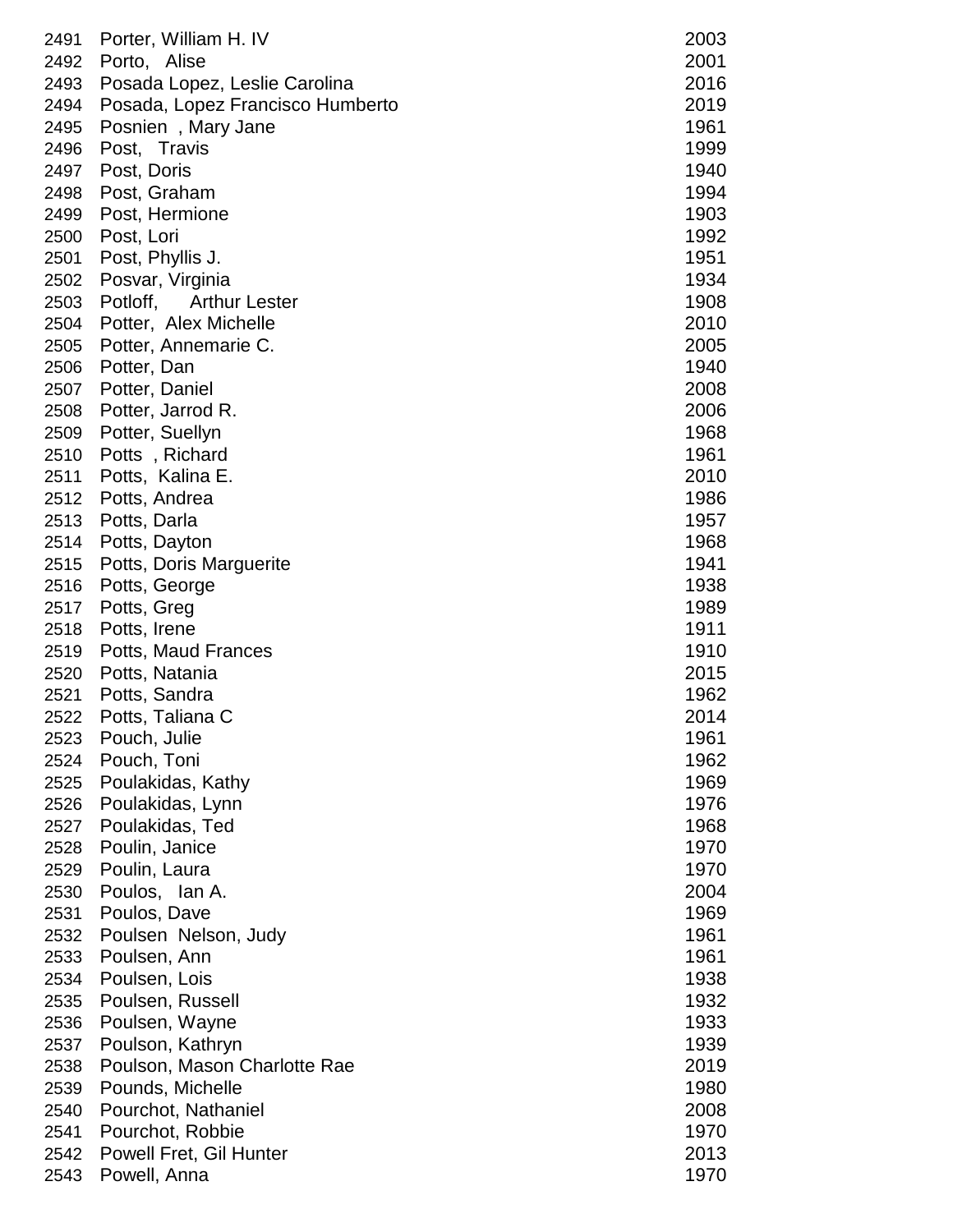| 2545<br>Powell, Bob<br>2003<br>2546<br>Powell, Casandra Leigh<br>1980<br>2547<br>Powell, Dan<br>Powell, Fred<br>1957<br>2548<br>1939<br>Powell, Jack<br>2549<br>2550<br>Powell, Jay<br>1977<br>Powell, Linda<br>2551<br>1976<br>1933<br>2552<br>Powell, Marguerite<br>Powell, Patricia<br>1947<br>2553<br>Powell, Rob D.<br>1989<br>2554<br>Powell, Sue<br>2555<br>2556<br>Powell, Thomas J.<br>2557<br>Powell, Tom<br>1981<br>2558<br>Powell, Vance<br>2559<br>Powell, Whitney LaRoque<br>Powell-Olivares, Alysson Nicole<br>2560<br>2561<br>Power, Helen<br>2001<br>2562<br>Powers, Daniel<br>2563<br>Powers,<br>Joy<br>2021<br>2564<br>Powers, Nikolas Patrick<br>2565<br>Powers, Regina<br>Powers, Sylvia Catherine<br>2566<br>2567<br>Powers, Taylor Anne<br>2568<br>Powers, Wesley<br>Powles, Roy Edwin<br>2569<br>Powning, Charles<br>1971<br>2570<br>Powning, Christine<br>2571<br>Powning, David<br>2572<br>Powning, Doris<br>2573<br>Powning, Greg<br>2574<br>2575<br>Powning, Kitty<br>Powning, Vernon<br>2576<br>Poyner, Travis Dale<br>2577<br>2578<br>Pozzi, Carole<br>2579<br>Prada, Luis<br>Pradere, Dorothy Ann<br>2580<br>2581<br>Prater, Lewis<br>2582<br>Prather, Brandon<br>2583<br>Pratt, Camille K.<br>1964<br>2584<br>Pratt, Barbara<br>1949<br>2585<br>Pratt, David S.<br><b>Pray Margaret Thelma</b><br>1923<br>2586<br>Preble, Margaret R.<br>1985<br>2587<br>2012<br>Preciado, Lucas Joseph<br>2588<br>Precosky, Louise<br>2589<br>1966<br>Precosky, Shirley<br>1964<br>2590<br>2020<br>Precup, Cyrus Zaharie<br>2591<br>Preece, Betty Marie<br>1940<br>2592<br>Preece, Howard G.<br>1944<br>2593<br>1940<br>2594<br>Preece, Robert<br>1995<br>2595<br>Preku, John |      | 2544 Powell, Aubrey Kathleen | 2011 |
|------------------------------------------------------------------------------------------------------------------------------------------------------------------------------------------------------------------------------------------------------------------------------------------------------------------------------------------------------------------------------------------------------------------------------------------------------------------------------------------------------------------------------------------------------------------------------------------------------------------------------------------------------------------------------------------------------------------------------------------------------------------------------------------------------------------------------------------------------------------------------------------------------------------------------------------------------------------------------------------------------------------------------------------------------------------------------------------------------------------------------------------------------------------------------------------------------------------------------------------------------------------------------------------------------------------------------------------------------------------------------------------------------------------------------------------------------------------------------------------------------------------------------------------------------------------------------------------------------------------------------------------------------------------------------------------------|------|------------------------------|------|
|                                                                                                                                                                                                                                                                                                                                                                                                                                                                                                                                                                                                                                                                                                                                                                                                                                                                                                                                                                                                                                                                                                                                                                                                                                                                                                                                                                                                                                                                                                                                                                                                                                                                                                |      |                              | 1966 |
|                                                                                                                                                                                                                                                                                                                                                                                                                                                                                                                                                                                                                                                                                                                                                                                                                                                                                                                                                                                                                                                                                                                                                                                                                                                                                                                                                                                                                                                                                                                                                                                                                                                                                                |      |                              |      |
|                                                                                                                                                                                                                                                                                                                                                                                                                                                                                                                                                                                                                                                                                                                                                                                                                                                                                                                                                                                                                                                                                                                                                                                                                                                                                                                                                                                                                                                                                                                                                                                                                                                                                                |      |                              |      |
|                                                                                                                                                                                                                                                                                                                                                                                                                                                                                                                                                                                                                                                                                                                                                                                                                                                                                                                                                                                                                                                                                                                                                                                                                                                                                                                                                                                                                                                                                                                                                                                                                                                                                                |      |                              |      |
|                                                                                                                                                                                                                                                                                                                                                                                                                                                                                                                                                                                                                                                                                                                                                                                                                                                                                                                                                                                                                                                                                                                                                                                                                                                                                                                                                                                                                                                                                                                                                                                                                                                                                                |      |                              |      |
|                                                                                                                                                                                                                                                                                                                                                                                                                                                                                                                                                                                                                                                                                                                                                                                                                                                                                                                                                                                                                                                                                                                                                                                                                                                                                                                                                                                                                                                                                                                                                                                                                                                                                                |      |                              |      |
|                                                                                                                                                                                                                                                                                                                                                                                                                                                                                                                                                                                                                                                                                                                                                                                                                                                                                                                                                                                                                                                                                                                                                                                                                                                                                                                                                                                                                                                                                                                                                                                                                                                                                                |      |                              |      |
|                                                                                                                                                                                                                                                                                                                                                                                                                                                                                                                                                                                                                                                                                                                                                                                                                                                                                                                                                                                                                                                                                                                                                                                                                                                                                                                                                                                                                                                                                                                                                                                                                                                                                                |      |                              |      |
|                                                                                                                                                                                                                                                                                                                                                                                                                                                                                                                                                                                                                                                                                                                                                                                                                                                                                                                                                                                                                                                                                                                                                                                                                                                                                                                                                                                                                                                                                                                                                                                                                                                                                                |      |                              |      |
|                                                                                                                                                                                                                                                                                                                                                                                                                                                                                                                                                                                                                                                                                                                                                                                                                                                                                                                                                                                                                                                                                                                                                                                                                                                                                                                                                                                                                                                                                                                                                                                                                                                                                                |      |                              |      |
|                                                                                                                                                                                                                                                                                                                                                                                                                                                                                                                                                                                                                                                                                                                                                                                                                                                                                                                                                                                                                                                                                                                                                                                                                                                                                                                                                                                                                                                                                                                                                                                                                                                                                                |      |                              | 1968 |
|                                                                                                                                                                                                                                                                                                                                                                                                                                                                                                                                                                                                                                                                                                                                                                                                                                                                                                                                                                                                                                                                                                                                                                                                                                                                                                                                                                                                                                                                                                                                                                                                                                                                                                |      |                              | 1985 |
|                                                                                                                                                                                                                                                                                                                                                                                                                                                                                                                                                                                                                                                                                                                                                                                                                                                                                                                                                                                                                                                                                                                                                                                                                                                                                                                                                                                                                                                                                                                                                                                                                                                                                                |      |                              | 1972 |
|                                                                                                                                                                                                                                                                                                                                                                                                                                                                                                                                                                                                                                                                                                                                                                                                                                                                                                                                                                                                                                                                                                                                                                                                                                                                                                                                                                                                                                                                                                                                                                                                                                                                                                |      |                              |      |
|                                                                                                                                                                                                                                                                                                                                                                                                                                                                                                                                                                                                                                                                                                                                                                                                                                                                                                                                                                                                                                                                                                                                                                                                                                                                                                                                                                                                                                                                                                                                                                                                                                                                                                |      |                              | 2003 |
|                                                                                                                                                                                                                                                                                                                                                                                                                                                                                                                                                                                                                                                                                                                                                                                                                                                                                                                                                                                                                                                                                                                                                                                                                                                                                                                                                                                                                                                                                                                                                                                                                                                                                                |      |                              | 2017 |
|                                                                                                                                                                                                                                                                                                                                                                                                                                                                                                                                                                                                                                                                                                                                                                                                                                                                                                                                                                                                                                                                                                                                                                                                                                                                                                                                                                                                                                                                                                                                                                                                                                                                                                |      |                              | 1932 |
|                                                                                                                                                                                                                                                                                                                                                                                                                                                                                                                                                                                                                                                                                                                                                                                                                                                                                                                                                                                                                                                                                                                                                                                                                                                                                                                                                                                                                                                                                                                                                                                                                                                                                                |      |                              |      |
|                                                                                                                                                                                                                                                                                                                                                                                                                                                                                                                                                                                                                                                                                                                                                                                                                                                                                                                                                                                                                                                                                                                                                                                                                                                                                                                                                                                                                                                                                                                                                                                                                                                                                                |      |                              | 1998 |
|                                                                                                                                                                                                                                                                                                                                                                                                                                                                                                                                                                                                                                                                                                                                                                                                                                                                                                                                                                                                                                                                                                                                                                                                                                                                                                                                                                                                                                                                                                                                                                                                                                                                                                |      |                              |      |
|                                                                                                                                                                                                                                                                                                                                                                                                                                                                                                                                                                                                                                                                                                                                                                                                                                                                                                                                                                                                                                                                                                                                                                                                                                                                                                                                                                                                                                                                                                                                                                                                                                                                                                |      |                              | 1980 |
|                                                                                                                                                                                                                                                                                                                                                                                                                                                                                                                                                                                                                                                                                                                                                                                                                                                                                                                                                                                                                                                                                                                                                                                                                                                                                                                                                                                                                                                                                                                                                                                                                                                                                                |      |                              | 2012 |
|                                                                                                                                                                                                                                                                                                                                                                                                                                                                                                                                                                                                                                                                                                                                                                                                                                                                                                                                                                                                                                                                                                                                                                                                                                                                                                                                                                                                                                                                                                                                                                                                                                                                                                |      |                              | 2011 |
|                                                                                                                                                                                                                                                                                                                                                                                                                                                                                                                                                                                                                                                                                                                                                                                                                                                                                                                                                                                                                                                                                                                                                                                                                                                                                                                                                                                                                                                                                                                                                                                                                                                                                                |      |                              | 2018 |
|                                                                                                                                                                                                                                                                                                                                                                                                                                                                                                                                                                                                                                                                                                                                                                                                                                                                                                                                                                                                                                                                                                                                                                                                                                                                                                                                                                                                                                                                                                                                                                                                                                                                                                |      |                              | 1925 |
|                                                                                                                                                                                                                                                                                                                                                                                                                                                                                                                                                                                                                                                                                                                                                                                                                                                                                                                                                                                                                                                                                                                                                                                                                                                                                                                                                                                                                                                                                                                                                                                                                                                                                                |      |                              |      |
|                                                                                                                                                                                                                                                                                                                                                                                                                                                                                                                                                                                                                                                                                                                                                                                                                                                                                                                                                                                                                                                                                                                                                                                                                                                                                                                                                                                                                                                                                                                                                                                                                                                                                                |      |                              | 1986 |
|                                                                                                                                                                                                                                                                                                                                                                                                                                                                                                                                                                                                                                                                                                                                                                                                                                                                                                                                                                                                                                                                                                                                                                                                                                                                                                                                                                                                                                                                                                                                                                                                                                                                                                |      |                              | 1968 |
|                                                                                                                                                                                                                                                                                                                                                                                                                                                                                                                                                                                                                                                                                                                                                                                                                                                                                                                                                                                                                                                                                                                                                                                                                                                                                                                                                                                                                                                                                                                                                                                                                                                                                                |      |                              | 1926 |
|                                                                                                                                                                                                                                                                                                                                                                                                                                                                                                                                                                                                                                                                                                                                                                                                                                                                                                                                                                                                                                                                                                                                                                                                                                                                                                                                                                                                                                                                                                                                                                                                                                                                                                |      |                              | 1967 |
|                                                                                                                                                                                                                                                                                                                                                                                                                                                                                                                                                                                                                                                                                                                                                                                                                                                                                                                                                                                                                                                                                                                                                                                                                                                                                                                                                                                                                                                                                                                                                                                                                                                                                                |      |                              | 1973 |
|                                                                                                                                                                                                                                                                                                                                                                                                                                                                                                                                                                                                                                                                                                                                                                                                                                                                                                                                                                                                                                                                                                                                                                                                                                                                                                                                                                                                                                                                                                                                                                                                                                                                                                |      |                              | 1937 |
|                                                                                                                                                                                                                                                                                                                                                                                                                                                                                                                                                                                                                                                                                                                                                                                                                                                                                                                                                                                                                                                                                                                                                                                                                                                                                                                                                                                                                                                                                                                                                                                                                                                                                                |      |                              | 2003 |
|                                                                                                                                                                                                                                                                                                                                                                                                                                                                                                                                                                                                                                                                                                                                                                                                                                                                                                                                                                                                                                                                                                                                                                                                                                                                                                                                                                                                                                                                                                                                                                                                                                                                                                |      |                              | 1967 |
|                                                                                                                                                                                                                                                                                                                                                                                                                                                                                                                                                                                                                                                                                                                                                                                                                                                                                                                                                                                                                                                                                                                                                                                                                                                                                                                                                                                                                                                                                                                                                                                                                                                                                                |      |                              | 1972 |
|                                                                                                                                                                                                                                                                                                                                                                                                                                                                                                                                                                                                                                                                                                                                                                                                                                                                                                                                                                                                                                                                                                                                                                                                                                                                                                                                                                                                                                                                                                                                                                                                                                                                                                |      |                              | 1934 |
|                                                                                                                                                                                                                                                                                                                                                                                                                                                                                                                                                                                                                                                                                                                                                                                                                                                                                                                                                                                                                                                                                                                                                                                                                                                                                                                                                                                                                                                                                                                                                                                                                                                                                                |      |                              | 1986 |
|                                                                                                                                                                                                                                                                                                                                                                                                                                                                                                                                                                                                                                                                                                                                                                                                                                                                                                                                                                                                                                                                                                                                                                                                                                                                                                                                                                                                                                                                                                                                                                                                                                                                                                |      |                              | 2018 |
|                                                                                                                                                                                                                                                                                                                                                                                                                                                                                                                                                                                                                                                                                                                                                                                                                                                                                                                                                                                                                                                                                                                                                                                                                                                                                                                                                                                                                                                                                                                                                                                                                                                                                                |      |                              | 2007 |
|                                                                                                                                                                                                                                                                                                                                                                                                                                                                                                                                                                                                                                                                                                                                                                                                                                                                                                                                                                                                                                                                                                                                                                                                                                                                                                                                                                                                                                                                                                                                                                                                                                                                                                |      |                              |      |
|                                                                                                                                                                                                                                                                                                                                                                                                                                                                                                                                                                                                                                                                                                                                                                                                                                                                                                                                                                                                                                                                                                                                                                                                                                                                                                                                                                                                                                                                                                                                                                                                                                                                                                |      |                              |      |
|                                                                                                                                                                                                                                                                                                                                                                                                                                                                                                                                                                                                                                                                                                                                                                                                                                                                                                                                                                                                                                                                                                                                                                                                                                                                                                                                                                                                                                                                                                                                                                                                                                                                                                |      |                              |      |
|                                                                                                                                                                                                                                                                                                                                                                                                                                                                                                                                                                                                                                                                                                                                                                                                                                                                                                                                                                                                                                                                                                                                                                                                                                                                                                                                                                                                                                                                                                                                                                                                                                                                                                |      |                              |      |
|                                                                                                                                                                                                                                                                                                                                                                                                                                                                                                                                                                                                                                                                                                                                                                                                                                                                                                                                                                                                                                                                                                                                                                                                                                                                                                                                                                                                                                                                                                                                                                                                                                                                                                |      |                              |      |
|                                                                                                                                                                                                                                                                                                                                                                                                                                                                                                                                                                                                                                                                                                                                                                                                                                                                                                                                                                                                                                                                                                                                                                                                                                                                                                                                                                                                                                                                                                                                                                                                                                                                                                |      |                              |      |
|                                                                                                                                                                                                                                                                                                                                                                                                                                                                                                                                                                                                                                                                                                                                                                                                                                                                                                                                                                                                                                                                                                                                                                                                                                                                                                                                                                                                                                                                                                                                                                                                                                                                                                |      |                              |      |
|                                                                                                                                                                                                                                                                                                                                                                                                                                                                                                                                                                                                                                                                                                                                                                                                                                                                                                                                                                                                                                                                                                                                                                                                                                                                                                                                                                                                                                                                                                                                                                                                                                                                                                |      |                              |      |
|                                                                                                                                                                                                                                                                                                                                                                                                                                                                                                                                                                                                                                                                                                                                                                                                                                                                                                                                                                                                                                                                                                                                                                                                                                                                                                                                                                                                                                                                                                                                                                                                                                                                                                |      |                              |      |
|                                                                                                                                                                                                                                                                                                                                                                                                                                                                                                                                                                                                                                                                                                                                                                                                                                                                                                                                                                                                                                                                                                                                                                                                                                                                                                                                                                                                                                                                                                                                                                                                                                                                                                |      |                              |      |
|                                                                                                                                                                                                                                                                                                                                                                                                                                                                                                                                                                                                                                                                                                                                                                                                                                                                                                                                                                                                                                                                                                                                                                                                                                                                                                                                                                                                                                                                                                                                                                                                                                                                                                |      |                              |      |
|                                                                                                                                                                                                                                                                                                                                                                                                                                                                                                                                                                                                                                                                                                                                                                                                                                                                                                                                                                                                                                                                                                                                                                                                                                                                                                                                                                                                                                                                                                                                                                                                                                                                                                |      |                              |      |
|                                                                                                                                                                                                                                                                                                                                                                                                                                                                                                                                                                                                                                                                                                                                                                                                                                                                                                                                                                                                                                                                                                                                                                                                                                                                                                                                                                                                                                                                                                                                                                                                                                                                                                | 2596 | Preku,<br>Lisa               | 1997 |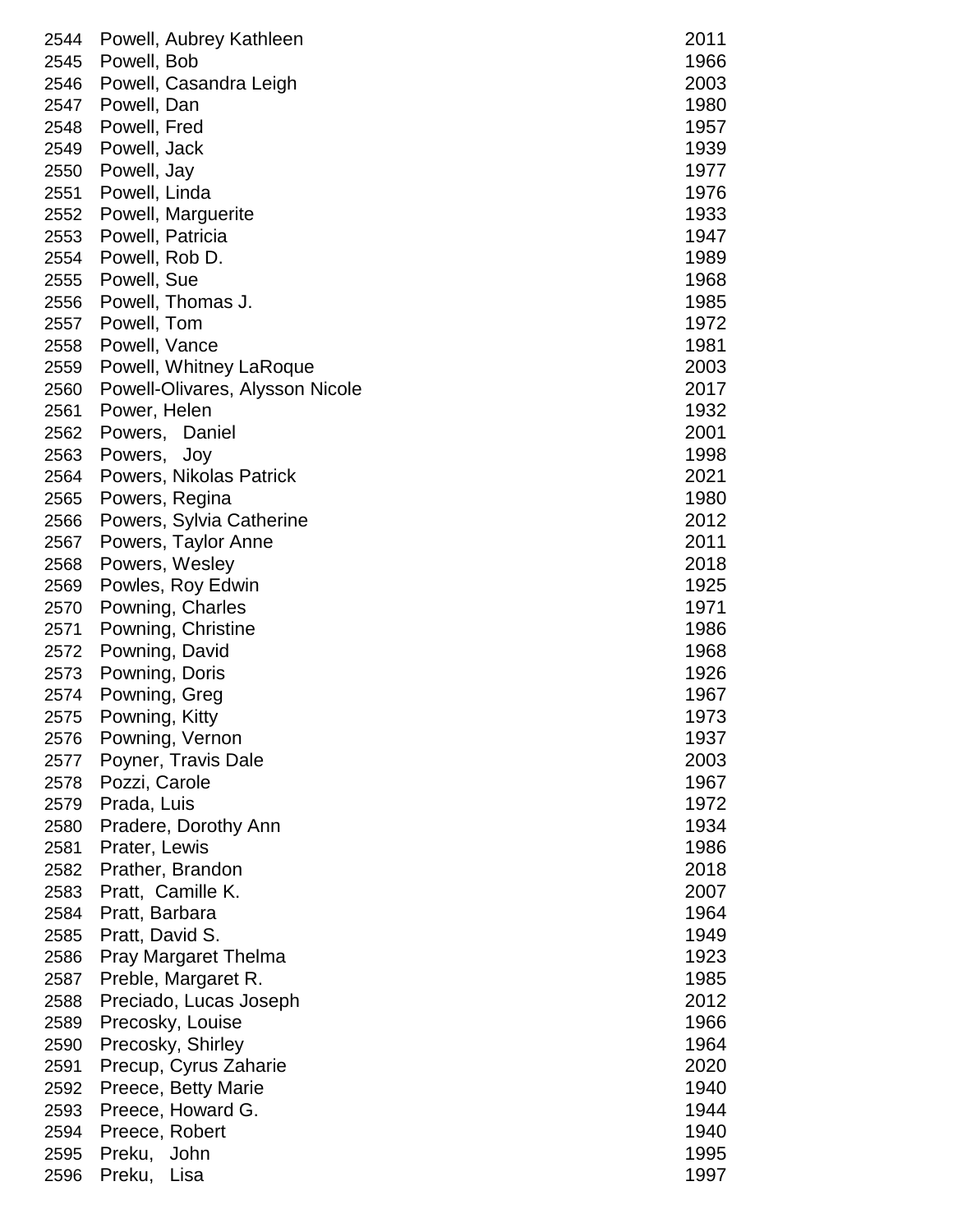| 2597 | Preku, Stephanie               | 1994 |
|------|--------------------------------|------|
| 2598 | Prendiville, John              | 1922 |
| 2599 | Prentice, Tia                  | 1978 |
| 2600 | Prentiss, Catherine W.         | 1941 |
| 2601 | Prentiss, Edward Bowie         | 1940 |
| 2602 | Prescott, Beckie               | 1880 |
| 2603 | Prescott, George               | 1920 |
| 2604 | Prescott, Jacqueline           | 1942 |
| 2605 | Prescott, Patsy                | 1939 |
| 2606 | Prescott, Robert               | 1938 |
| 2607 | Presnell, Yvonne               | 1968 |
| 2608 | Press, Savana Raye             | 2013 |
| 2609 | Presse, Annette                | 1964 |
| 2610 | Presse, Bill                   | 1968 |
| 2611 | Presse, Judy                   | 1967 |
| 2612 | Presse, Scott                  | 1977 |
| 2613 | Pressell, Art                  | 1971 |
| 2614 | Pressell, Paul E.              | 1928 |
| 2615 | Pressell, Paul Eugene          | 1927 |
| 2616 | Presser, Carol                 | 1976 |
| 2617 | Presser, Judy                  | 1972 |
| 2618 | Pressey, Brittney A.           | 2011 |
| 2619 | Pressler, Jennifer             | 1995 |
| 2620 | Pressler, Andrea               | 1992 |
| 2621 | Presto, Brandon M.             | 2010 |
| 2622 | Presto, Matthew                | 2008 |
| 2623 | Preston, Scott                 | 1998 |
| 2624 | Preston, Katherine             | 2005 |
| 2625 | Preston, Matthew               | 2008 |
| 2626 | Preston-McGahn, Machaela Bryn  | 2019 |
| 2627 | Prevost, Dale                  | 1955 |
| 2628 | Price Lambert, Jeri            | 1956 |
| 2629 | Alexander<br>Price,            | 2000 |
| 2630 | Price,<br>Argenta              | 2002 |
| 2631 | Donald<br>Price,               | 1995 |
| 2632 | Isaiah<br>Price,               | 2000 |
| 2633 | Price, Tara                    | 2002 |
| 2634 | Price, Becky                   | 1981 |
| 2635 | Price, Carrie Anne             | 2014 |
| 2636 | Price, Casey                   | 1953 |
| 2637 | Price, Christine               | 1978 |
| 2638 |                                | 1954 |
| 2639 | Price, Donna<br>Price, Harriet | 1925 |
| 2640 | Price, Larry                   | 1981 |
| 2641 | Price, Maude                   | 1911 |
| 2642 |                                | 1947 |
| 2643 | Price, Maynard G.              | 1981 |
|      | Price, Mike                    |      |
| 2644 | Price, Mildred                 | 1938 |
| 2645 | Price, Mildred                 | 1939 |
| 2646 | Price, Pam                     | 1983 |
| 2647 | Price, Pete                    | 1979 |
| 2648 | Price, Sandy                   | 1962 |
| 2649 | Price, Vicki                   | 1977 |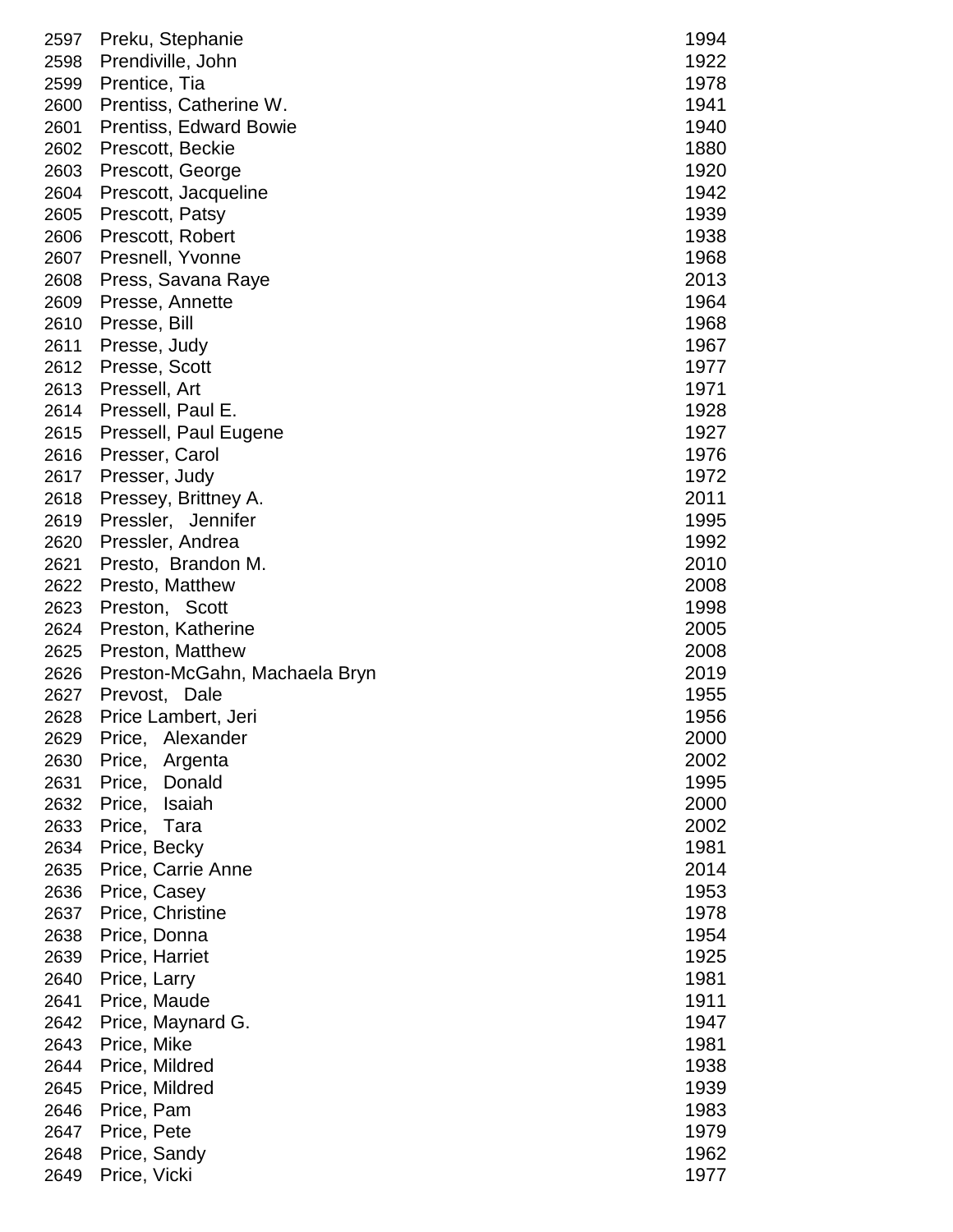| 2650 | Prida, Robert "Bob" J.            | 1956 |
|------|-----------------------------------|------|
| 2651 | Prida, Ann Marie Gerow            | 1959 |
| 2652 | Prida, Mary                       | 1940 |
| 2653 | Priddy, Jamie                     | 1996 |
| 2654 | Priess, Diane                     | 1962 |
| 2655 | Priest, Juna Lauren               | 2016 |
| 2656 | Priest, Madison                   | 2018 |
| 2657 | Priest, Morgan                    | 2018 |
| 2658 | Priestley, Amber                  | 1991 |
| 2659 | Primeaux, Loring                  | 1935 |
| 2660 | Prince, R. Norman                 | 1956 |
| 2661 | Pringle, Ann                      | 1964 |
| 2662 | Pringle, David                    | 1962 |
| 2663 | Pringle, Don a.                   | 1951 |
| 2664 | Pringle, John A.                  | 1946 |
| 2665 | Pringle, Patricia Aileen          | 1944 |
| 2666 | Pringle, Robert                   | 1947 |
| 2667 | Prioetti, George                  | 1945 |
| 2668 | Pristow, Shelby Madison           | 2017 |
| 2669 | Pritchard Spaulding, Barbara Jean | 1960 |
| 2670 | Pritchard, Cindy                  | 1965 |
| 2671 | Pritchard, Reta Sarah             | 1910 |
| 2672 | Probert, Ravin                    | 2000 |
| 2673 | Probert, Elle Rush                | 2010 |
| 2674 | Proctor, Reid                     | 1988 |
| 2675 | Proebstei, Frances L.             | 1951 |
| 2676 | Proebstel, Emery H.               | 1943 |
| 2677 | Proebstel, Jack K.                | 1927 |
| 2678 | Proffit, Hannah Noelle            | 2009 |
| 2679 | Prohl, Laura                      | 1978 |
| 2680 | Prokop, Marichka                  | 2000 |
| 2681 | Tashianna<br>Prokop,              | 1995 |
| 2682 | Prokop, Tara                      | 1993 |
| 2683 | Proskey, Natalie                  | 1924 |
| 2684 | Prueitt, Loni                     | 1978 |
| 2685 | Pruett, Jennifer                  | 1991 |
| 2686 | Pruett, Sheri                     | 1980 |
| 2687 | Pruitt, Erin                      | 1984 |
| 2688 | <b>Prunty, Lucille Nanette</b>    | 1939 |
| 2689 | Prutzman, Janet                   | 1987 |
| 2690 | Prutzman, Judy A.                 | 1985 |
| 2691 | Prutzman, Thomas                  | 1991 |
| 2692 | Pryce, Jacqueline                 | 1941 |
| 2693 | Przybyla, Craig                   | 1998 |
| 2694 | Przybyla, Roger                   | 2000 |
| 2695 | Psaltis, Karen                    | 1974 |
| 2696 | Puatu, Melanie                    | 1990 |
| 2697 | Puccinelli, Dennis                | 1970 |
| 2698 | Puccinelli, Dorothy               | 1957 |
| 2699 | Puccinelli, Josie                 | 1958 |
| 2700 | Puccinelli, Mary Ann Orcutt       | 1959 |
| 2701 | Puccinelli, Roger Dale            | 1963 |
| 2702 | Puckett, Sean David               | 2010 |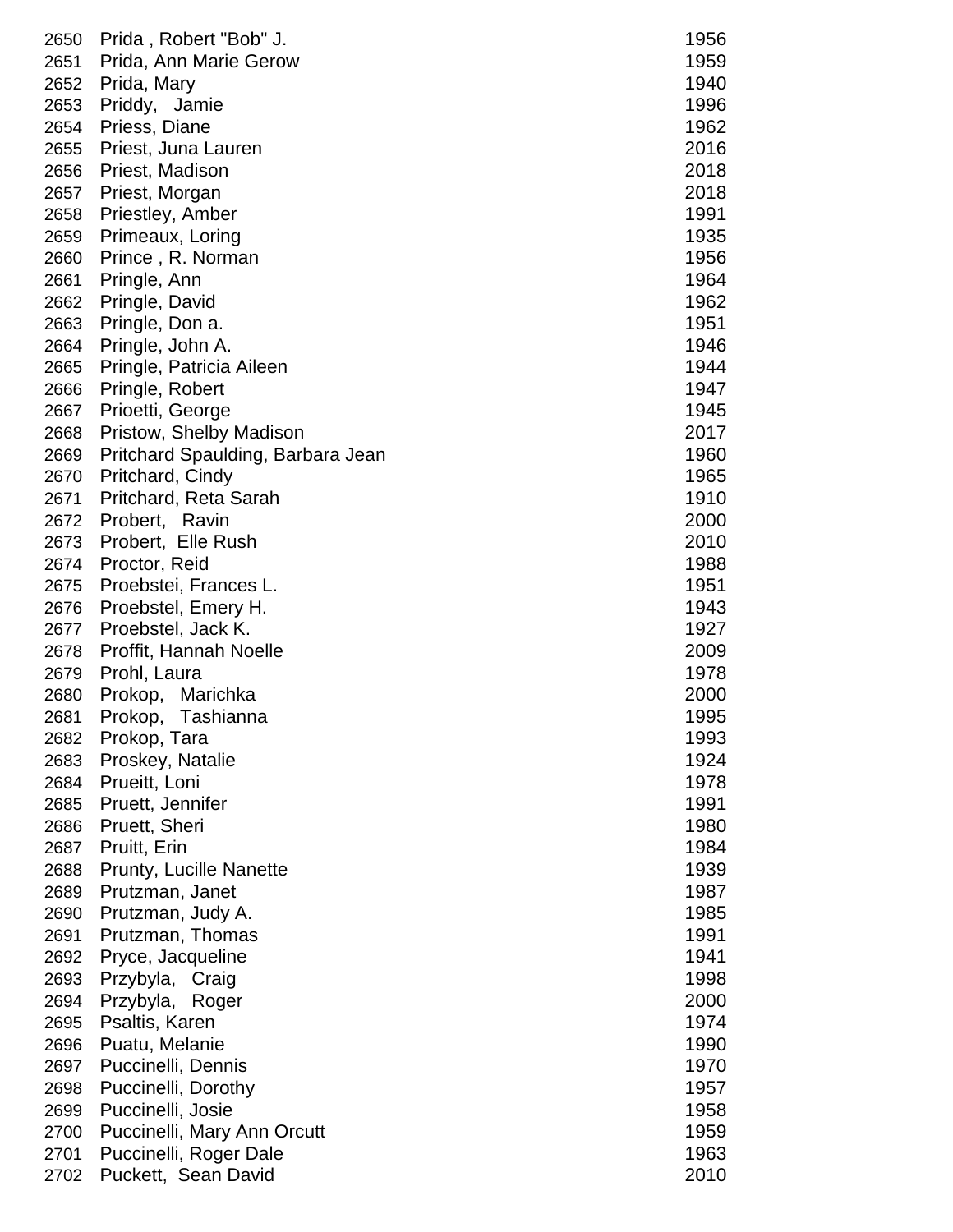| 2703 | Puckett, Heather Shae          | 2012 |
|------|--------------------------------|------|
| 2704 | Puddington, Georgie            | 1947 |
| 2705 | Puddington, Rosemary Ann       | 1943 |
| 2706 | Puffinbarger, Jack Warren Park | 1942 |
| 2707 | Puga, J Maximilian             | 2018 |
| 2708 | Pugh, Aaron E.                 | 2010 |
| 2709 | Pugh, Brian Patrick            | 2007 |
| 2710 | Pugh, Debbie                   | 1981 |
| 2711 | Pugh, Gracie                   | 1962 |
| 2712 | Pugh, Julie                    | 1978 |
| 2713 | Pugh, Laura                    | 1984 |
| 2714 | Pulida Francani, Renata        | 2006 |
| 2715 | Puliti, Nevada                 | 1932 |
| 2716 | Puliti, Tami                   | 1978 |
| 2717 | Pulito, Toni                   | 1975 |
| 2718 | Pulk, Kathy                    | 1966 |
| 2719 | Pulk, Roshell                  | 1965 |
| 2720 | Pullen, Lorraine               | 1972 |
| 2721 | Pullen, Robert                 | 1975 |
| 2722 | Pullen, Walter                 | 1968 |
| 2723 | Pullen, Walter W.              | 1947 |
| 2724 |                                | 2007 |
|      | Pulleyn, Paulina A.            |      |
| 2725 | Pulleyn, Jourdan M.            | 2009 |
| 2726 | Pullman, Maxwell A.            | 2009 |
| 2727 | Pulo, Lottie                   | 1885 |
| 2728 | Pulse, Mary                    | 1885 |
| 2729 | Pulver, Amy                    | 1968 |
| 2730 | Purcell, Jeff                  | 1981 |
| 2731 | Purdy, Debbie                  | 1969 |
| 2732 | Purdy, Rod                     | 1972 |
| 2733 | Purinton, Dick                 | 1961 |
| 2734 | Purinton, Don                  | 1969 |
| 2735 | <b>Purinton, Russell</b>       | 1964 |
| 2736 | Purke, Larry                   | 1975 |
| 2737 | Purkey, Marcella Kate          | 2003 |
| 2738 | Purser, Kris                   | 1969 |
| 2739 | Puryear, Jerry                 | 1972 |
| 2740 | Puryear, Jim                   | 1970 |
| 2741 | Puryear, Judy                  | 1976 |
| 2742 | Puryear, Sheryl                | 1971 |
| 2743 | Puryear, Trevor N.             | 2003 |
| 2744 | Puschmann, Linda Lee           | 1956 |
| 2745 | Puzey, Christine               | 1986 |
| 2746 | Puzey, Jim                     | 1981 |
| 2747 | Puzey, Laura                   | 1988 |
| 2748 | Puzey, Samantha Louise         | 2009 |
| 2749 | Puzey, Zachary James           | 2014 |
| 2750 | Pyatov, Diana                  | 1993 |
| 2751 | Pyatt, Greg                    | 1967 |
| 2752 | Pyle, Dolores                  | 1939 |
| 2753 | Pyle, Ruth A.                  | 1910 |
| 2754 | Pyles, Brandi                  | 1995 |
| 2755 | Pyles, Carolyne Christine      | 2021 |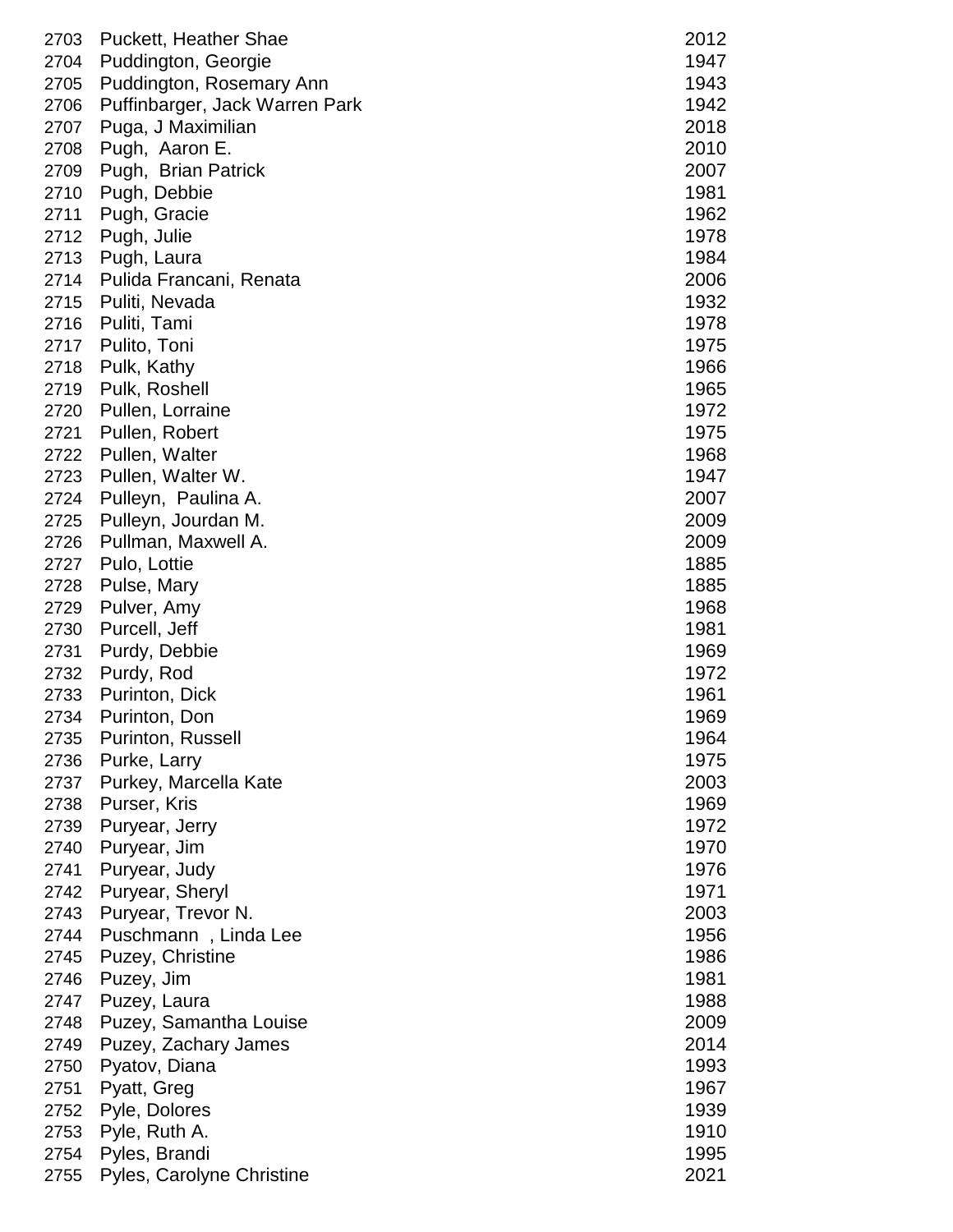| 2756 | Pyne, Danielle Brenda              | 2010 |
|------|------------------------------------|------|
| 2757 | Pyzel, Cynthia                     | 1969 |
| 2758 | Pyzel, Jon                         | 1976 |
| 2759 | Pyzel, Lisa                        | 1972 |
| 2760 | Qi, Xiaotian                       | 2012 |
| 2761 | Qian, Li                           | 2001 |
| 2762 | Qlausson, Jessica                  | 1987 |
| 2763 | Quackenbush, Marie Louise          | 1946 |
| 2764 | Quadrio, Lawrence                  | 1954 |
| 2765 | Quaglieri, Michael                 | 1996 |
| 2766 | Quain, Kyle                        | 2001 |
| 2767 | Quain, Kevin Michael               | 2009 |
| 2768 | Qualey, Melvin                     | 1961 |
| 2769 | Quanchi, Alice                     | 1938 |
| 2770 | Quanchi, Stanley                   | 1958 |
| 2771 | Quandt, Ashlee                     | 2018 |
| 2772 | Quatro Nau, Marlea Rene            | 2012 |
| 2773 | Quddus, Aseef                      | 2018 |
| 2774 | Queral, Justin                     | 1999 |
| 2775 | Querio, John                       | 1933 |
| 2776 | Querio, John                       | 1934 |
| 2777 | Querioz, Danubia                   | 1992 |
| 2778 | Quesada, Delfin                    | 1990 |
| 2779 | Quesada, Tricia                    | 1991 |
| 2780 | Quesnel, Bill                      | 1975 |
| 2781 | Quesnel, Debbie                    | 1976 |
| 2782 | Quesnel, Edna R.                   | 1951 |
| 2783 | Quesnel, Gerald                    | 1952 |
| 2784 | Quesnel, John                      | 1981 |
| 2785 | Quest, Virginia E.                 | 1948 |
| 2786 | Quevedo, Claudia Evett             | 2004 |
| 2787 | Quick, Kathryn                     | 1988 |
| 2788 | Quiggle, Chad                      | 1977 |
| 2789 | Quiggle, Donald Glen "Don"         | 1959 |
| 2790 | Quilici Emanuel, Barbara           | 1956 |
| 2791 | Quilici Lepori, Annamaria "Ann" G. | 1956 |
| 2792 | Quilici Westbrook, JoAnn           | 1960 |
| 2793 | Quilici,<br><b>Bruno</b>           | 2000 |
| 2794 | Quilici,<br>Chrystie               | 1995 |
| 2795 | Quilici,<br>Peter                  | 1997 |
| 2796 | Quilici,<br>Shayna                 | 1999 |
| 2797 | Quilici, Angie                     | 1965 |
| 2798 | Quilici, Bob                       | 1952 |
| 2799 | Quilici, Diana                     | 1966 |
| 2800 | Quilici, Dolores                   | 1962 |
| 2801 | Quilici, Frank                     | 1936 |
| 2802 | Quilici, Janet                     | 1952 |
| 2803 | Quilici, Jenny I.                  | 1948 |
| 2804 | Quilici, Julia N.                  | 1942 |
| 2805 | Quilici, Leona                     | 1967 |
| 2806 | Quilici, Louise Marion             | 1963 |
| 2807 | Quilici, Nat E.                    | 1948 |
| 2808 | Quilici, Norma K.                  | 1941 |
|      |                                    |      |